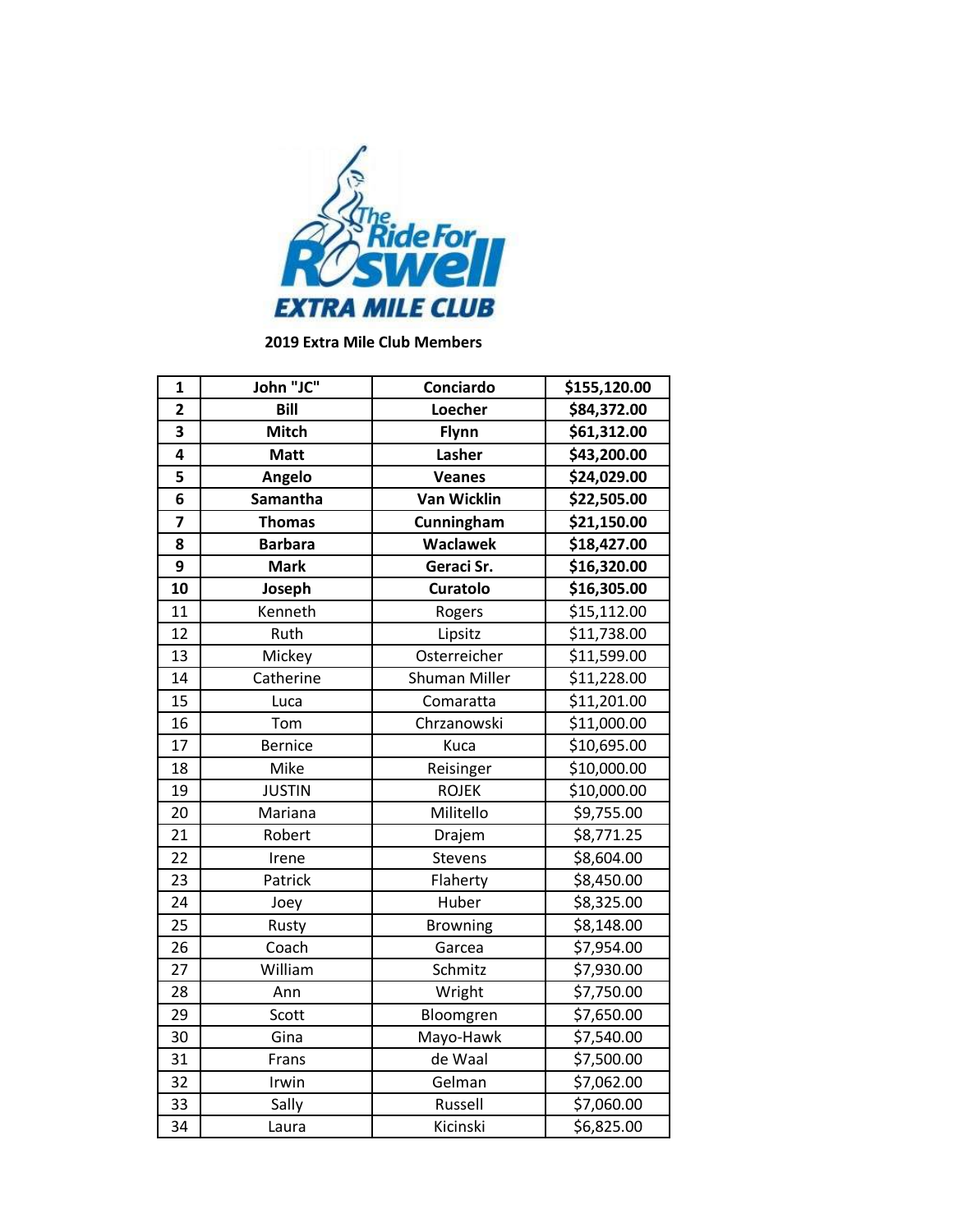| 35 | Jordan       | Stone          | \$6,705.00 |
|----|--------------|----------------|------------|
| 36 | Clair        | Inkley         | \$6,615.50 |
| 37 | Ted          | Washburn       | \$6,388.00 |
| 38 | Al           | Lowman         | \$6,355.00 |
| 39 | Ted          | Rung           | \$6,150.00 |
| 40 | Francis      | Hornung        | \$6,055.00 |
| 41 | David        | Sutton         | \$5,940.00 |
| 42 | Marco        | Cercone        | \$5,825.00 |
| 43 | John         | Yensan         | \$5,775.00 |
| 44 | Denise       | OShei          | \$5,745.00 |
| 45 | Steve        | Wightman       | \$5,639.00 |
| 46 | Danielle     | Pecoraro       | \$5,610.00 |
| 47 | Amanda       | Sobczyk Perez  | \$5,594.00 |
| 48 | Julie        | Hess           | \$5,524.00 |
| 49 | Joseph       | Berardi        | \$5,516.00 |
| 50 | Chris        | Kicinski       | \$5,500.00 |
| 51 | Monica       | Farnham        | \$5,486.00 |
| 52 | Gregory      | Cavanaugh      | \$5,452.00 |
| 53 | Michael      | Bax            | \$5,435.00 |
| 54 | Larry        | Levin          | \$5,422.00 |
| 55 | Victor       | Adragna        | \$5,400.00 |
| 56 | Peter        | Good           | \$5,360.00 |
| 57 | Gary         | Wolanske       | \$5,340.00 |
| 58 | Tom          | Trometer       | \$5,320.00 |
| 59 | BG           | Metzger        | \$5,305.00 |
| 60 | David        | Young          | \$5,300.00 |
| 61 | Natalie      | Sporyz         | \$5,295.00 |
| 62 | Rob          | Chudy          | \$5,277.00 |
| 63 | Kari         | Freeland       | \$5,260.00 |
| 64 | Jeff         | Staniszewski   | \$5,211.00 |
| 65 | Daniel       | Suriani        | \$5,200.00 |
| 66 | Gareth       | <b>Summers</b> | \$5,175.00 |
| 67 | Neil         | Arnold         | \$5,170.00 |
| 68 | <b>Brian</b> | Pettit         | \$5,150.00 |
| 69 | Sydney       | Dobmeier       | \$5,149.24 |
| 70 | <b>Bren</b>  | Price          | \$5,105.00 |
| 71 | Leah         | Hennessey      | \$5,100.00 |
| 72 | Jonathan     | Wright         | \$5,050.00 |
| 73 | John         | Hoffmann       | \$5,000.00 |
| 74 | Robert       | Noake          | \$4,700.00 |
| 75 | Mark         | Crotty         | \$4,680.00 |
| 76 | Rob          | Goldberg       | \$4,648.00 |
| 77 | Samantha     | Geraci         | \$4,635.00 |
| 78 | Cynthia      | Heximer        | \$4,626.00 |
| 79 | Patricia     | Giles          | \$4,615.00 |
| 80 | John         | Chudy          | \$4,601.00 |
| 81 | Rich         | Gaenzler       | \$4,540.00 |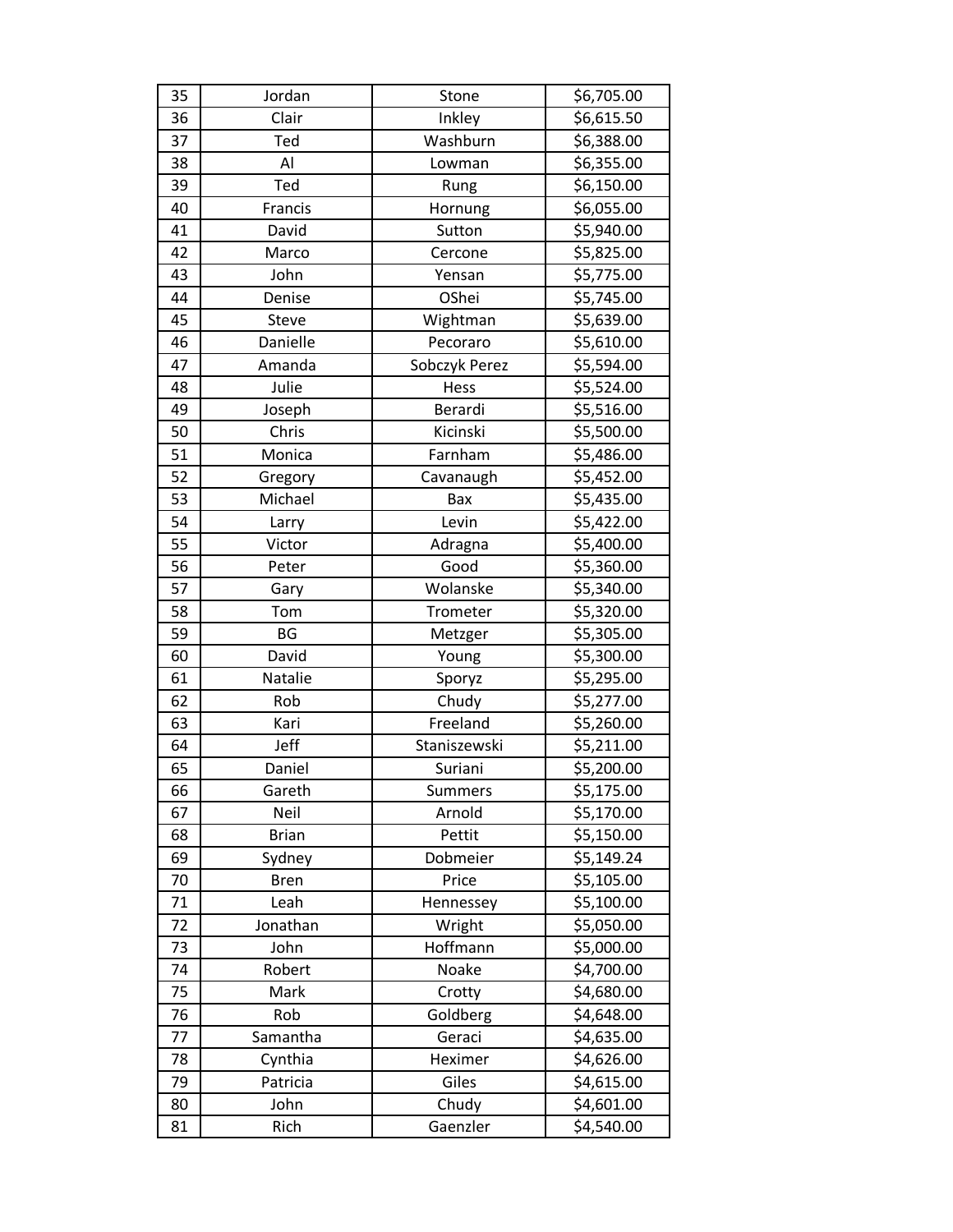| 82  | Julie        | Rodo                     | \$4,435.00 |
|-----|--------------|--------------------------|------------|
| 83  | Becky        | Castro                   | \$4,380.00 |
| 84  | Cheryl       | Reinhardt                | \$4,370.00 |
| 85  | Mary         | Trometer                 | \$4,370.00 |
| 86  | David        | Nelson                   | \$4,355.00 |
| 87  | Liz          | <b>Marshall Metcalfe</b> | \$4,285.00 |
| 88  | Elizabeth    | Kurtz                    | \$4,265.00 |
| 89  | Robert       | Eberhardt                | \$4,261.00 |
| 90  | Mary         | Goodwin                  | \$4,255.00 |
| 91  | <b>Bruce</b> | <b>Trigg</b>             | \$4,250.00 |
| 92  | Kevin        | Crowe                    | \$4,215.00 |
| 93  | Dorothy      | Keenan                   | \$4,205.00 |
| 94  | Greg         | <b>Naples</b>            | \$4,140.00 |
| 95  | Aj           | Walczak                  | \$4,105.00 |
| 96  | Kevin        | Weber                    | \$4,095.00 |
| 97  | Kathleen     | Donovan                  | \$4,080.00 |
| 98  | James        | Richert                  | \$4,056.00 |
| 99  | Michael      | Stetter                  | \$4,005.00 |
| 100 | Maria        | Turner                   | \$4,000.00 |
| 101 | John         | Sherman                  | \$3,945.00 |
| 102 | Deborah      | Timineri                 | \$3,945.00 |
| 103 | Bernard      | Zysman                   | \$3,831.00 |
| 104 | Joseph       | Rizzo                    | \$3,822.10 |
| 105 | William      | Grande                   | \$3,813.00 |
| 106 | Lynn         | Saxton                   | \$3,805.00 |
| 107 | John         | Skowron                  | \$3,800.00 |
| 108 | Julia        | Hilliker                 | \$3,783.20 |
| 109 | Jim          | O'Connor                 | \$3,780.00 |
| 110 | Laurie       | Dohn                     | \$3,776.00 |
| 111 | Renee        | Fleming                  | \$3,775.00 |
| 112 | Joseph       | <b>Brennan</b>           | \$3,760.00 |
| 113 | Karen        | Wiseman                  | \$3,758.00 |
| 114 | Kimberly     | Sweeney                  | \$3,740.00 |
| 115 | Jill         | Kisker                   | \$3,730.00 |
| 116 | Wendy        | Stankowski               | \$3,700.00 |
| 117 | Michael      | <b>Brem</b>              | \$3,662.00 |
| 118 | <b>Beth</b>  | Lucia                    | \$3,655.00 |
| 119 | Candace      | Johnson                  | \$3,635.00 |
| 120 | Jeffrey      | Lattimer                 | \$3,635.00 |
| 121 | Nicole       | Cooke                    | \$3,630.00 |
| 122 | Justine      | Jopp                     | \$3,630.00 |
| 123 | Monica       | Neuwirt                  | \$3,613.00 |
| 124 | Stephanie    | Bifano                   | \$3,600.00 |
| 125 | David        | Knauss                   | \$3,600.00 |
| 126 | Victor       | Morales                  | \$3,595.00 |
| 127 | Marcus       | Salvadore                | \$3,575.00 |
| 128 | Dave         | D'Arata                  | \$3,500.00 |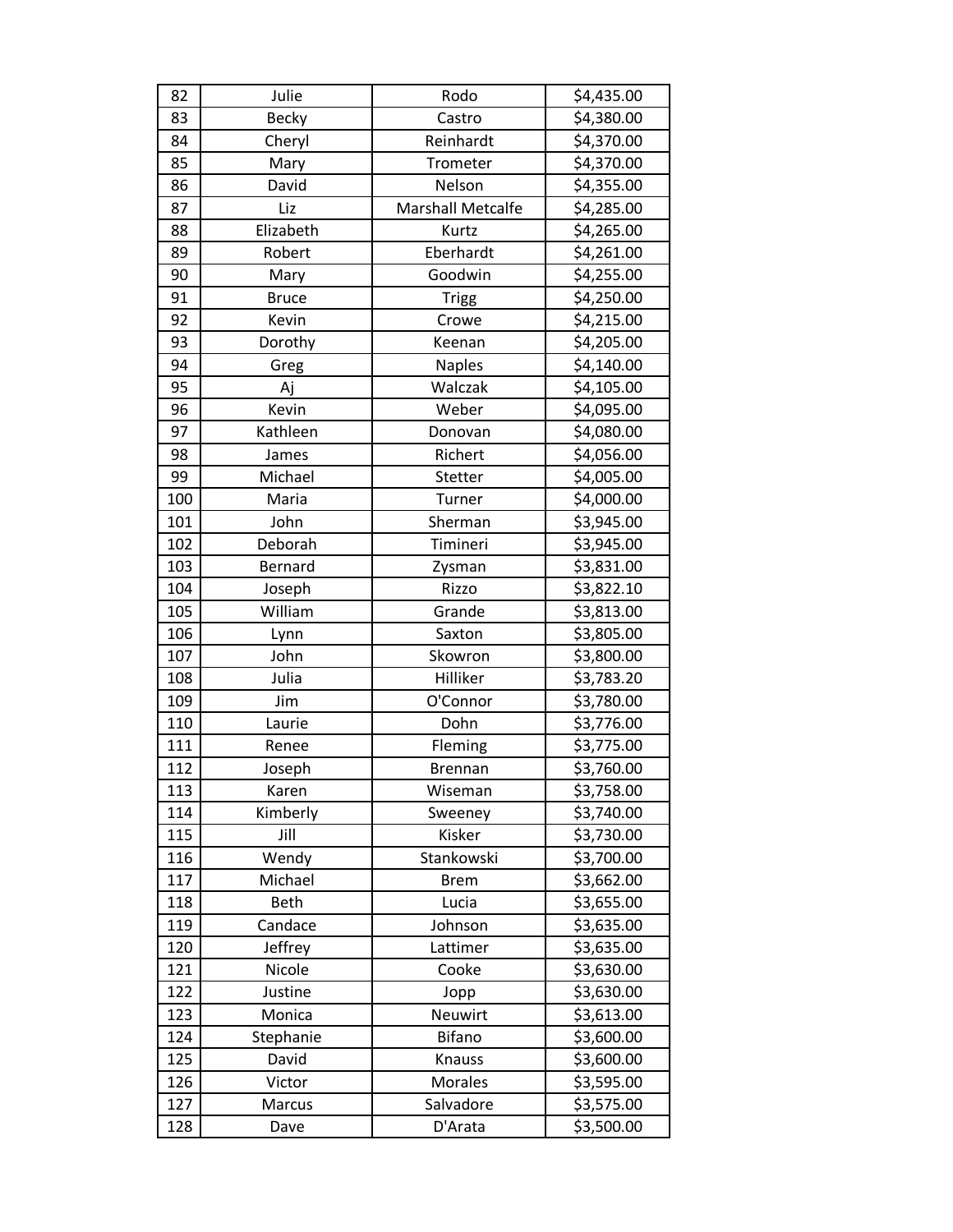| 129 | Susan          | <b>Bennett</b> | \$3,490.00 |
|-----|----------------|----------------|------------|
| 130 | William        | Horbett        | \$3,480.00 |
| 131 | David          | Odden          | \$3,470.00 |
| 132 | Ted            | Remey          | \$3,465.00 |
| 133 | Angela         | Gerth          | \$3,450.00 |
| 134 | Mark           | Murdoch        | \$3,430.00 |
| 135 | Wade           | Weber          | \$3,410.00 |
| 136 | Darryl         | Zwolinski      | \$3,405.00 |
| 137 | Lee            | Wortham        | \$3,400.00 |
| 138 | William        | O'Connor       | \$3,399.00 |
| 139 | Cookie         | <b>Butcher</b> | \$3,387.00 |
| 140 | Julie          | Wieczkowski    | \$3,380.00 |
| 141 | Norman         | Glowka         | \$3,367.00 |
| 142 | Elizabeth      | Waller         | \$3,365.00 |
| 143 | Matthew        | Young          | \$3,365.00 |
| 144 | Dawn           | Popovski       | \$3,353.00 |
| 145 | Tim            | McMorrow       | \$3,350.00 |
| 146 | <b>Barbara</b> | Ruestow        | \$3,345.00 |
| 147 | Kathy          | Caruso         | \$3,312.00 |
| 148 | Robert         | Metzger        | \$3,295.00 |
| 149 | Joshua         | Dubs           | \$3,285.00 |
| 150 | Joe            | Weber          | \$3,275.00 |
| 151 | Ron            | Garvey         | \$3,249.00 |
| 152 | Michael        | Kwiatkowski    | \$3,235.00 |
| 153 | Don            | Sturdevant     | \$3,225.00 |
| 154 | JoAnn          | Blatner        | \$3,220.00 |
| 155 | Paula          | Falsioni       | \$3,218.00 |
| 156 | Robert         | Fisher         | \$3,216.00 |
| 157 | Gregory        | Ridge          | \$3,215.00 |
| 158 | Mike           | Butterman      | \$3,210.00 |
| 159 | David          | O'Neill        | \$3,205.00 |
| 160 | Richard        | Harvey         | \$3,190.00 |
| 161 | Ralph          | Antonucci      | \$3,185.00 |
| 162 | Richard        | Obermeyer      | \$3,180.00 |
| 163 | Steven         | Ehmann         | \$3,161.00 |
| 164 | Kevin          | Gasper         | \$3,150.00 |
| 165 | Jessica        | Geraci         | \$3,140.00 |
| 166 | Susie          | McHugh         | \$3,105.00 |
| 167 | Daniel         | Sundeen        | \$3,100.00 |
| 168 | Joe            | Sleap          | \$3,080.00 |
| 169 | Patricia       | Bax            | \$3,076.40 |
| 170 | August         | Geraci         | \$3,070.00 |
| 171 | Lori           | Runk           | \$3,067.50 |
| 172 | T J            | Griffin        | \$3,060.00 |
| 173 | Anthony        | Del Monte      | \$3,050.00 |
| 174 | Elizabeth      | Allore         | \$3,049.00 |
| 175 | Julie          | O'Neill        | \$3,031.00 |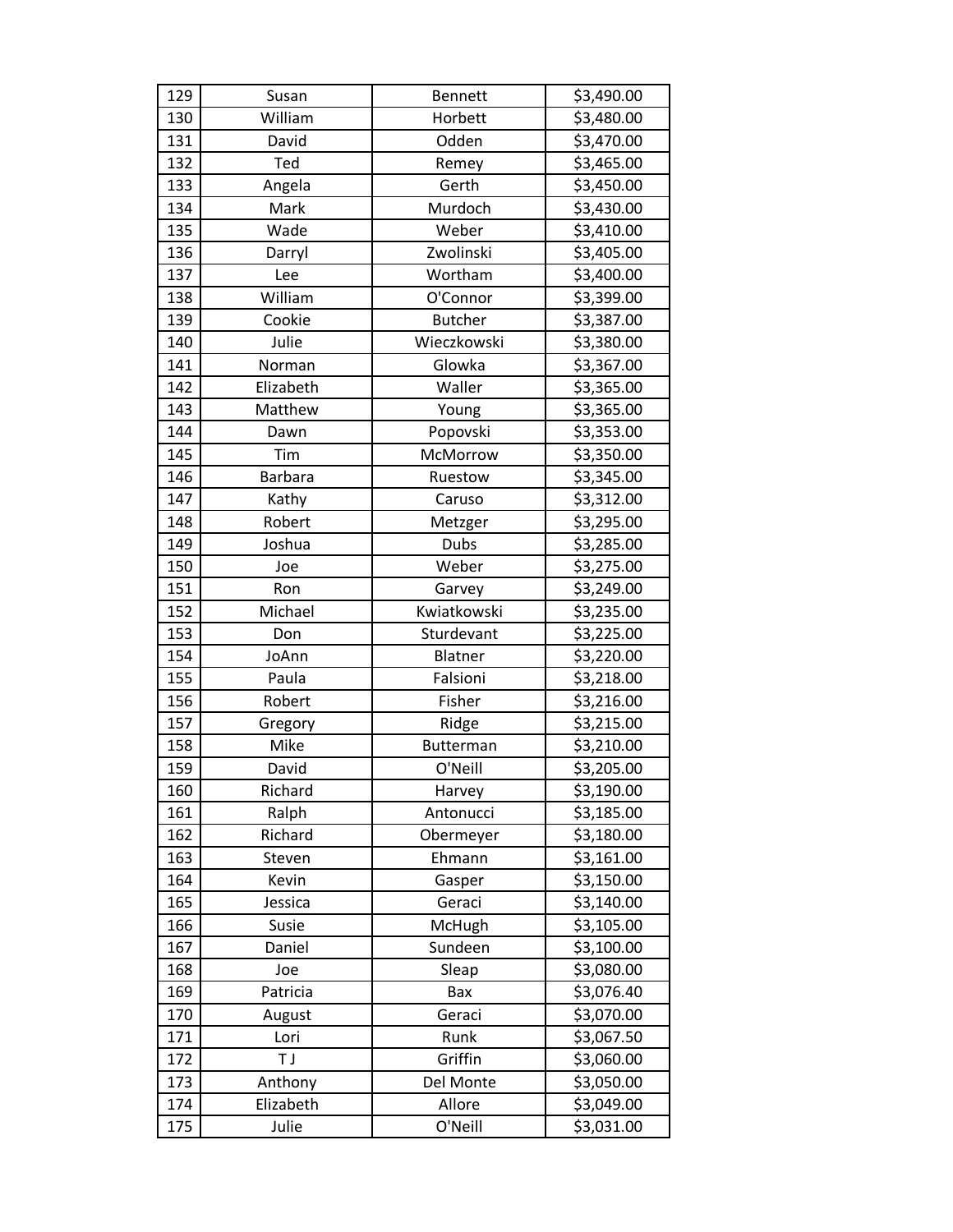| 176 | Micki            | Weiner           | \$3,006.00 |
|-----|------------------|------------------|------------|
| 177 | Michael          | Romance          | \$3,003.00 |
| 178 | Michelle         | Cearnal          | \$3,000.00 |
| 179 | David            | Burghardt        | \$2,970.00 |
| 180 | Don              | Sheldon          | \$2,970.00 |
| 181 | Kenneth          | Fabozzi          | \$2,968.00 |
| 182 | Gia              | Rodo             | \$2,965.00 |
| 183 | Mimi             | Schanzlin        | \$2,965.00 |
| 184 | John             | Catino           | \$2,964.66 |
| 185 | <b>Bob</b>       | Spino            | \$2,963.00 |
| 186 | Galen            | Zook             | \$2,960.00 |
| 187 | Dawn             | Hrab             | \$2,950.00 |
| 188 | Michele          | Ambor-Hutz       | \$2,931.00 |
| 189 | Melissa          | Federick         | \$2,920.00 |
| 190 | John             | White            | \$2,911.00 |
| 191 | Michelle         | Dvorak-Held      | \$2,910.00 |
| 192 | Daniel           | Hannon           | \$2,875.00 |
| 193 | Keith            | Pace             | \$2,875.00 |
| 194 | Lindsey          | Gold             | \$2,860.00 |
| 195 | Paul             | Hurley           | \$2,850.00 |
| 196 | Paul             | Schaefer         | \$2,841.50 |
| 197 | Denise           | Kiener           | \$2,840.00 |
| 198 | Joe              | Rutowski         | \$2,825.00 |
| 199 | Edward           | Nelson           | \$2,820.00 |
| 200 | Margaret         | Zak              | \$2,820.00 |
| 201 | Teresa           | Ruggiero         | \$2,818.00 |
| 202 | Douglas          | Sherman          | \$2,815.00 |
| 203 | Jennifer         | Watkins          | \$2,815.00 |
| 204 | Jeffrey          | Binkley          | \$2,800.00 |
| 205 | Lorrina          | Madonia          | \$2,795.00 |
| 206 | Keri             | Shaw             | \$2,790.00 |
| 207 | Linda            | Lund             | \$2,785.00 |
| 208 | Margaret (Peggy) | Gilmour          | \$2,780.00 |
| 209 | Ryan             | Holbrook         | \$2,780.00 |
| 210 | Susan            | Kopp             | \$2,775.00 |
| 211 | Peter            | Somerville       | \$2,775.00 |
| 212 | Maryann          | Salvadore        | \$2,770.00 |
| 213 | Rick             | Hanes            | \$2,763.00 |
| 214 | Emily            | Foschio          | \$2,751.00 |
| 215 | Lisa             | Fucina - Nichols | \$2,743.00 |
| 216 | Donald           | Freedman         | \$2,740.00 |
| 217 | Stacey           | Runfola          | \$2,732.00 |
| 218 | Tina             | Ball             | \$2,728.00 |
| 219 | Laura            | Monforte         | \$2,722.00 |
| 220 | Anthony          | <b>Brown</b>     | \$2,720.00 |
| 221 | Kevin            | Hanley           | \$2,720.00 |
| 222 | Don              | Colligan         | \$2,715.00 |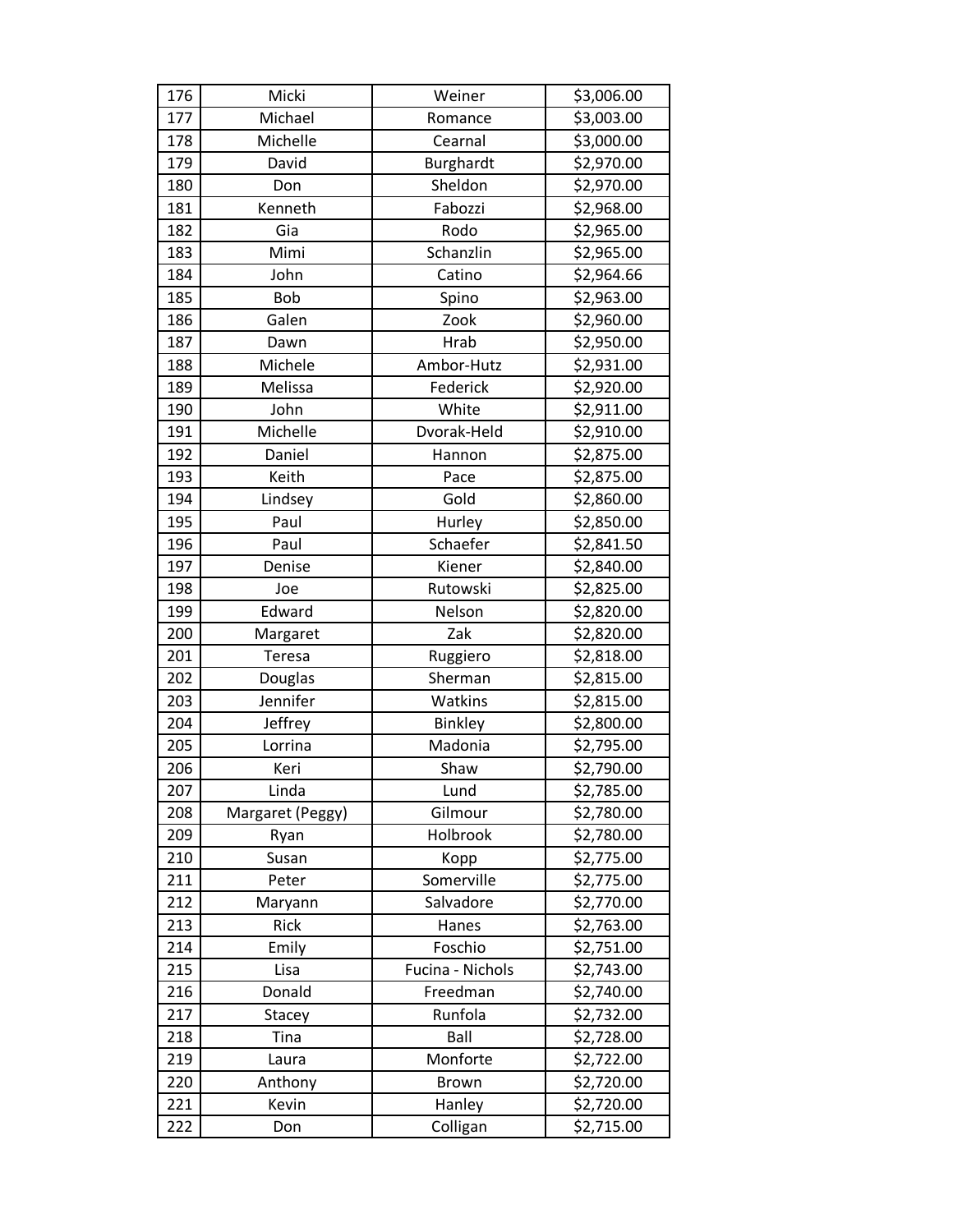| 223 | Diane        | Paterniti       | \$2,715.00 |
|-----|--------------|-----------------|------------|
| 224 | Bob          | Ciminella       | \$2,700.00 |
| 225 | rick         | reinhold        | \$2,700.00 |
| 226 | Julie        | Stone           | \$2,700.00 |
| 227 | Lee          | Weitz           | \$2,695.00 |
| 228 | Bob          | Norris          | \$2,686.00 |
| 229 | Mark         | <b>Balcom</b>   | \$2,680.00 |
| 230 | Maureen      | <b>Higgins</b>  | \$2,675.00 |
| 231 | Ken          | Weiner          | \$2,666.00 |
| 232 | Matt         | Petroski        | \$2,654.60 |
| 233 | Ross         | Wightman        | \$2,650.35 |
| 234 | Daniel       | Theal           | \$2,650.00 |
| 235 | Evan         | DePaolo         | \$2,645.00 |
| 236 | Richard      | <b>Thies</b>    | \$2,645.00 |
| 237 | Richard      | Tesmer          | \$2,640.00 |
| 238 | John         | Ruggiero        | \$2,638.00 |
| 239 | <b>Brian</b> | Ruestow         | \$2,625.00 |
| 240 | Debbie       | Wittmeyer       | \$2,625.00 |
| 241 | Eve          | Holberg         | \$2,620.00 |
| 242 | Dennis       | Lesniak         | \$2,605.00 |
| 243 | Roxanne      | Farrell         | \$2,600.44 |
| 244 | Susan        | <b>Braun</b>    | \$2,595.55 |
| 245 | <b>KIRK</b>  | <b>DORN</b>     | \$2,595.00 |
| 246 | Leo          | George          | \$2,595.00 |
| 247 | Patrick      | Fedder          | \$2,585.00 |
| 248 | Christine    | Eberle          | \$2,579.00 |
| 249 | Jason        | Wabick          | \$2,579.00 |
| 250 | Jessica      | Jolliff         | \$2,564.00 |
| 251 | Hugh         | <b>Russ</b>     | \$2,562.40 |
| 252 | Susan        | Roney           | \$2,550.00 |
| 253 | Ruth         | Wiseman Spivack | \$2,549.00 |
| 254 | Andy         | <b>Szeliga</b>  | \$2,545.00 |
| 255 | Jennifer     | Snow            | \$2,530.00 |
| 256 | Rich         | Serrano         | \$2,525.00 |
| 257 | Kimberly     | Lea             | \$2,510.00 |
| 258 | John         | <b>Bakker</b>   | \$2,504.00 |
| 259 | <b>RENEE</b> | <b>DEROUCHE</b> | \$2,500.00 |
| 260 | Julie        | Galus           | \$2,500.00 |
| 261 | Lynn         | Gates           | \$2,500.00 |
| 262 | Rick         | Michel          | \$2,500.00 |
| 263 | James        | Sands           | \$2,500.00 |
| 264 | steven       | schumer         | \$2,500.00 |
| 265 | Karen        | Snowden Roberts | \$2,490.00 |
| 266 | Louis        | Cercone         | \$2,480.00 |
| 267 | Sara         | Aiello          | \$2,475.00 |
| 268 | Eppie        | King            | \$2,465.00 |
| 269 | Jennifer     | Pacholski       | \$2,465.00 |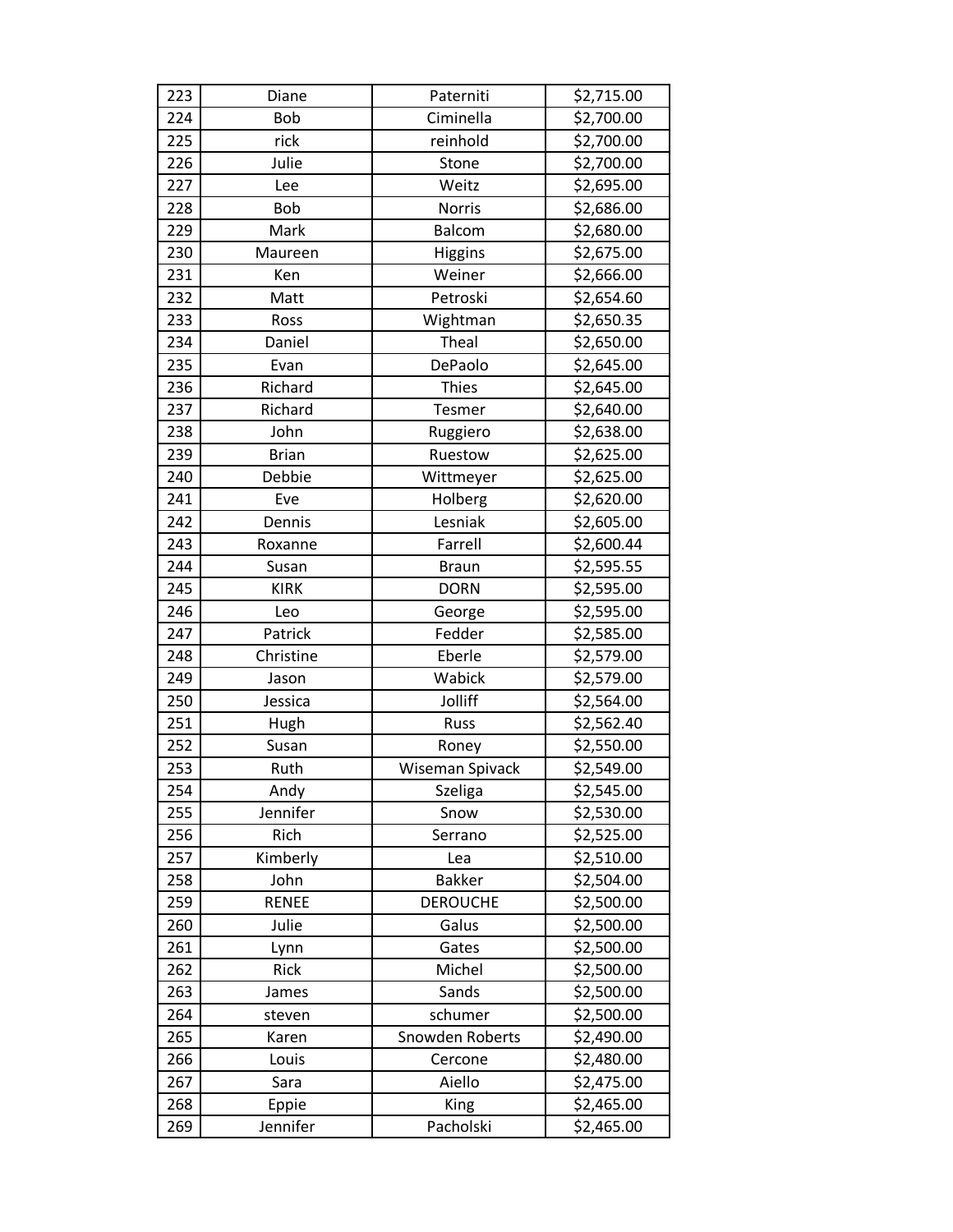| 270 | Dawn              | Oliveri        | \$2,455.00 |
|-----|-------------------|----------------|------------|
| 271 | Nathan            | O'Donnell      | \$2,454.00 |
| 272 | Paula             | <b>Bakker</b>  | \$2,453.00 |
| 273 | Jeffrey           | Hauser         | \$2,450.00 |
| 274 | Andrea            | Doyle          | \$2,420.00 |
| 275 | Tamara            | Hurley         | \$2,408.00 |
| 276 | <b>Bradford</b>   | Colvin         | \$2,405.00 |
| 277 | Teresa            | Gerth          | \$2,400.00 |
| 278 | Linda             | Sundeen        | \$2,395.00 |
| 279 | Martin            | Murphy         | \$2,374.05 |
| 280 | Allison           | Polakiewicz    | \$2,370.00 |
| 281 | James             | Krakowiak      | \$2,369.00 |
| 282 | Cara              | Costa          | \$2,360.00 |
| 283 | Marcia            | Haas           | \$2,355.00 |
| 284 | tim               | Zwack          | \$2,355.00 |
| 285 | <b>BEER BLAST</b> | 2019           | \$2,351.00 |
| 286 | John              | Heimback       | \$2,320.00 |
| 287 | David             | Hawes          | \$2,315.00 |
| 288 | Stephen           | Fitzmaurice    | \$2,308.00 |
| 289 | Suzanne           | Wightman       | \$2,307.00 |
| 290 | marjorie          | bratko         | \$2,305.00 |
| 291 | Lacey             | <b>Bromley</b> | \$2,300.00 |
| 292 | Michael           | Toner          | \$2,300.00 |
| 293 | Ralph             | Fuhr           | \$2,295.00 |
| 294 | Tiffany           | McMullen       | \$2,280.00 |
| 295 | Chris             | Weber          | \$2,260.00 |
| 296 | Nancy             | Hails-Burgio   | \$2,250.00 |
| 297 | Frederick         | Cohen          | \$2,246.00 |
| 298 | David             | Demmin         | \$2,245.00 |
| 299 | Torey             | Hirsch         | \$2,245.00 |
| 300 | Elizabeth         | Seefeldt       | \$2,241.00 |
| 301 | Melissa           | Domoy          | \$2,240.00 |
| 302 | Derek             | Fettes         | \$2,240.00 |
| 303 | <b>Brandon</b>    | Janesz         | \$2,230.00 |
| 304 | Zach              | Petroski       | \$2,229.95 |
| 305 | Cassie            | Townsend       | \$2,220.00 |
| 306 | Jeff              | Dorn           | \$2,215.00 |
| 307 | Scott             | Hanel          | \$2,210.00 |
| 308 | William           | Weiksnar       | \$2,208.00 |
| 309 | Andrea            | Gregory        | \$2,207.00 |
| 310 | Lee               | <b>Broad</b>   | \$2,200.00 |
| 311 | Anne              | Grand'Maison   | \$2,200.00 |
| 312 | Kevin             | Jaffe          | \$2,200.00 |
| 313 | Larry             | Alford         | \$2,185.00 |
| 314 | Matthew           | Kusmierz       | \$2,185.00 |
| 315 | Laura             | <b>Strauss</b> | \$2,185.00 |
| 316 | Dorothea          | Schroeder      | \$2,180.00 |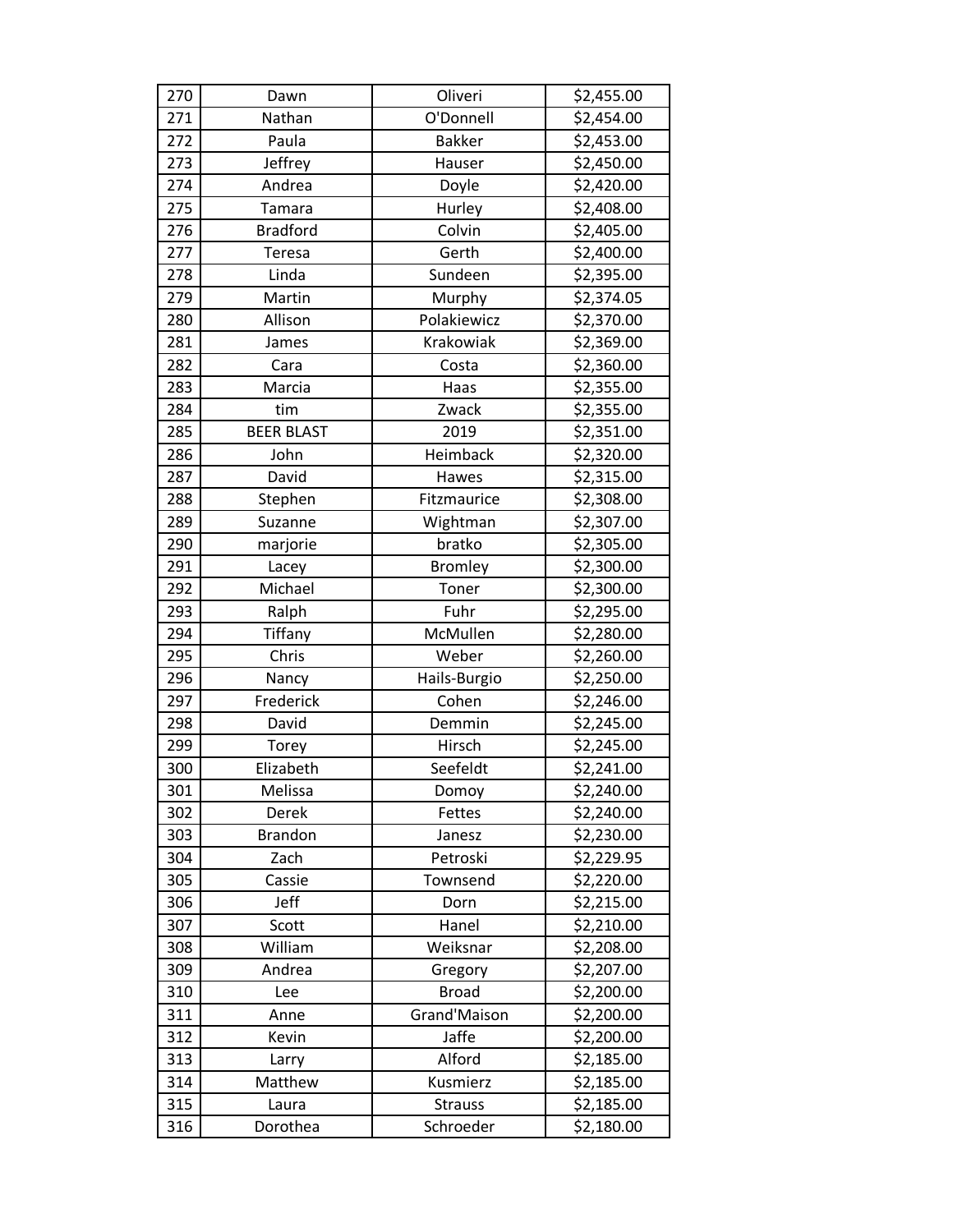| 317 | David                | Berndt          | \$2,165.00 |
|-----|----------------------|-----------------|------------|
| 318 | Rebecca              | Carter          | \$2,155.00 |
| 319 | John                 | Hannon          | \$2,145.00 |
| 320 | Suzanne              | Rocque          | \$2,145.00 |
| 321 | Jennifer             | Adolf           | \$2,140.00 |
| 322 | Jeffrey              | Reina           | \$2,140.00 |
| 323 | Samuel               | Costa           | \$2,130.00 |
| 324 | William              | Phillips        | \$2,125.00 |
| 325 | <b>Thomas</b>        | Schmidt         | \$2,120.00 |
| 326 | Renee                | Thompson        | \$2,120.00 |
| 327 | David                | Gerber          | \$2,110.00 |
| 328 | Wendy J.             | <b>Binkley</b>  | \$2,100.00 |
| 329 | <b>Thomas</b>        | Healey          | \$2,100.00 |
| 330 | Debbie               | Lancellotti     | \$2,100.00 |
| 331 | Mark                 | <b>Manders</b>  | \$2,100.00 |
| 332 | Lisa                 | Minich          | \$2,100.00 |
| 333 | Michael              | Sexton          | \$2,100.00 |
| 334 | Tony                 | Lewis           | \$2,097.70 |
| 335 | Margaret             | Boyle           | \$2,096.00 |
| 336 | Laura                | Riley           | \$2,080.00 |
| 337 | Beverly              | Schaefer        | \$2,080.00 |
| 338 | James                | Sniadecki       | \$2,080.00 |
| 339 | rick                 | dean            | \$2,075.00 |
| 340 | Sarah                | Just            | \$2,075.00 |
| 341 | Gary                 | Kemble          | \$2,070.00 |
| 342 | Jeffrey              | Walton          | \$2,070.00 |
| 343 | <b>Bruce</b>         | Aikin           | \$2,067.50 |
| 344 | Jenine               | Trzewieczynski  | \$2,066.00 |
| 345 | <b>Beth</b>          | O'Brien         | \$2,060.00 |
| 346 | Robin                | Secord          | \$2,058.62 |
| 347 | <b>VICTORIA</b>      | <b>BROWNELL</b> | \$2,055.00 |
| 348 | Sophia               | Marshall        | \$2,055.00 |
| 349 | William              | Horbett         | \$2,050.00 |
| 350 | Mark                 | Keating         | \$2,050.00 |
| 351 | Joseph               | LaBanca         | \$2,050.00 |
| 352 | Deborah              | Sokolski        | \$2,045.00 |
| 353 | Marcia               | Maracle         | \$2,040.00 |
| 354 | Jim                  | Schultz         | \$2,035.00 |
| 355 | David                | Boehm           | \$2,025.00 |
| 356 | Glenn                | Ferguson        | \$2,025.00 |
| 357 | Chris                | McGonnell       | \$2,020.00 |
| 358 | Mary Ann             | Kostusiak       | \$2,000.40 |
| 359 | Rob                  | <b>Barish</b>   | \$2,000.00 |
| 360 | James                | <b>Beamer</b>   | \$2,000.00 |
| 361 | Margaret and Richard | <b>Briggs</b>   | \$2,000.00 |
| 362 | Michael              | DeLuca          | \$2,000.00 |
| 363 | Marit                | Jendrowski      | \$2,000.00 |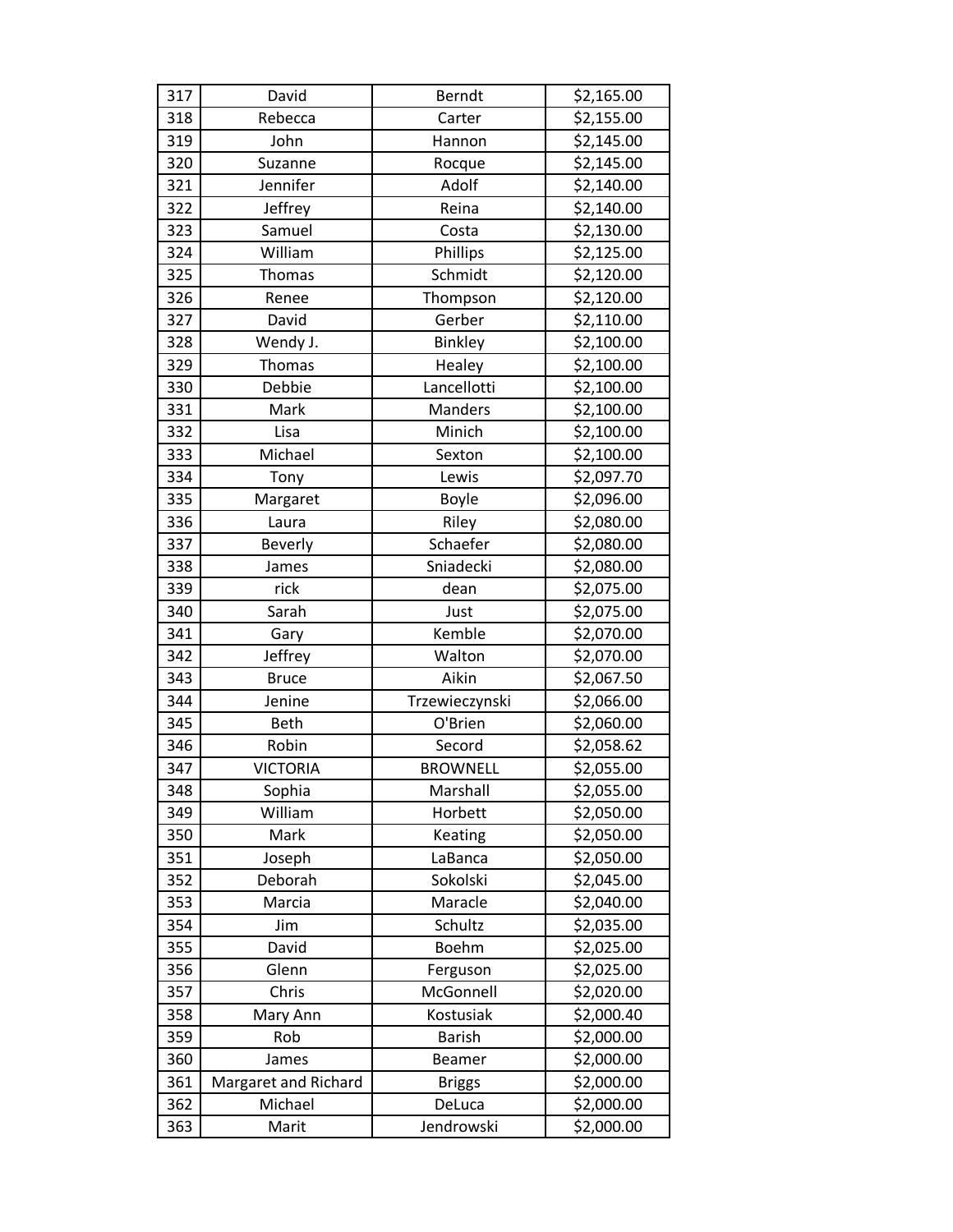| 364 | Margaret     | <b>Nuss</b>   | \$2,000.00 |
|-----|--------------|---------------|------------|
| 365 | Todd         | Snowden       | \$2,000.00 |
| 366 | Curtis       | Knight        | \$1,990.00 |
| 367 | Neil         | Smits         | \$1,980.00 |
| 368 | David        | Wolinski      | \$1,966.00 |
| 369 | Daniel       | Nichols       | \$1,961.00 |
| 370 | Gary         | Brownell      | \$1,955.00 |
| 371 | Laura        | <b>Barnum</b> | \$1,940.00 |
| 372 | Roxanne      | Langianese    | \$1,940.00 |
| 373 | Robert       | Colburn       | \$1,935.00 |
| 374 | Neal         | Kreher        | \$1,930.00 |
| 375 | Julie        | Harrington    | \$1,929.00 |
| 376 | Jay          | May           | \$1,918.00 |
| 377 | Kelly        | Wendt         | \$1,916.11 |
| 378 | <b>Bob</b>   | Hennessey     | \$1,908.00 |
| 379 | Laura Seil   | Ruszczyk      | \$1,905.00 |
| 380 | Lisa         | Healey        | \$1,904.00 |
| 381 | Leslie       | Kramer        | \$1,901.00 |
| 382 | Marie        | Simoncelli    | \$1,901.00 |
| 383 | Jim          | Casey         | \$1,900.00 |
| 384 | Ellen        | Kahle         | \$1,900.00 |
| 385 | Craig        | Ross          | \$1,895.00 |
| 386 | <b>Tracy</b> | Hails         | \$1,890.00 |
| 387 | John         | Laubacker     | \$1,890.00 |
| 388 | <b>SCOTT</b> | <b>BUDDE</b>  | \$1,885.00 |
| 389 | Charlie      | Fashana       | \$1,885.00 |
| 390 | Aubrey       | Murphy        | \$1,885.00 |
| 391 | Janice       | Kilijanski    | \$1,880.00 |
| 392 | Jeffrey      | Hazlett       | \$1,875.00 |
| 393 | Lindsey      | Darin         | \$1,870.00 |
| 394 | George       | Borowiec      | \$1,864.47 |
| 395 | Sharon       | Heim Mahay    | \$1,860.00 |
| 396 | Larry        | krueger       | \$1,860.00 |
| 397 | Peter        | McCoy         | \$1,860.00 |
| 398 | Joanna       | Panasiewicz   | \$1,855.00 |
| 399 | Amy          | Thompson      | \$1,855.00 |
| 400 | John         | <b>Bauer</b>  | \$1,850.00 |
| 401 | Perry        | Figliotti     | \$1,843.00 |
| 402 | Franco       | Kroese        | \$1,840.00 |
| 403 | Nicholas     | DeMaria       | \$1,835.00 |
| 404 | Ellen        | Geitter       | \$1,835.00 |
| 405 | Debra        | Stein         | \$1,830.00 |
| 406 | Cheryl       | Krieger       | \$1,825.00 |
| 407 | Chuck        | Wilson        | \$1,825.00 |
| 408 | Daniel       | Fisher        | \$1,820.00 |
| 409 | Dan          | Wild          | \$1,820.00 |
| 410 | Lisa         | Isenberg      | \$1,815.00 |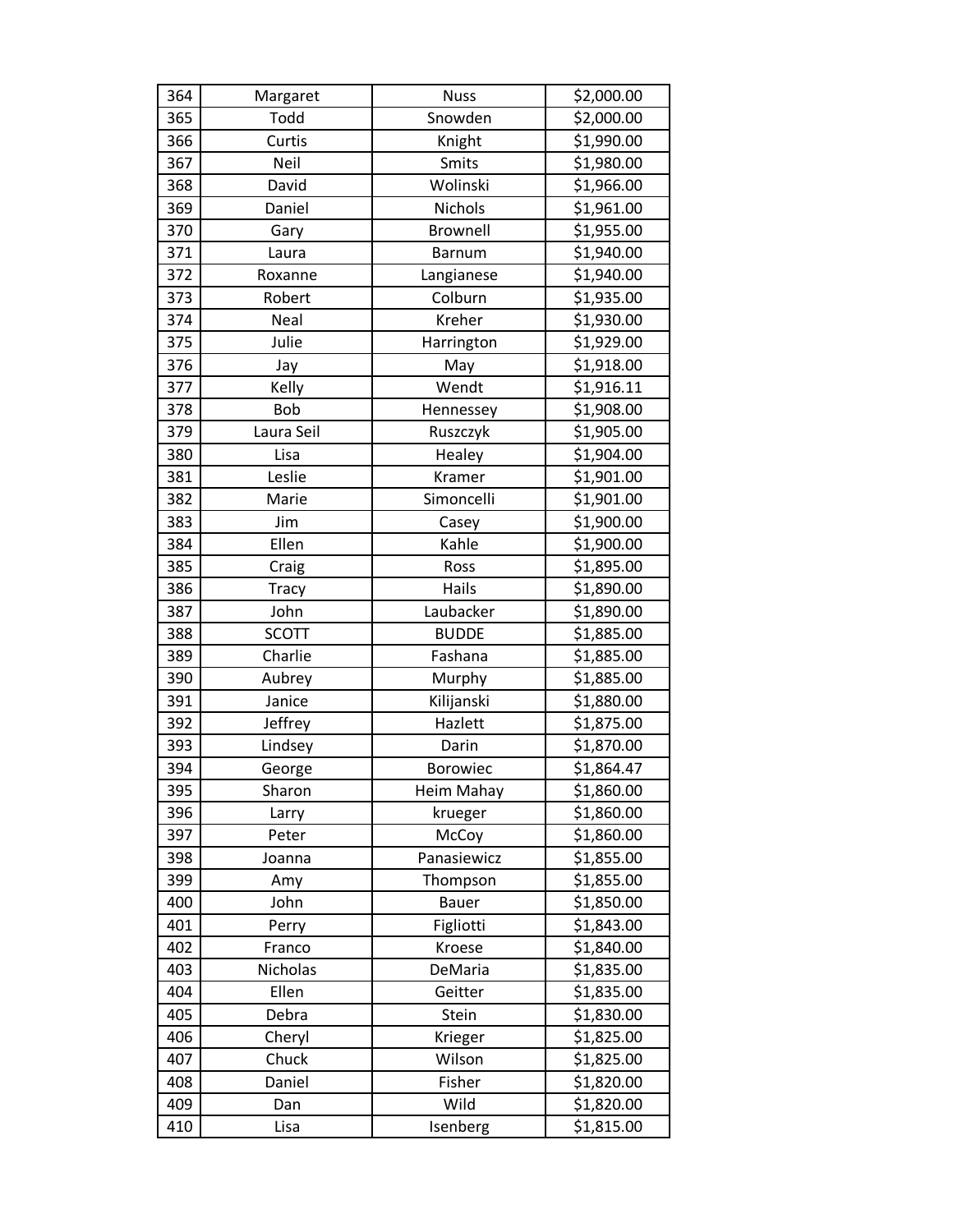| 411 | Kevin         | Purdy           | \$1,813.99 |
|-----|---------------|-----------------|------------|
| 412 | Don           | Crawford        | \$1,805.00 |
| 413 | Donna         | Hagerty         | \$1,805.00 |
| 414 | Anita         | Jones           | \$1,805.00 |
| 415 | Joseph        | Braunscheidel   | \$1,800.00 |
| 416 | Mary          | Cook            | \$1,800.00 |
| 417 | John          | Franke          | \$1,800.00 |
| 418 | Maria         | Frisina         | \$1,800.00 |
| 419 | Alan          | Morlock         | \$1,800.00 |
| 420 | <b>Brian</b>  | Scott           | \$1,800.00 |
| 421 | Joseph        | Trimmer         | \$1,800.00 |
| 422 | Jennifer      | <b>Buyea</b>    | \$1,795.00 |
| 423 | John          | Rudyk           | \$1,790.00 |
| 424 | Janet         | Krywcun         | \$1,785.00 |
| 425 | Cassie        | Austin          | \$1,780.00 |
| 426 | Garry         | Codick          | \$1,780.00 |
| 427 | Frank         | Lehman          | \$1,780.00 |
| 428 | Patti         | Kidder          | \$1,775.00 |
| 429 | Matthew       | Kofahl          | \$1,775.00 |
| 430 | Steven        | Korn            | \$1,775.00 |
| 431 | Patricia      | Lord            | \$1,775.00 |
| 432 | Mary          | Kelly           | \$1,768.00 |
| 433 | Sandra        | Perkins         | \$1,765.00 |
| 434 | Daniel        | Heims           | \$1,764.28 |
| 435 | Greg          | Scholand        | \$1,763.00 |
| 436 | Jim           | Ryan            | \$1,760.00 |
| 437 | Eileen        | Schreiber       | \$1,760.00 |
| 438 | Randall       | Dievendorf      | \$1,755.00 |
| 439 | Michael       | Felgenhour      | \$1,755.00 |
| 440 | Jean-François | Godet-Calogeras | \$1,755.00 |
| 441 | Carl          | Duerr           | \$1,750.00 |
| 442 | Kathleen      | Johnson         | \$1,750.00 |
| 443 | Gerald        | Russell         | \$1,750.00 |
| 444 | Scott         | Musial          | \$1,746.11 |
| 445 | Diane         | Mekus           | \$1,745.00 |
| 446 | Daniel        | Shonn           | \$1,745.00 |
| 447 | Bob           | Colmerauer      | \$1,740.00 |
| 448 | David         | Hassett         | \$1,740.00 |
| 449 | TJ            | Hirsch          | \$1,735.00 |
| 450 | Paula         | Parke           | \$1,735.00 |
| 451 | Glenda        | Stahura         | \$1,735.00 |
| 452 | Margot        | Tripi           | \$1,735.00 |
| 453 | Mark          | Fera            | \$1,734.00 |
| 454 | Jeremy        | Besch           | \$1,731.00 |
| 455 | <b>Thomas</b> | Jakubaszek      | \$1,731.00 |
| 456 | Cheri         | Nowicki         | \$1,731.00 |
| 457 | Molly         | Bojanek         | \$1,730.00 |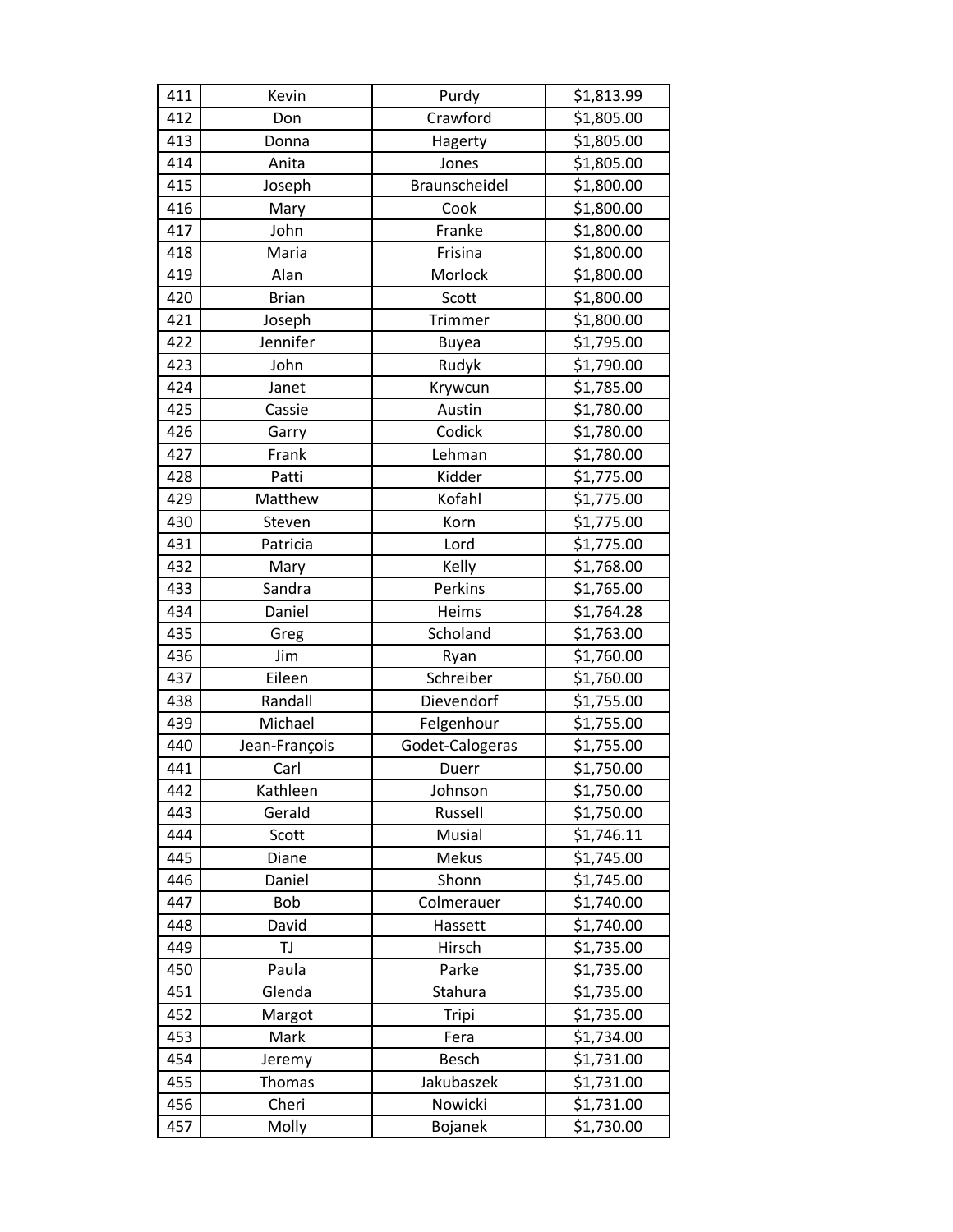| 458 | Christen      | Keane             | \$1,730.00 |
|-----|---------------|-------------------|------------|
| 459 | Amy           | Lipowski          | \$1,730.00 |
| 460 | Natalie       | Stoyanoff         | \$1,726.00 |
| 461 | Donald        | Catino            | \$1,725.67 |
| 462 | Maureen       | Ashburn           | \$1,725.00 |
| 463 | <b>JAMES</b>  | <b>BARWELL</b>    | \$1,725.00 |
| 464 | Amy           | Chrzanowski       | \$1,725.00 |
| 465 | Gary          | Reinhardt         | \$1,725.00 |
| 466 | Michael       | <b>Budniewski</b> | \$1,720.00 |
| 467 | Matt          | Dauria            | \$1,710.50 |
| 468 | Gretchen      | Librock           | \$1,710.00 |
| 469 | Mark          | O'Brien           | \$1,710.00 |
| 470 | Marty         | <b>Battaglia</b>  | \$1,705.00 |
| 471 | Laura         | Gorman            | \$1,705.00 |
| 472 | Andrea        | Phipps            | \$1,705.00 |
| 473 | Adam          | Farnham           | \$1,700.00 |
| 474 | Ryan          | Janus             | \$1,700.00 |
| 475 | Daniel        | Kelly             | \$1,700.00 |
| 476 | Stacy         | <b>Kubit</b>      | \$1,695.00 |
| 477 | Todd          | Devonshire        | \$1,690.00 |
| 478 | Philip        | Klock             | \$1,689.00 |
| 479 | Donald        | Tucker            | \$1,689.00 |
| 480 | Nancy         | Koval             | \$1,685.00 |
| 481 | Lois          | Richter           | \$1,685.00 |
| 482 | Gahadineh     | Greene            | \$1,684.00 |
| 483 | Robert        | McGinley          | \$1,680.00 |
| 484 | Karen         | Pruchnicki        | \$1,680.00 |
| 485 | Padma         | Kasthurirangan    | \$1,675.00 |
| 486 | Colleen       | Kendzierski       | \$1,675.00 |
| 487 | <b>THOMAS</b> | <b>KLOC</b>       | \$1,670.00 |
| 488 | Lori          | Mehnert           | \$1,670.00 |
| 489 | Bill          | <b>Billman</b>    | \$1,665.00 |
| 490 | Melisa        | Dettbarn          | \$1,665.00 |
| 491 | Susan         | Kelley            | \$1,665.00 |
| 492 | Darsi         | Frederick         | \$1,663.00 |
| 493 | Jeffrey       | Smith             | \$1,660.00 |
| 494 | David         | Winicki           | \$1,660.00 |
| 495 | Mary          | Ehmann            | \$1,658.00 |
| 496 | James         | Eaton             | \$1,655.00 |
| 497 | Diane         | Pfeifer           | \$1,655.00 |
| 498 | Michael       | Teplitsky         | \$1,655.00 |
| 499 | Meg           | Wolinski          | \$1,655.00 |
| 500 | Robert        | <b>Brucato</b>    | \$1,650.00 |
| 501 | David         | DeFazio           | \$1,650.00 |
| 502 | Douglas       | Young             | \$1,645.00 |
| 503 | Ashley        | Snowden           | \$1,640.00 |
| 504 | Diane         | Mock              | \$1,637.00 |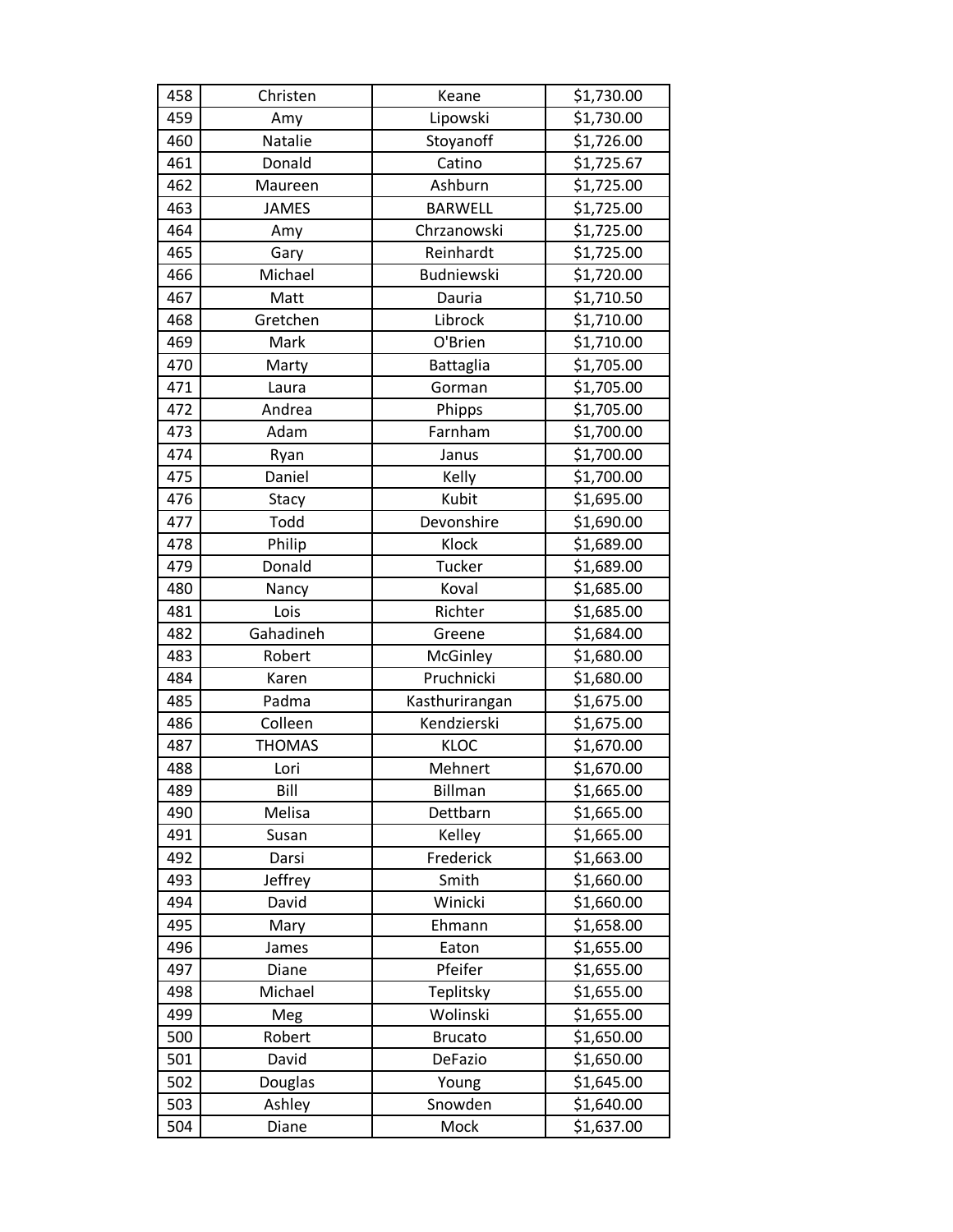| 505 | Mark          | Murphy             | \$1,635.00 |
|-----|---------------|--------------------|------------|
| 506 | John          | Callen             | \$1,630.00 |
| 507 | <b>Bob</b>    | Kelley             | \$1,630.00 |
| 508 | Gary          | Mann               | \$1,630.00 |
| 509 | Patrick       | McCarthy           | \$1,630.00 |
| 510 | Tiede-Zoeller | <b>Tile Corp</b>   | \$1,630.00 |
| 511 | John          | Krzyzanowski       | \$1,627.00 |
| 512 | William       | Mayer              | \$1,625.00 |
| 513 | Catherine     | Nagel              | \$1,625.00 |
| 514 | Arlene        | Kaukus             | \$1,621.00 |
| 515 | Robbie        | <b>Illos Gerth</b> | \$1,620.00 |
| 516 | Raymond       | McCabe             | \$1,620.00 |
| 517 | <b>Bob</b>    | Murray             | \$1,620.00 |
| 518 | Keith         | Possinger          | \$1,620.00 |
| 519 | Diane         | Ralph              | \$1,620.00 |
| 520 | Sandra        | Simon              | \$1,617.00 |
| 521 | Michael       | Blau               | \$1,615.00 |
| 522 | Gary          | Gallagher          | \$1,615.00 |
| 523 | Greg          | Lortz              | \$1,615.00 |
| 524 | Michael       | Quinn              | \$1,610.00 |
| 525 | Sondra        | Wayman             | \$1,610.00 |
| 526 | Seshi         | Campbell           | \$1,605.00 |
| 527 | Rachel        | Hohl               | \$1,605.00 |
| 528 | Tori          | Menneto            | \$1,605.00 |
| 529 | Donna         | Rindo              | \$1,605.00 |
| 530 | Nicole        | Schiske            | \$1,605.00 |
| 531 | Greg          | Alongi             | \$1,600.00 |
| 532 | Franca        | Costa              | \$1,600.00 |
| 533 | Kathy         | Moczulewski        | \$1,600.00 |
| 534 | Robert        | Rast               | \$1,600.00 |
| 535 | John          | Ryan               | \$1,600.00 |
| 536 | Deborah       | Walter             | \$1,600.00 |
| 537 | Howard        | Rich               | \$1,595.00 |
| 538 | Janet         | <b>Bratos</b>      | \$1,592.40 |
| 539 | Adam          | Devic              | \$1,590.00 |
| 540 | Kathleen      | Reis               | \$1,590.00 |
| 541 | Jessica       | Runk               | \$1,590.00 |
| 542 | Gregory       | Sobkowiak          | \$1,590.00 |
| 543 | Jennifer      | <b>Brooks</b>      | \$1,585.00 |
| 544 | Laura         | Devic              | \$1,585.00 |
| 545 | Francine      | Bellanti           | \$1,584.00 |
| 546 | Jen           | Cammarano          | \$1,583.00 |
| 547 | Pete          | Carey              | \$1,580.00 |
| 548 | Hugh          | Carlin             | \$1,580.00 |
| 549 | David         | Mikulski           | \$1,580.00 |
| 550 | Nathan        | Watkajtys          | \$1,580.00 |
| 551 | Maria         | <b>Burgio</b>      | \$1,575.00 |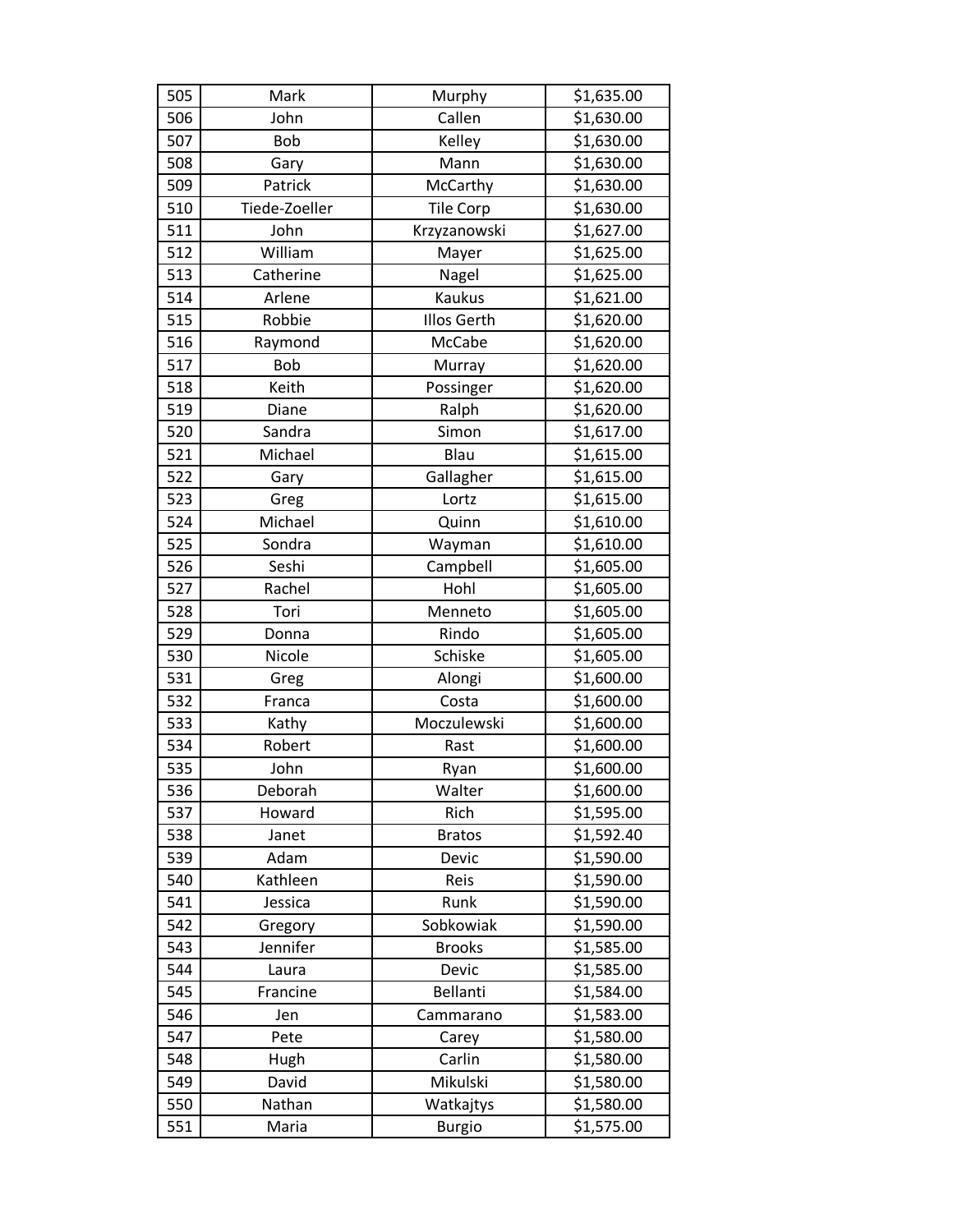| 552 | Michael        | Paradowski       | \$1,575.00 |
|-----|----------------|------------------|------------|
| 553 | Emily          | Chiariello       | \$1,570.00 |
| 554 | Molly          | Traynor          | \$1,570.00 |
| 555 | Charlene       | Murdoch          | \$1,565.00 |
| 556 | Sabretooth     | 2019             | \$1,562.00 |
| 557 | James          | Haas             | \$1,561.00 |
| 558 | Mitch          | <b>Banas</b>     | \$1,560.00 |
| 559 | Cindy          | Wystup           | \$1,559.00 |
| 560 | Ellen          | Morningstar      | \$1,558.00 |
| 561 | Katie          | Ambrose          | \$1,555.00 |
| 562 | Katerina       | Gurova           | \$1,555.00 |
| 563 | Tony           | Peters           | \$1,555.00 |
| 564 | Bill           | Thompson         | \$1,555.00 |
| 565 | Stacy          | Duink            | \$1,551.00 |
| 566 | Christina      | Cerrone Pecoraro | \$1,550.00 |
| 567 | Thomas         | Doran            | \$1,550.00 |
| 568 | Mark           | Frederick        | \$1,550.00 |
| 569 | Patrick        | Kinsey           | \$1,550.00 |
| 570 | Michael        | Nicosia          | \$1,550.00 |
| 571 | Becca          | Samuelson        | \$1,550.00 |
| 572 | Melissa        | Sorrentino       | \$1,550.00 |
| 573 | <b>NANCY</b>   | <b>GATES</b>     | \$1,540.00 |
| 574 | Erin           | Wilson           | \$1,540.00 |
| 575 | Veronica       | Jadoch           | \$1,536.00 |
| 576 | Peter          | Linder           | \$1,536.00 |
| 577 | Trent          | Hamilton         | \$1,535.00 |
| 578 | Angela         | Vasbinder        | \$1,535.00 |
| 579 | Steve          | Merchant         | \$1,530.00 |
| 580 | Lisa           | Milioto          | \$1,530.00 |
| 581 | Kim            | Olsen            | \$1,528.00 |
| 582 | Mary           | Plonka           | \$1,528.00 |
| 583 | Jim            | Remus            | \$1,525.00 |
| 584 | Raymond        | Fischer          | \$1,523.00 |
| 585 | Sanjyot        | Vaidya           | \$1,522.00 |
| 586 | Margaret       | Bondonzi         | \$1,520.00 |
| 587 | Lindsay        | Pecoraro         | \$1,515.00 |
| 588 | Carolyn        | Yates            | \$1,515.00 |
| 589 | Shannon        | Cochrane         | \$1,510.00 |
| 590 | Kevin          | Lopez            | \$1,510.00 |
| 591 | <b>Barbara</b> | Shurilla         | \$1,506.00 |
| 592 | Matthew        | Devic            | \$1,505.00 |
| 593 | William        | Hogan            | \$1,505.00 |
| 594 | Patty          | Mika Recchio     | \$1,505.00 |
| 595 | Sue            | Scott            | \$1,505.00 |
| 596 | Kristine       | <b>Brown</b>     | \$1,500.00 |
| 597 | Sarah          | Dierken          | \$1,500.00 |
| 598 | Timothy        | Finnegan         | \$1,500.00 |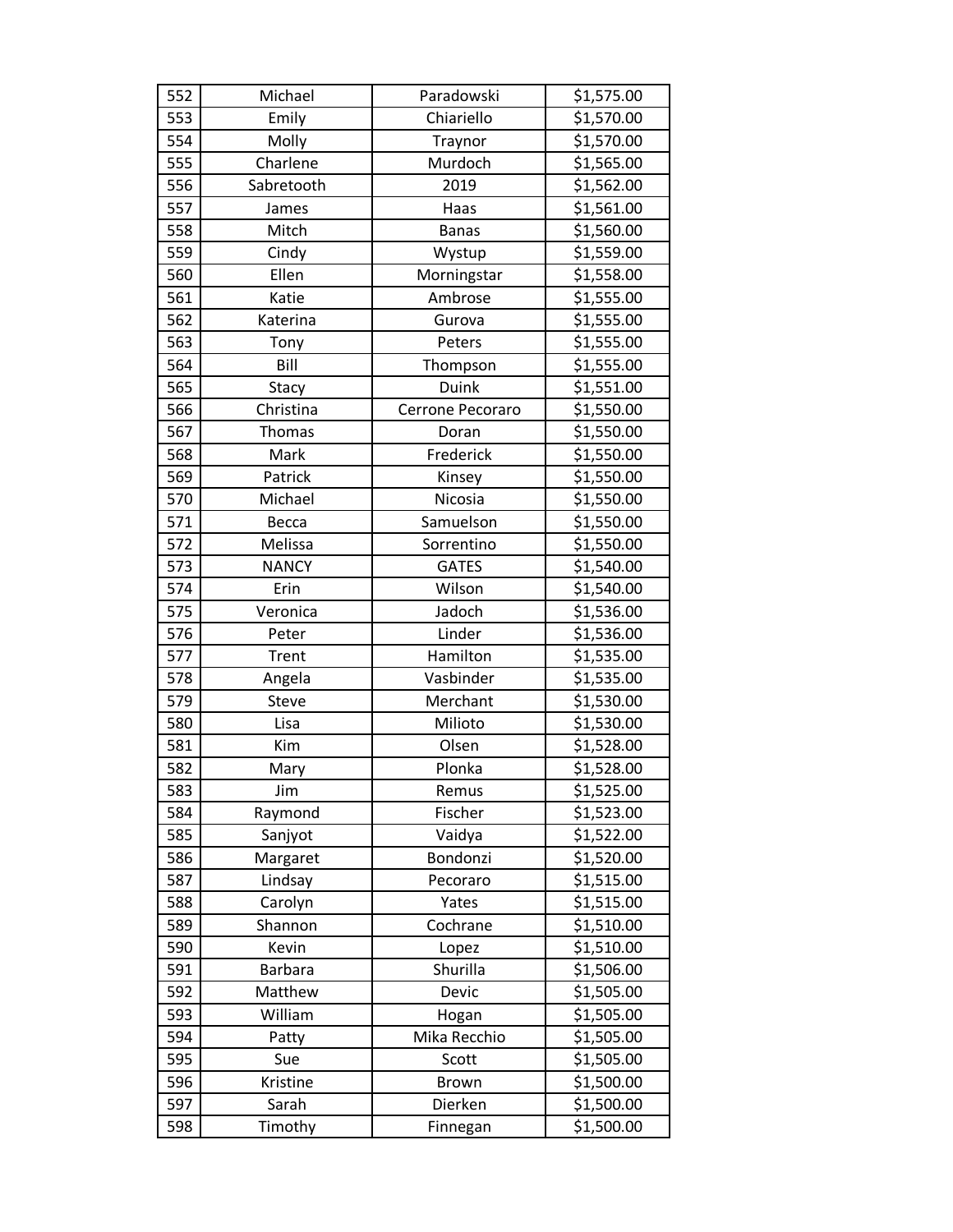| 599 | <b>Barbara</b> | Hails          | \$1,500.00 |
|-----|----------------|----------------|------------|
| 600 | Emily          | Keem           | \$1,500.00 |
| 601 | Eric           | Krieg          | \$1,500.00 |
| 602 | Karen          | Lawton         | \$1,500.00 |
| 603 | Peter          | Lederhouse     | \$1,500.00 |
| 604 | Nate           | Neubauer       | \$1,500.00 |
| 605 | david          | quackenbush    | \$1,500.00 |
| 606 | S. Ali         | Shah           | \$1,500.00 |
| 607 | Kenneth        | Stephens       | \$1,500.00 |
| 608 | Cynthia        | Turner         | \$1,500.00 |
| 609 | <b>LISA</b>    | WOJCIECHOWICZ  | \$1,500.00 |
| 610 | James          | Gendron        | \$1,499.00 |
| 611 | Danielle       | Hess           | \$1,495.00 |
| 612 | Vidya          | Shah           | \$1,495.00 |
| 613 | Michael        | Faltyn         | \$1,493.00 |
| 614 | Jim            | Gorman         | \$1,493.00 |
| 615 | August         | Canna          | \$1,490.00 |
| 616 | Judy           | Fazio          | \$1,490.00 |
| 617 | Wendy          | Tinder         | \$1,490.00 |
| 618 | Heidi          | Wojciechowski  | \$1,490.00 |
| 619 | Marilyn        | <b>Bertges</b> | \$1,485.00 |
| 620 | Maggie         | Hassett        | \$1,485.00 |
| 621 | Kara           | <b>Brunner</b> | \$1,480.00 |
| 622 | Mark           | Hy             | \$1,475.00 |
| 623 | DJ             | Kirszenstein   | \$1,475.00 |
| 624 | Annette        | Kopp           | \$1,475.00 |
| 625 | MaryJane       | Shonn          | \$1,475.00 |
| 626 | Heather        | Sidorowicz     | \$1,475.00 |
| 627 | Norene         | Davidson       | \$1,474.00 |
| 628 | Peter          | Benkovich      | \$1,470.01 |
| 629 | Mary           | Burghardt      | \$1,470.00 |
| 630 | Don            | Anthony        | \$1,465.00 |
| 631 | Renee          | <b>Boltri</b>  | \$1,465.00 |
| 632 | Steve          | Lamantia       | \$1,465.00 |
| 633 | Jeffrey        | Lukis          | \$1,465.00 |
| 634 | Sanford        | Nobel          | \$1,461.00 |
| 635 | Kathleen       | <b>Bruno</b>   | \$1,460.00 |
| 636 | <b>Tracy</b>   | Durski         | \$1,460.00 |
| 637 | Ismael         | Vasquez        | \$1,460.00 |
| 638 | Robert         | <b>Barone</b>  | \$1,455.00 |
| 639 | Mathew         | Biondolillo    | \$1,455.00 |
| 640 | Tonya          | Pillot         | \$1,455.00 |
| 641 | Donald         | Solberg        | \$1,451.00 |
| 642 | <b>Brenda</b>  | Bloomgren      | \$1,450.00 |
| 643 | Neil           | <b>Buyer</b>   | \$1,450.00 |
| 644 | sidney         | desiderio      | \$1,450.00 |
| 645 | Linda          | Drajem         | \$1,450.00 |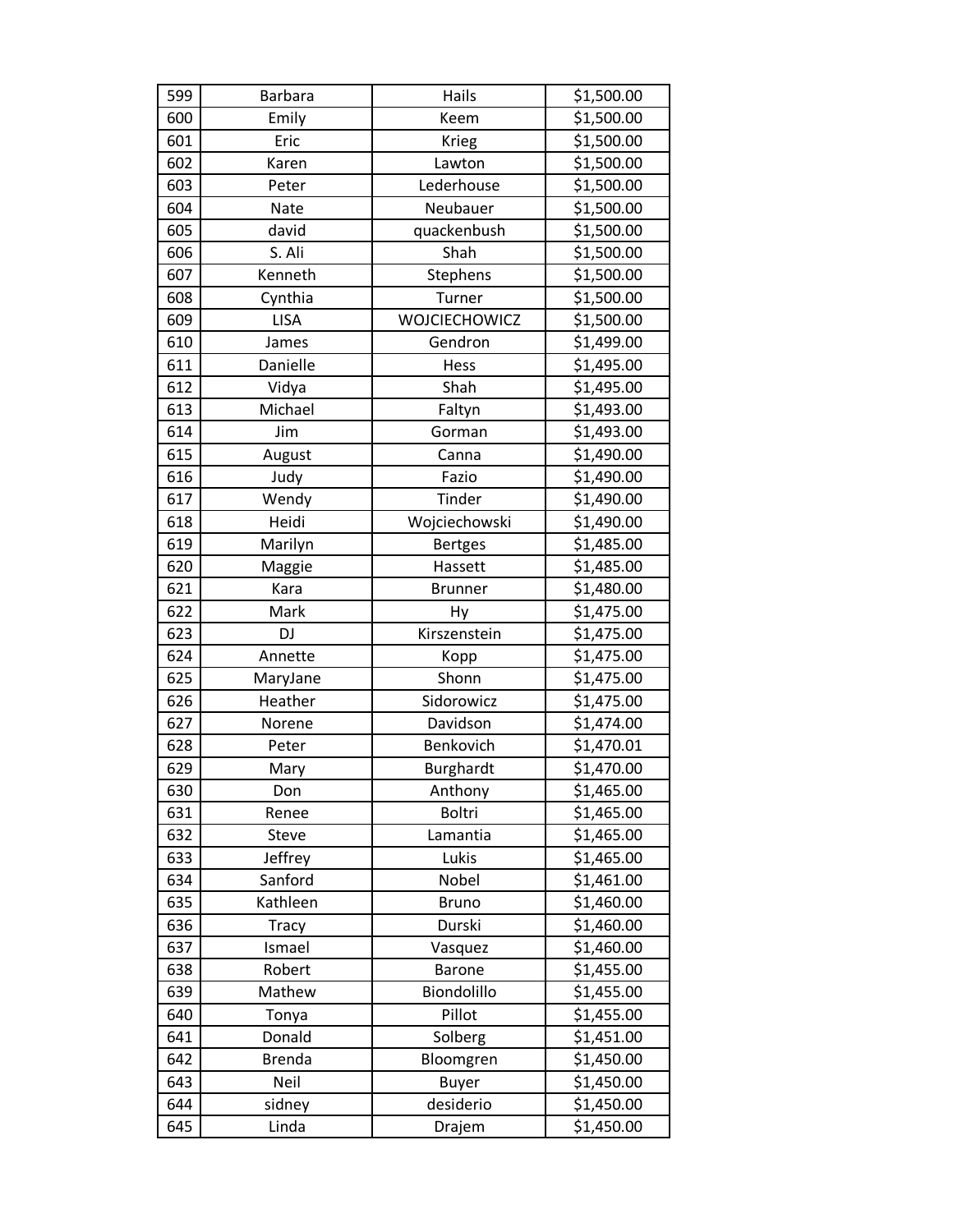| 646 | Michelle       | Gorman            | \$1,450.00 |
|-----|----------------|-------------------|------------|
| 647 | Roy            | Kemsley           | \$1,450.00 |
| 648 | Jennifer       | Hale              | \$1,445.00 |
| 649 | Lynne          | DiMarco           | \$1,443.00 |
| 650 | Tiffany        | <b>Brill</b>      | \$1,442.00 |
| 651 | Patrizia       | Laughton          | \$1,440.00 |
| 652 | Jeffrey        | Renzoni           | \$1,440.00 |
| 653 | Douglas        | Wilder            | \$1,440.00 |
| 654 | Gillian        | Barberich         | \$1,435.00 |
| 655 | Michael        | Daigler           | \$1,435.00 |
| 656 | Scott          | McFadden          | \$1,435.00 |
| 657 | Erika          | <b>SCHWEGLER</b>  | \$1,435.00 |
| 658 | Elizabeth      | Kraengel          | \$1,434.00 |
| 659 | Nancy          | Crenshaw          | \$1,430.00 |
| 660 | Jane           | Eshbaugh          | \$1,430.00 |
| 661 | Patrick        | Lepsch            | \$1,430.00 |
| 662 | <b>CHRIS</b>   | <b>MAZUR</b>      | \$1,430.00 |
| 663 | Julie          | Pastore           | \$1,430.00 |
| 664 | Nancianne      | Hawker            | \$1,429.00 |
| 665 | Dean           | Sandy             | \$1,425.50 |
| 666 | Michael        | Augustyn          | \$1,425.00 |
| 667 | Paul           | Siekierski        | \$1,425.00 |
| 668 | Suzanne        | Badgley           | \$1,420.00 |
| 669 | Edward         | <b>Baker</b>      | \$1,420.00 |
| 670 | Joe            | Dunlavey          | \$1,420.00 |
| 671 | <b>Bridget</b> | Shaw              | \$1,420.00 |
| 672 | Steven         | Nurkin            | \$1,419.00 |
| 673 | Elizabeth      | Ervolina          | \$1,416.00 |
| 674 | <b>RANDI</b>   | <b>KOMOROWSKI</b> | \$1,415.00 |
| 675 | Shannon        | McCabe            | \$1,415.00 |
| 676 | Krysten        | Stoll             | \$1,415.00 |
| 677 | Modesto        | Argenio           | \$1,410.00 |
| 678 | Jerome         | Delaney           | \$1,410.00 |
| 679 | Julie          | Gavin             | \$1,410.00 |
| 680 | Jeni           | Wozniak           | \$1,410.00 |
| 681 | Jonathan       | Olsen             | \$1,406.00 |
| 682 | Matthew        | <b>Burwick</b>    | \$1,405.00 |
| 683 | Mark           | Cammarata         | \$1,405.00 |
| 684 | Alice          | Dollinger         | \$1,405.00 |
| 685 | Roger          | Lis               | \$1,405.00 |
| 686 | Timothy        | Williams          | \$1,405.00 |
| 687 | Christine      | Downey            | \$1,402.40 |
| 688 | Tim            | Correa            | \$1,400.00 |
| 689 | John           | Embow             | \$1,400.00 |
| 690 | Tiffany        | Orrange           | \$1,400.00 |
| 691 | Susan          | Piosenka          | \$1,400.00 |
| 692 | tom            | Somerville        | \$1,400.00 |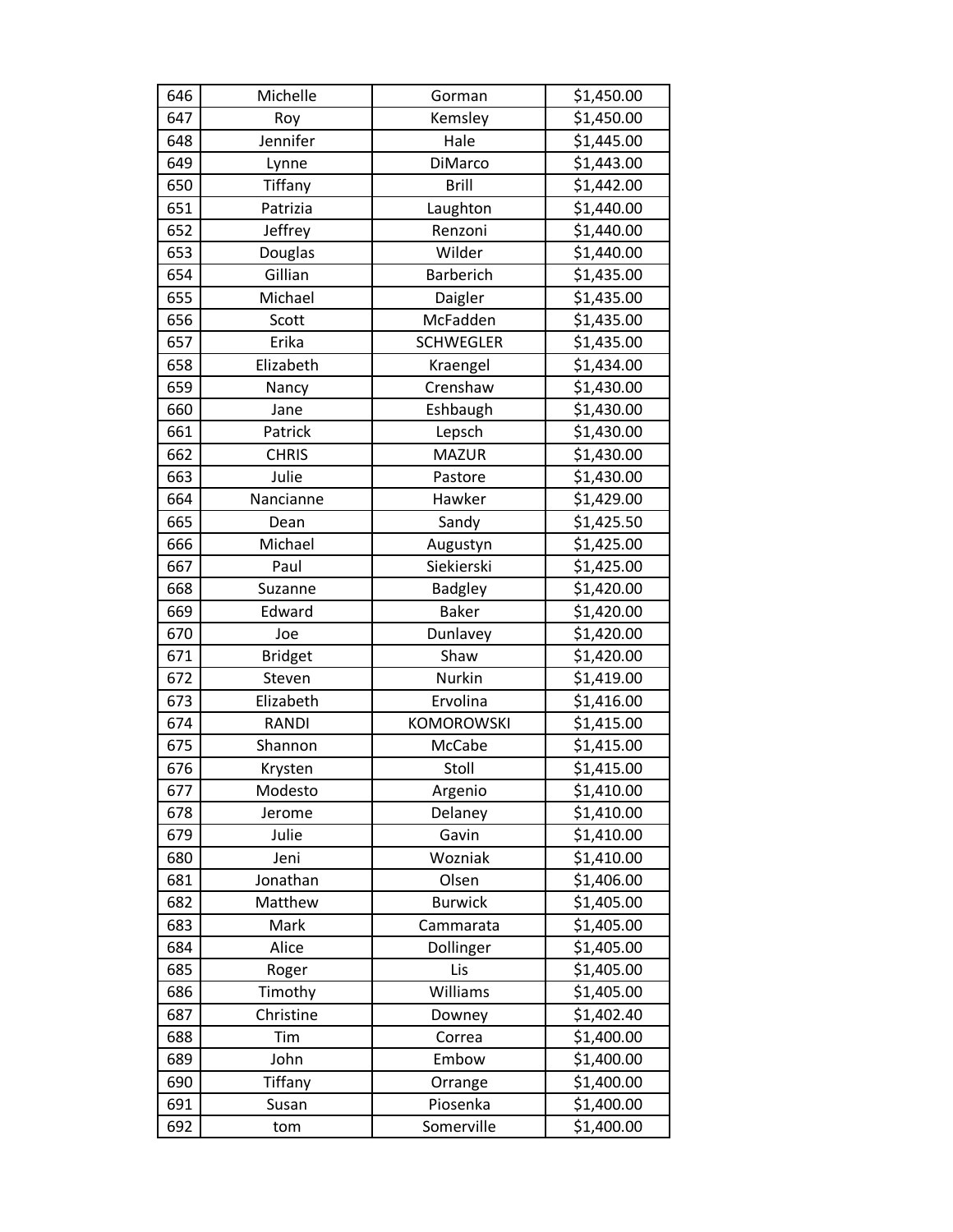| 693 | Tom               | Treadwell     | \$1,400.00 |
|-----|-------------------|---------------|------------|
| 694 | Joyce             | Warthling     | \$1,400.00 |
| 695 | Alan              | Weitzsacker   | \$1,398.00 |
| 696 | Ted               | Beane         | \$1,395.00 |
| 697 | Bill              | Gworek        | \$1,395.00 |
| 698 | Jimmy             | Neal          | \$1,395.00 |
| 699 | <b>Anne Marie</b> | Will          | \$1,395.00 |
| 700 | Edward            | Eisenlord     | \$1,393.00 |
| 701 | David             | <b>Bluett</b> | \$1,390.00 |
| 702 | Jessica           | Bonafede      | \$1,390.00 |
| 703 | Emily             | Ciraolo       | \$1,390.00 |
| 704 | Christopher       | McNamara      | \$1,390.00 |
| 705 | Susan             | Neamon        | \$1,390.00 |
| 706 | Diane             | Pietraszewski | \$1,390.00 |
| 707 | <b>Brian</b>      | <b>Busch</b>  | \$1,386.00 |
| 708 | Naishal           | <b>Bhatt</b>  | \$1,385.00 |
| 709 | Ken               | Fick          | \$1,385.00 |
| 710 | Lisa              | Geier         | \$1,385.00 |
| 711 | Chris             | Morino        | \$1,385.00 |
| 712 | Thomas            | Robinson      | \$1,385.00 |
| 713 | Jeff              | Bavisotto     | \$1,380.00 |
| 714 | Arron             | <b>Brown</b>  | \$1,380.00 |
| 715 | Eric              | Gillert       | \$1,380.00 |
| 716 | Tom               | Messmer       | \$1,380.00 |
| 717 | Teresa            | DeMong        | \$1,375.00 |
| 718 | Maureen           | Hanagan       | \$1,375.00 |
| 719 | Amanda            | Merner        | \$1,375.00 |
| 720 | Matt              | Wopperer      | \$1,375.00 |
| 721 | Judith            | Beyer         | \$1,370.00 |
| 722 | Gary              | Cappelletti   | \$1,370.00 |
| 723 | Rick              | Kohl          | \$1,370.00 |
| 724 | Joseph            | Mohan         | \$1,370.00 |
| 725 | Patrick           | Mudd          | \$1,370.00 |
| 726 | Norma             | Stading       | \$1,370.00 |
| 727 | Richard           | Ersing        | \$1,369.00 |
| 728 | Sandra            | Mundier       | \$1,368.00 |
| 729 | <b>Thomas</b>     | Crean         | \$1,366.00 |
| 730 | Douglas           | McDaniel      | \$1,366.00 |
| 731 | Robyn             | Beardsley     | \$1,365.00 |
| 732 | Frank             | Filipski      | \$1,365.00 |
| 733 | Michele           | Dolce         | \$1,362.00 |
| 734 | Mario             | Kroese        | \$1,362.00 |
| 735 | Chuck             | Turner        | \$1,361.00 |
| 736 | Jenna             | Witkowski     | \$1,361.00 |
| 737 | Anthony           | Gliszczynski  | \$1,360.00 |
| 738 | Susan             | Cooperman     | \$1,358.00 |
| 739 | Cathy             | Mongielo      | \$1,355.00 |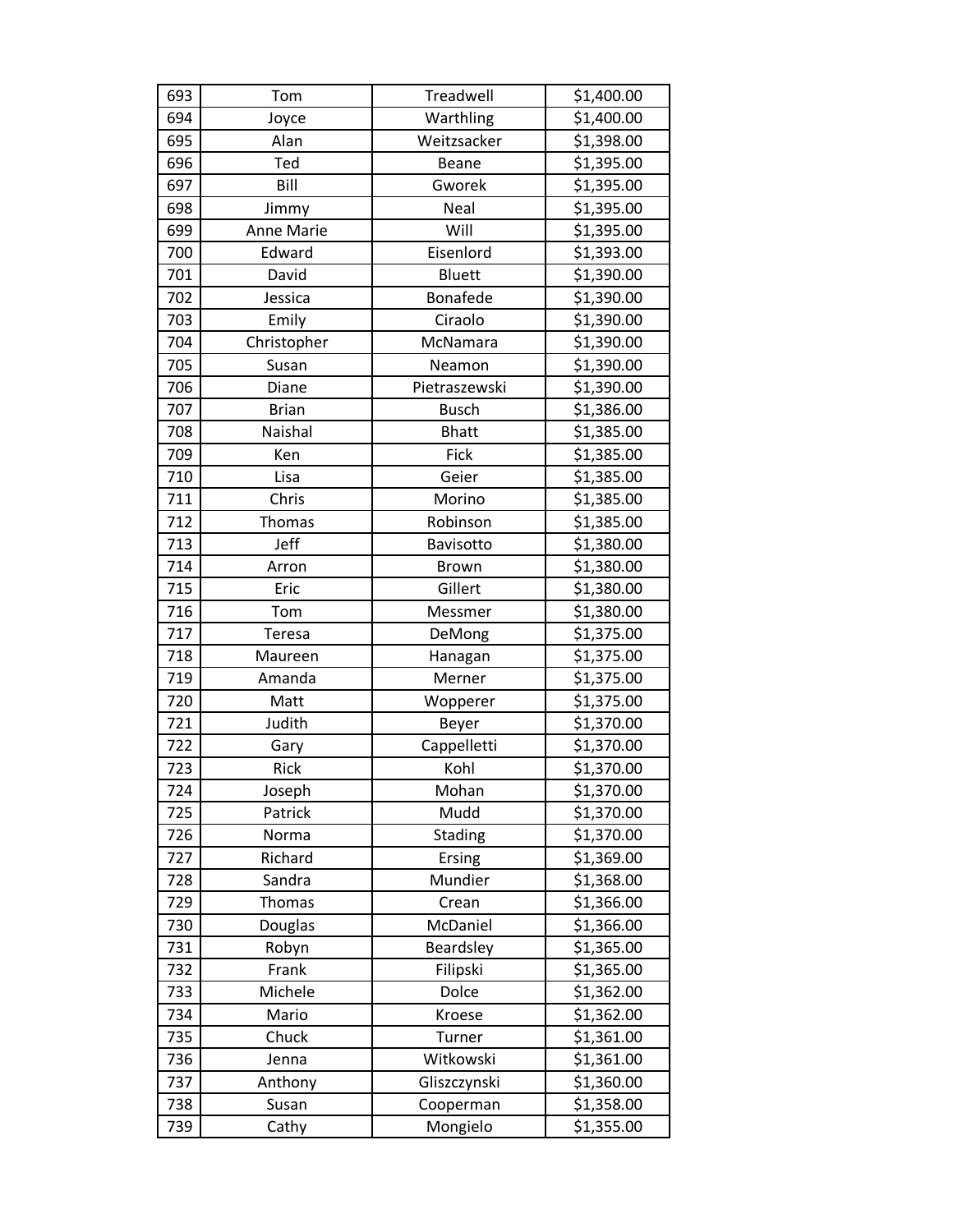| 740 | Christina      | Porcari        | \$1,355.00 |
|-----|----------------|----------------|------------|
| 741 | Sue            | Robertson      | \$1,355.00 |
| 742 | Mark           | Sommers        | \$1,355.00 |
| 743 | <b>Brandon</b> | Wright         | \$1,355.00 |
| 744 | Paul           | Nevergold      | \$1,351.00 |
| 745 | Samuel         | Goodloe        | \$1,350.00 |
| 746 | Jason          | Kaminski       | \$1,350.00 |
| 747 | Susan          | Lardner        | \$1,350.00 |
| 748 | Kevin          | Nugent         | \$1,350.00 |
| 749 | Rachel         | Reichart       | \$1,350.00 |
| 750 | John           | Rosenberg      | \$1,350.00 |
| 751 | Denise         | Sabuda Murphy  | \$1,350.00 |
| 752 | Pamela         | Shanahan       | \$1,350.00 |
| 753 | James          | <b>Burt</b>    | \$1,345.00 |
| 754 | Vershawne      | Pennyamon      | \$1,345.00 |
| 755 | Ella           | Harzewski      | \$1,342.93 |
| 756 | Donald         | Keller         | \$1,341.00 |
| 757 | Cecilia        | Doody          | \$1,340.00 |
| 758 | Darci          | Dougherty      | \$1,340.00 |
| 759 | Jared          | Evers          | \$1,340.00 |
| 760 | cindy          | krueger        | \$1,340.00 |
| 761 | Joyce          | Ohm            | \$1,340.00 |
| 762 | Nancy          | Boulden        | \$1,335.00 |
| 763 | Noah           | Drajem         | \$1,335.00 |
| 764 | Christopher    | Janak          | \$1,335.00 |
| 765 | Deborah        | Smith          | \$1,335.00 |
| 766 | Nicole         | <b>Drake</b>   | \$1,330.00 |
| 767 | <b>Bennett</b> | Little         | \$1,330.00 |
| 768 | Melissa        | Molnar         | \$1,330.00 |
| 769 | John           | Del Gatto      | \$1,326.00 |
| 770 | Lesley         | Maloney        | \$1,326.00 |
| 771 | Bill           | Alexander      | \$1,325.00 |
| 772 | Amanda         | Cane           | \$1,325.00 |
| 773 | Dawn           | Hanel          | \$1,325.00 |
| 774 | John           | Koch           | \$1,325.00 |
| 775 | Jonelle        | Marchese       | \$1,325.00 |
| 776 | Catherine      | Pera           | \$1,325.00 |
| 777 | Mark           | Ring           | \$1,325.00 |
| 778 | Paras          | Shelawala      | \$1,325.00 |
| 779 | Sandra         | VanUden        | \$1,325.00 |
| 780 | Melissa        | Welch          | \$1,325.00 |
| 781 | Nora           | Antonucci      | \$1,320.00 |
| 782 | Wendy          | <b>Brendel</b> | \$1,320.00 |
| 783 | Chris          | Lanza          | \$1,320.00 |
| 784 | Margaret       | Scanlon        | \$1,320.00 |
| 785 | Yumin          | Wang           | \$1,320.00 |
| 786 | Richard        | Williamson     | \$1,320.00 |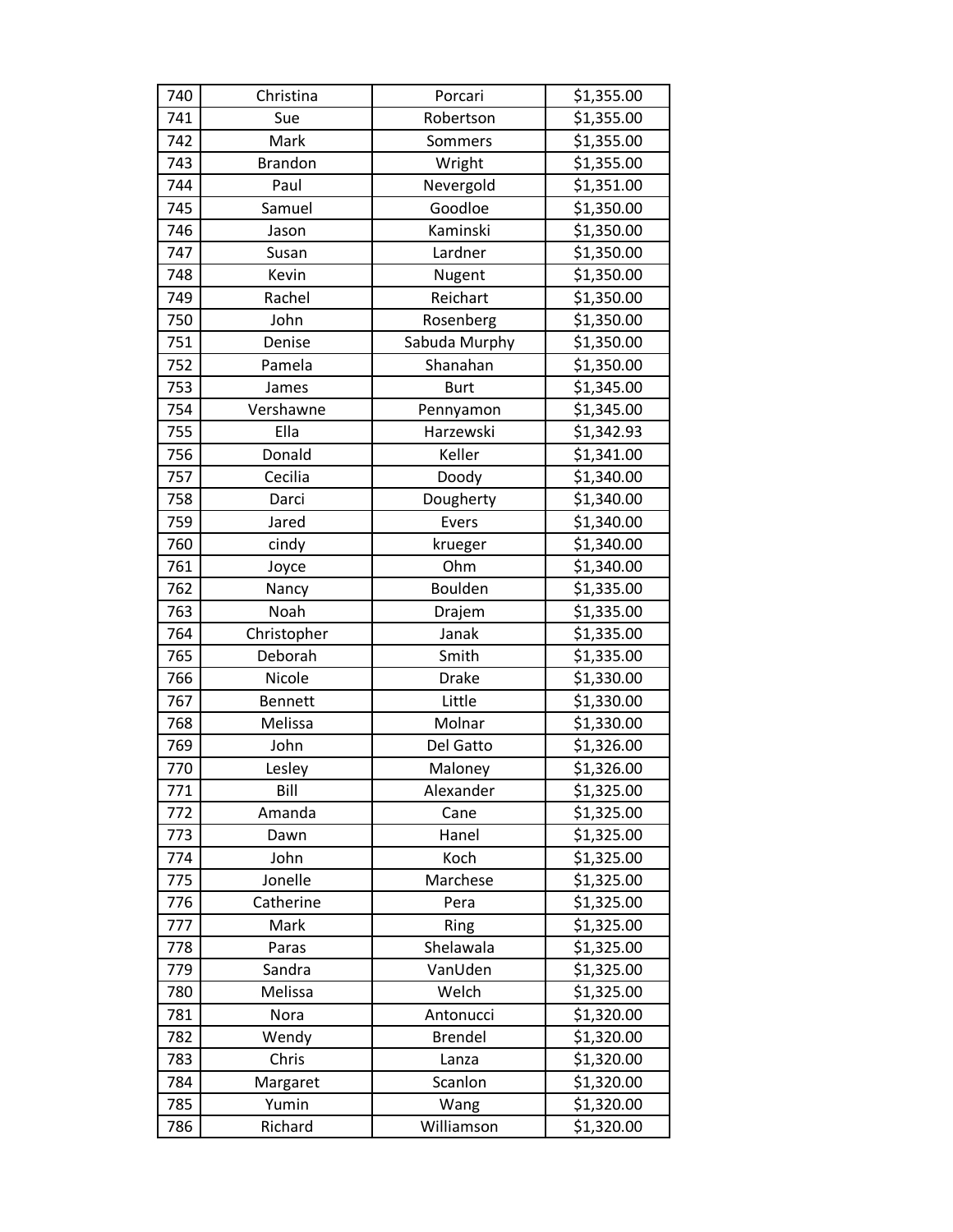| 787 | George         | Lukis           | \$1,319.67 |
|-----|----------------|-----------------|------------|
| 788 | Sean           | <b>Becker</b>   | \$1,315.00 |
| 789 | Meghan         | Benimoff        | \$1,315.00 |
| 790 | Luke           | Gworek          | \$1,315.00 |
| 791 | Elizabeth      | Steck-Opsasnick | \$1,315.00 |
| 792 | John           | Swaine          | \$1,315.00 |
| 793 | Simon          | Fung-Kee-Fung   | \$1,314.00 |
| 794 | <b>Bradley</b> | Zabel           | \$1,312.00 |
| 795 | Martin         | Pugliese        | \$1,310.10 |
| 796 | <b>Bryan</b>   | Fox             | \$1,310.00 |
| 797 | Lynn           | Galante         | \$1,310.00 |
| 798 | Bea            | Hayes           | \$1,310.00 |
| 799 | Sylvia         | Jones           | \$1,310.00 |
| 800 | Jackson        | Lederhouse      | \$1,310.00 |
| 801 | Rosemary       | Wielgosz        | \$1,310.00 |
| 802 | Donna          | <b>Bridges</b>  | \$1,305.00 |
| 803 | Lisa           | Morin           | \$1,305.00 |
| 804 | Joshua         | Swimline        | \$1,305.00 |
| 805 | Steven         | Schwartz        | \$1,304.00 |
| 806 | John           | Arcara          | \$1,300.00 |
| 807 | <b>Barbara</b> | Florkowski      | \$1,300.00 |
| 808 | Michael        | Gallivan        | \$1,300.00 |
| 809 | Joshua         | Lederhouse      | \$1,300.00 |
| 810 | Melanie        | Lupton          | \$1,300.00 |
| 811 | Peter          | Pasnik          | \$1,300.00 |
| 812 | Callie         | Williams        | \$1,300.00 |
| 813 | Kelly          | <b>Brucato</b>  | \$1,297.00 |
| 814 | James          | Chudy           | \$1,295.00 |
| 815 | Jaclyn         | Coe             | \$1,295.00 |
| 816 | Daniel         | Killian         | \$1,295.00 |
| 817 | Benjamin       | Richey          | \$1,295.00 |
| 818 | Toni           | Santoferrara    | \$1,295.00 |
| 819 | <b>Bryan</b>   | Sidorowicz      | \$1,295.00 |
| 820 | Richard        | Stancampiano    | \$1,295.00 |
| 821 | Daniel         | Watz            | \$1,291.00 |
| 822 | Teresa         | <b>Belbas</b>   | \$1,290.00 |
| 823 | Sarah          | Boyle           | \$1,290.00 |
| 824 | Dale           | Forsyth         | \$1,290.00 |
| 825 | Nina           | Fox             | \$1,290.00 |
| 826 | <b>Trina</b>   | Hamilton        | \$1,290.00 |
| 827 | Lisa           | Hinterberger    | \$1,290.00 |
| 828 | Jerry          | Buchanan        | \$1,285.00 |
| 829 | Fran           | D'Amico         | \$1,285.00 |
| 830 | Joan           | Geary           | \$1,285.00 |
| 831 | Jamie          | Kittleson       | \$1,285.00 |
| 832 | Cyndy          | Mattia          | \$1,285.00 |
| 833 | Melissa        | Penman          | \$1,285.00 |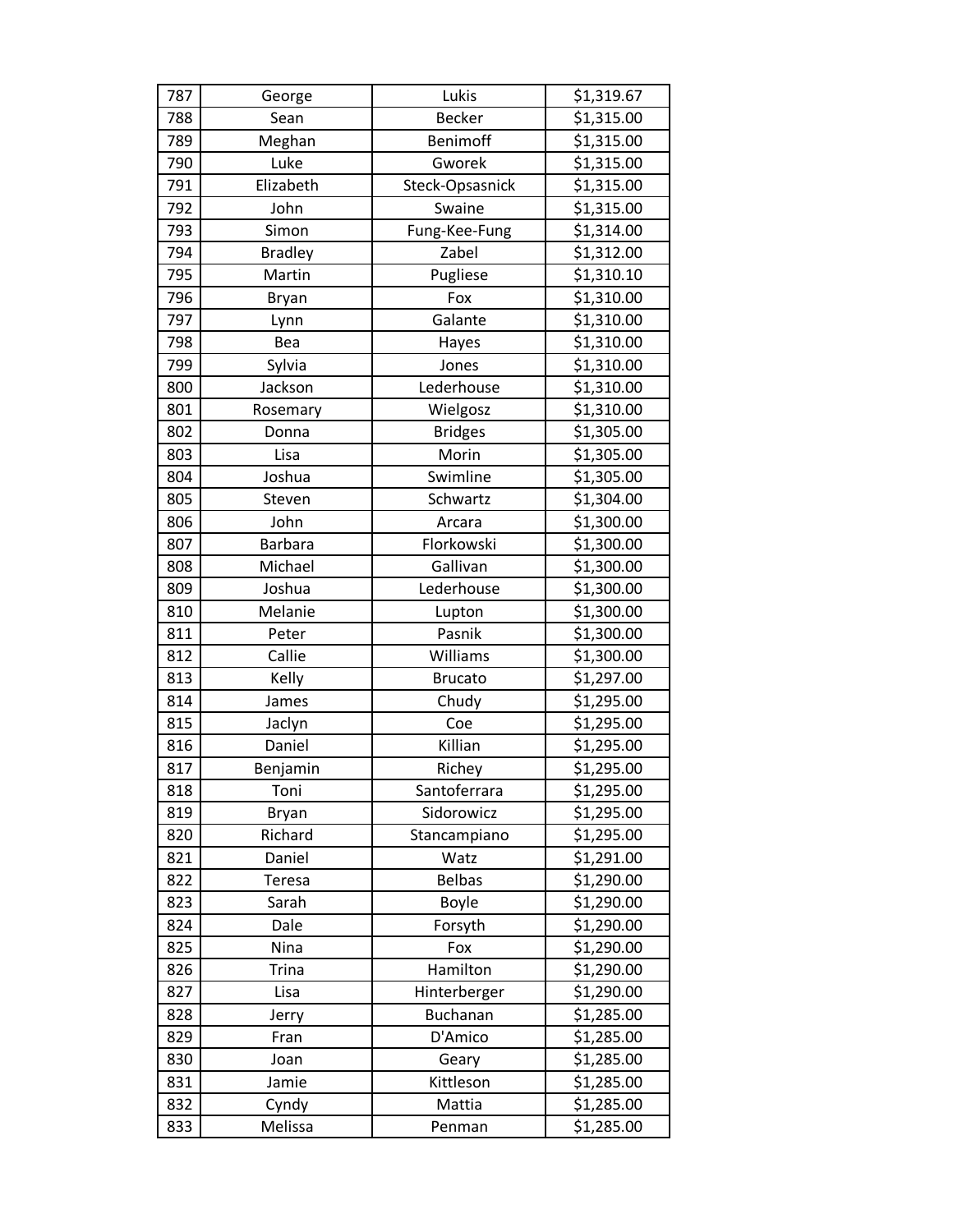| 834 | John           | Radzikowski            | \$1,285.00 |
|-----|----------------|------------------------|------------|
| 835 | Cory           | Young                  | \$1,285.00 |
| 836 | Debra          | Batorski               | \$1,280.00 |
| 837 | Rick           | Crowley                | \$1,280.00 |
| 838 | Leslie         | Harpole                | \$1,280.00 |
| 839 | Michael        | Lubacz                 | \$1,280.00 |
| 840 | John           | Michaels               | \$1,280.00 |
| 841 | Cherylann      | Mingarelli             | \$1,280.00 |
| 842 | Linda          | Thibault               | \$1,280.00 |
| 843 | David          | <b>Bridges</b>         | \$1,279.00 |
| 844 | Geraldine      | <b>Barone</b>          | \$1,275.00 |
| 845 | Justine        | Cole                   | \$1,275.00 |
| 846 | <b>Brianna</b> | Crowe                  | \$1,275.00 |
| 847 | Laura          | Del Monte              | \$1,275.00 |
| 848 | Diana          | Flickner               | \$1,275.00 |
| 849 | Scott          | Glenn                  | \$1,275.00 |
| 850 | Linda          | Odden                  | \$1,275.00 |
| 851 | Robert         | Schober                | \$1,275.00 |
| 852 | Timothy        | VanSlyke               | \$1,275.00 |
| 853 | Gary           | Leising                | \$1,271.00 |
| 854 | Richard        | Morningstar            | \$1,271.00 |
| 855 | Sharon         | Alexander              | \$1,270.00 |
| 856 | Jeffrey        | Batorski               | \$1,270.00 |
| 857 | Dave           | <b>Boffey</b>          | \$1,270.00 |
| 858 | Jeffrey        | Boyle                  | \$1,270.00 |
| 859 | Larry          | Crane                  | \$1,270.00 |
| 860 | Kathleen       | Lahrs                  | \$1,270.00 |
| 861 | vickie         | rubin                  | \$1,270.00 |
| 862 | Danielle       | Selleck                | \$1,268.94 |
| 863 | Joshua         | Heims                  | \$1,268.00 |
| 864 | Jacqulyn       | Graber                 | \$1,267.00 |
| 865 | Tim            | Mulhern                | \$1,267.00 |
| 866 | William        | Dawes                  | \$1,265.00 |
| 867 | Arthur         | Herdzik                | \$1,265.00 |
| 868 | Ronald         | Place                  | \$1,265.00 |
| 869 | Genevieve      | Schimpfle              | \$1,265.00 |
| 870 | Mark           | <b>Baker</b>           | \$1,262.00 |
| 871 | Julie          | Furminger              | \$1,261.00 |
| 872 | Sarah          | Rizzo                  | \$1,261.00 |
| 873 | Francisco      | Hernandez-Ilizaliturri | \$1,260.00 |
| 874 | <b>Brandee</b> | Norwood                | \$1,260.00 |
| 875 | Michele        | Pasnik-Vario           | \$1,260.00 |
| 876 | Patrick        | McKim                  | \$1,256.00 |
| 877 | Linda          | Pierce                 | \$1,256.00 |
| 878 | Cynthia        | Cox                    | \$1,255.00 |
| 879 | Mary           | Donnelly               | \$1,255.00 |
| 880 | Maureen        | Hanlon                 | \$1,255.00 |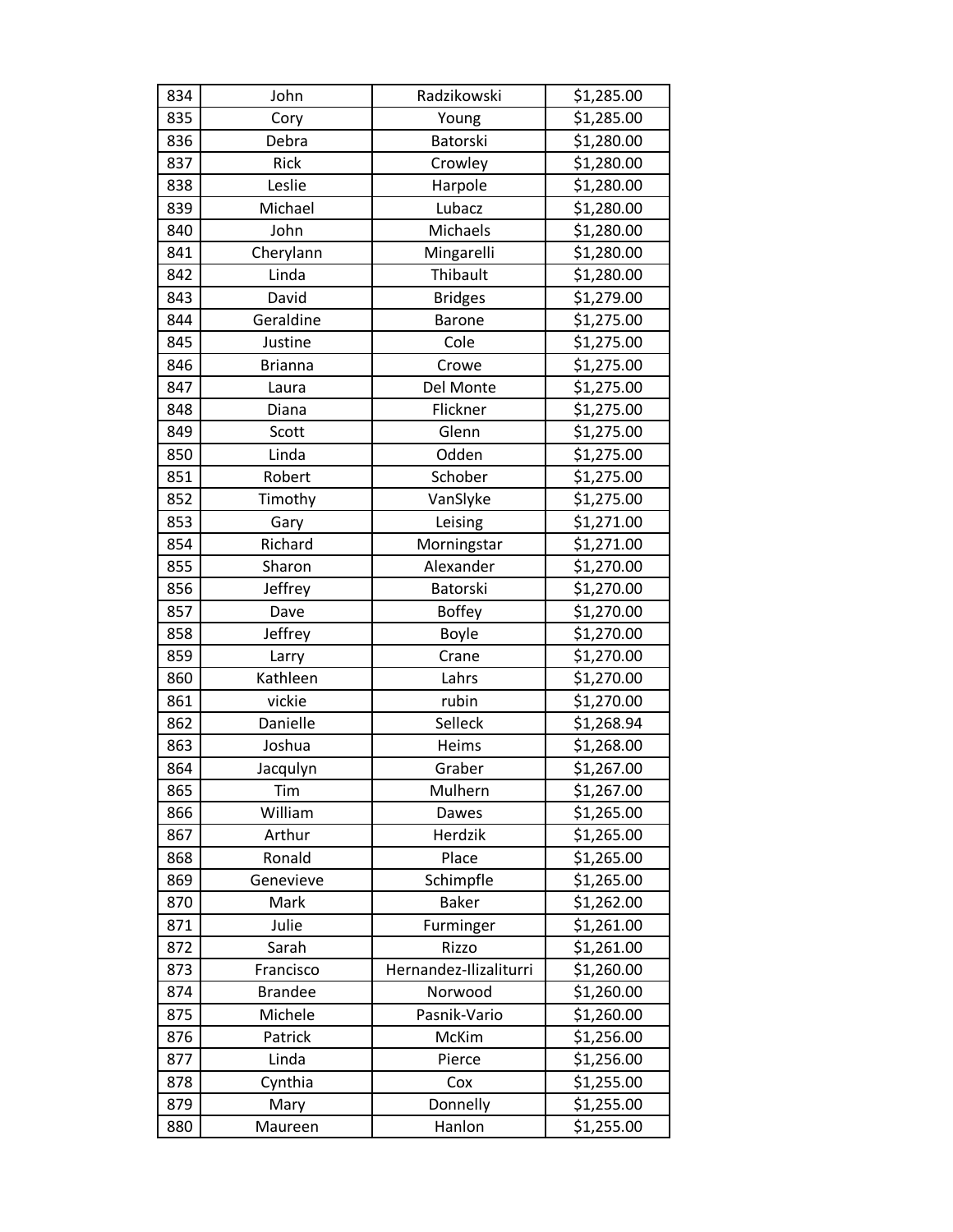| 881 | Gregory          | Hawk                 | \$1,255.00 |
|-----|------------------|----------------------|------------|
| 882 | Anne             | Noble                | \$1,255.00 |
| 883 | Eileen           | Sciarra              | \$1,255.00 |
| 884 | Luanne           | Leo                  | \$1,253.00 |
| 885 | Rosemary         | Antonucci            | \$1,250.00 |
| 886 | <b>Brian</b>     | <b>Burkhardt</b>     | \$1,250.00 |
| 887 | <b>Brianna</b>   | Donoughe             | \$1,250.00 |
| 888 | Julia            | <b>Drinnan Doran</b> | \$1,250.00 |
| 889 | Dylan            | Hubbell              | \$1,250.00 |
| 890 | Joanne           | Monahan              | \$1,250.00 |
| 891 | Beverly          | O'Connor             | \$1,250.00 |
| 892 | Katie            | Perry                | \$1,250.00 |
| 893 | Nicole           | Schmidt              | \$1,250.00 |
| 894 | Christine        | Standish             | \$1,250.00 |
| 895 | Leslie           | Stewart              | \$1,250.00 |
| 896 | Michele          | Ward                 | \$1,250.00 |
| 897 | Pamela           | Wilk                 | \$1,250.00 |
| 898 | Jennifer         | Wilson               | \$1,250.00 |
| 899 | Martha           | Donnelly             | \$1,245.00 |
| 900 | Anthony          | Gengo                | \$1,245.00 |
| 901 | Rachel           | Kittleson            | \$1,245.00 |
| 902 | Dieter           | Remus                | \$1,245.00 |
| 903 | George           | Schena               | \$1,245.00 |
| 904 | <b>STEPHANIE</b> | Slocum               | \$1,245.00 |
| 905 | Dave             | Loschiavo            | \$1,243.94 |
| 906 | Chris            | Giuseppetti          | \$1,240.00 |
| 907 | Erin             | Johnson              | \$1,240.00 |
| 908 | Dawn             | Lemieux              | \$1,240.00 |
| 909 | <b>Nick</b>      | Ruth                 | \$1,240.00 |
| 910 | Mary             | Schumer              | \$1,240.00 |
| 911 | Chase            | Stepien              | \$1,240.00 |
| 912 | Erin             | Whitcomb             | \$1,240.00 |
| 913 | Carolyn          | Powell               | \$1,239.09 |
| 914 | Dorothy          | DePlanche            | \$1,238.00 |
| 915 | James            | Donhauser            | \$1,235.00 |
| 916 | Kimberly         | Irving               | \$1,235.00 |
| 917 | Linda            | Laski                | \$1,235.00 |
| 918 | Patricia         | Naffky               | \$1,235.00 |
| 919 | Samantha         | Reed                 | \$1,235.00 |
| 920 | Christian        | <b>DeCarolis</b>     | \$1,233.00 |
| 921 | Allison          | Musial               | \$1,233.00 |
| 922 | Frank            | <b>Billittier</b>    | \$1,230.00 |
| 923 | Geri             | <b>Bosco</b>         | \$1,230.00 |
| 924 | Margaret         | <b>Brechtel</b>      | \$1,230.00 |
| 925 | David            | Carnrike             | \$1,230.00 |
| 926 | Kathleen         | Clark                | \$1,230.00 |
| 927 | Kathy            | Decker               | \$1,230.00 |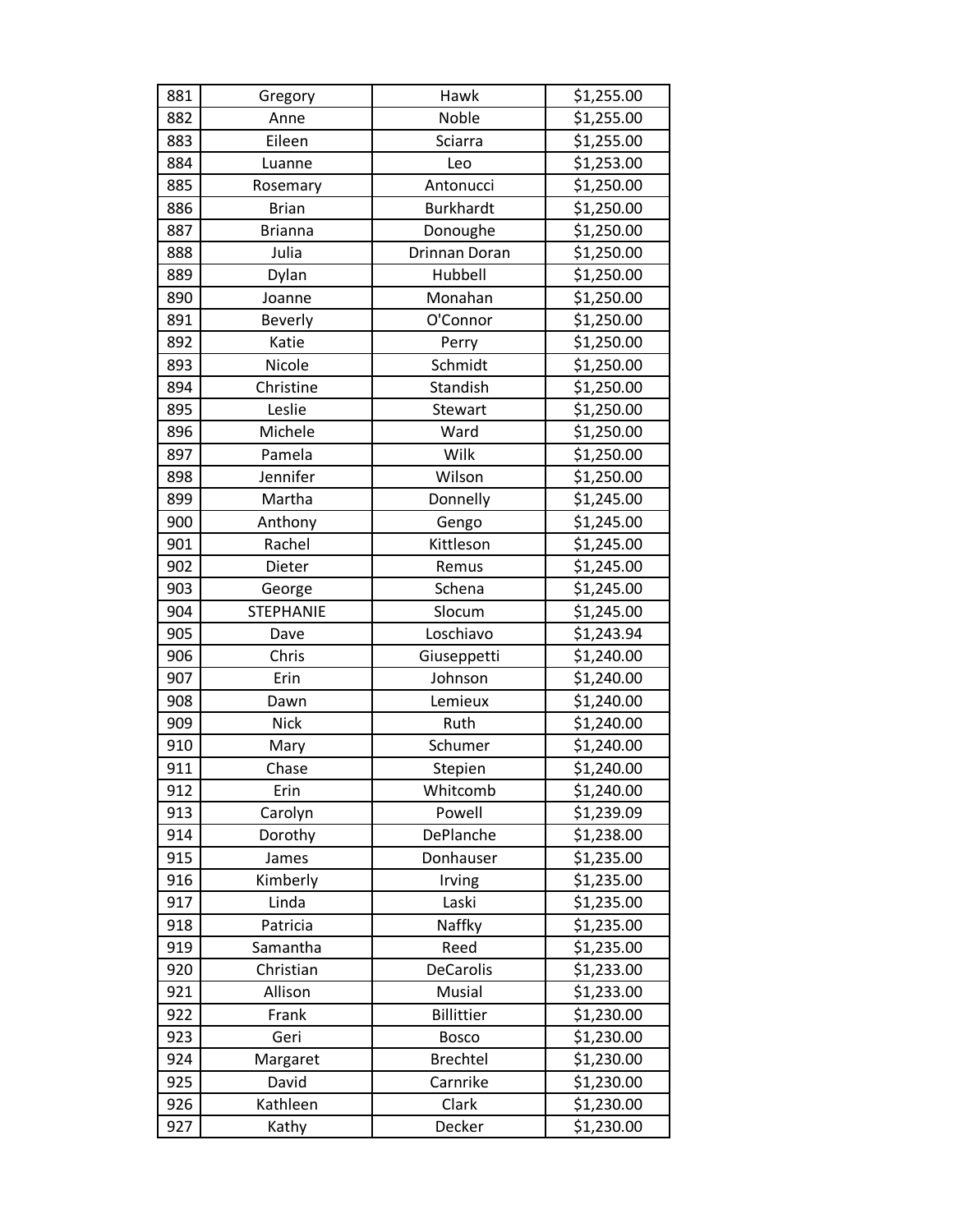| 928 | Patricia      | Giambattista   | \$1,230.00 |
|-----|---------------|----------------|------------|
| 929 | Ashleigh      | Gross          | \$1,230.00 |
| 930 | Sean          | Kelchlin       | \$1,230.00 |
| 931 | Dennis        | Krueger        | \$1,230.00 |
| 932 | Joe           | Pautler        | \$1,230.00 |
| 933 | Virginia      | Shank          | \$1,230.00 |
| 934 | Michael       | Turner         | \$1,230.00 |
| 935 | Celeste       | Walsh          | \$1,230.00 |
| 936 | Christine     | Wild           | \$1,230.00 |
| 937 | George        | Hackford       | \$1,229.00 |
| 938 | Karin         | Lowenthal      | \$1,226.00 |
| 939 | Lysa          | Elis           | \$1,225.09 |
| 940 | Natasha       | Allard         | \$1,225.00 |
| 941 | Nancy         | Baumann        | \$1,225.00 |
| 942 | Janet         | Curry          | \$1,225.00 |
| 943 | Jessica       | Gilbert        | \$1,225.00 |
| 944 | Kate          | Lennon         | \$1,225.00 |
| 945 | Alejandra     | Osorno         | \$1,225.00 |
| 946 | David         | Pera           | \$1,225.00 |
| 947 | Sandra        | Wilks          | \$1,225.00 |
| 948 | Theodore      | Adornato       | \$1,224.00 |
| 949 | Mike          | West           | \$1,223.37 |
| 950 | Dan           | Mantine        | \$1,221.66 |
| 951 | Jennifer      | <b>Bieber</b>  | \$1,220.00 |
| 952 | <b>Bonnie</b> | Duncan         | \$1,220.00 |
| 953 | Robert        | Furminger      | \$1,220.00 |
| 954 | Adam          | Lai            | \$1,220.00 |
| 955 | <b>Bryan</b>  | McCoy          | \$1,220.00 |
| 956 | Rose          | Boy            | \$1,219.25 |
| 957 | Kristen       | Hanson         | \$1,215.00 |
| 958 | Paul          | Konopczynski   | \$1,215.00 |
| 959 | Dominick      | Lanuti         | \$1,215.00 |
| 960 | Lorrie        | Turner-Benigni | \$1,215.00 |
| 961 | Judy          | Wilson         | \$1,215.00 |
| 962 | Howard        | Wiseman        | \$1,212.00 |
| 963 | Patrick       | Hanna          | \$1,211.00 |
| 964 | Marisa        | Enzinna        | \$1,210.00 |
| 965 | Jack          | Gurbacki       | \$1,210.00 |
| 966 | Kristie       | Palazzo        | \$1,210.00 |
| 967 | Elizabeth     | Sellari        | \$1,210.00 |
| 968 | Charles       | Adams          | \$1,205.00 |
| 969 | Elaina        | <b>Basile</b>  | \$1,205.00 |
| 970 | Adrienne      | Dahlstrom      | \$1,205.00 |
| 971 | Deborah       | Davis          | \$1,205.00 |
| 972 | Dawn          | Guz-Meyer      | \$1,205.00 |
| 973 | Matthew       | Janiszewski    | \$1,205.00 |
| 974 | Meg           | McDonald       | \$1,205.00 |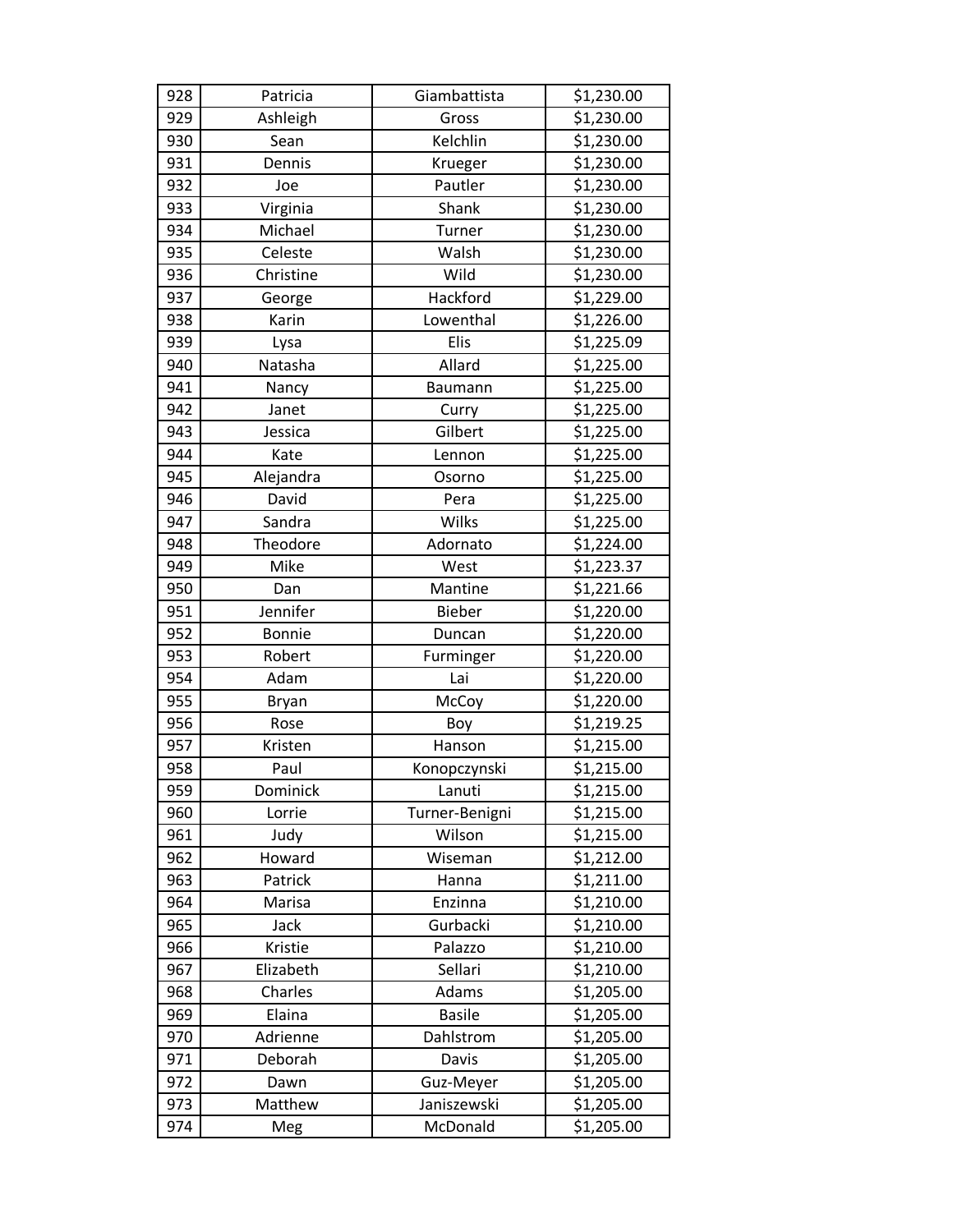| 975  | Sara         | Orsolits              | \$1,205.00 |
|------|--------------|-----------------------|------------|
| 976  | Samantha     | Poblete               | \$1,205.00 |
| 977  | Christopher  | Doldan                | \$1,203.00 |
| 978  | Jeffrey      | Schuster              | \$1,203.00 |
| 979  | Jeff         | Beyer                 | \$1,200.00 |
| 980  | Caroline     | Brancatella           | \$1,200.00 |
| 981  | William      | Carr                  | \$1,200.00 |
| 982  | Pamela       | Cockle                | \$1,200.00 |
| 983  | Casey        | Dahlstrom             | \$1,200.00 |
| 984  | Paige        | Dutcher               | \$1,200.00 |
| 985  | Dawn         | Glynn                 | \$1,200.00 |
| 986  | Matthew      | Goergen               | \$1,200.00 |
| 987  | Denice       | Kaus                  | \$1,200.00 |
| 988  | <b>Bob</b>   | Keenan                | \$1,200.00 |
| 989  | Nancy        | Krzyzanowski          | \$1,200.00 |
| 990  | Molly        | McCarthy-Ciocca       | \$1,200.00 |
| 991  | Matt         | Menegay               | \$1,200.00 |
| 992  | Rich         | Pawlewski             | \$1,200.00 |
| 993  | Todd         | Peehler               | \$1,200.00 |
| 994  | Carol        | Pratt                 | \$1,200.00 |
| 995  | Jackie       | <b>Pritchard Glor</b> | \$1,200.00 |
| 996  | Kent         | Randle                | \$1,200.00 |
| 997  | Molly        | Randle                | \$1,200.00 |
| 998  | Walter       | Smietana              | \$1,200.00 |
| 999  | nancy        | st laurent            | \$1,200.00 |
| 1000 | Jane         | Stockman              | \$1,200.00 |
| 1001 | Kelli        | Suchan                | \$1,200.00 |
| 1002 | Leonard      | Szafranek             | \$1,200.00 |
| 1003 | Brendan      | Trometer              | \$1,200.00 |
| 1004 | Barry        | Weiss                 | \$1,200.00 |
| 1005 | Jane         | Anderson              | \$1,195.00 |
| 1006 | Larry        | Andrews               | \$1,195.00 |
| 1007 | Kevin        | Kruppa                | \$1,195.00 |
| 1008 | Stephanie    | Mastrorilli           | \$1,195.00 |
| 1009 | Michael      | Melaro                | \$1,195.00 |
| 1010 | Jill         | Monkelban             | \$1,195.00 |
| 1011 | Ashley       | Sutton                | \$1,195.00 |
| 1012 | Robert       | Wach                  | \$1,195.00 |
| 1013 | Jeffrey      | Flickner              | \$1,193.00 |
| 1014 | Cindy        | Ngai                  | \$1,192.00 |
| 1015 | Shane        | Mast                  | \$1,191.67 |
| 1016 | Darryl       | Edmiston              | \$1,190.00 |
| 1017 | <b>Tracy</b> | Fischer               | \$1,190.00 |
| 1018 | Patrick      | Hurley                | \$1,190.00 |
| 1019 | Renata       | Quimby                | \$1,190.00 |
| 1020 | Amanda       | Wolanske              | \$1,190.00 |
| 1021 | Kathleen     | Stewart               | \$1,189.00 |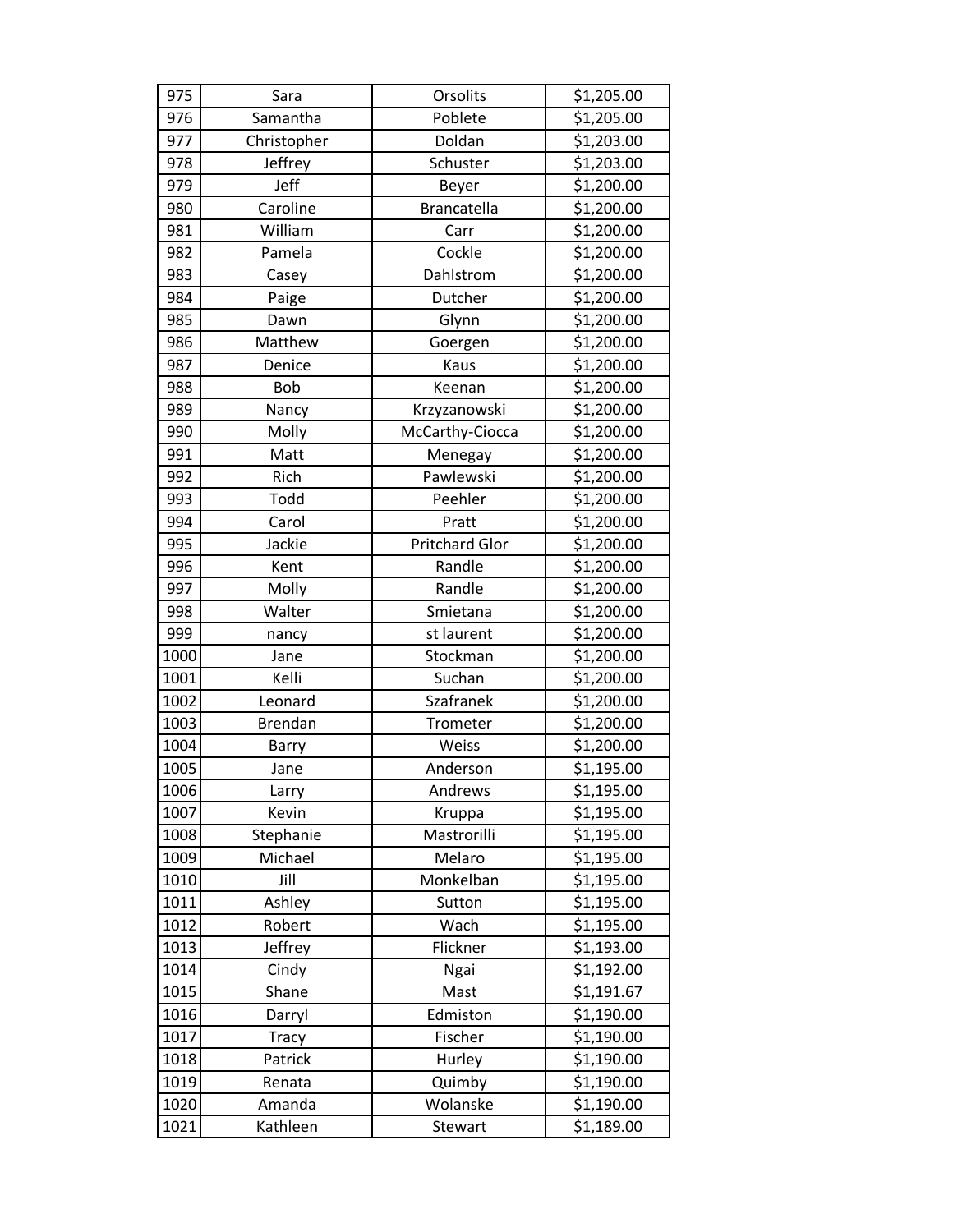| 1022 | Derek         | Mehnert     | \$1,188.00 |
|------|---------------|-------------|------------|
| 1023 | Jacob         | Perry       | \$1,188.00 |
| 1024 | Robin         | Adler       | \$1,185.00 |
| 1025 | Paul          | Borden      | \$1,185.00 |
| 1026 | Jaclyn        | Campbell    | \$1,185.00 |
| 1027 | Joseph        | Konze       | \$1,185.00 |
| 1028 | Andrea        | Lauzon      | \$1,185.00 |
| 1029 | Nikki         | Murray      | \$1,185.00 |
| 1030 | Donita        | Parsons     | \$1,185.00 |
| 1031 | Michelle      | Polonski    | \$1,182.00 |
| 1032 | Dina          | Ziegler     | \$1,181.00 |
| 1033 | Ken           | Benczkowski | \$1,180.00 |
| 1034 | Elisabeth     | Dexter      | \$1,180.00 |
| 1035 | Lisa          | Eisensmith  | \$1,180.00 |
| 1036 | Kim           | Graber      | \$1,180.00 |
| 1037 | Christopher   | Hoffmann    | \$1,180.00 |
| 1038 | William       | Howard      | \$1,180.00 |
| 1039 | Alan          | Knowles     | \$1,180.00 |
| 1040 | Jenna         | Lightcap    | \$1,180.00 |
| 1041 | Lauren        | Lightcap    | \$1,180.00 |
| 1042 | Amy           | Polowy      | \$1,180.00 |
| 1043 | Adam          | Randazzo    | \$1,180.00 |
| 1044 | Michelle      | Raymond     | \$1,180.00 |
| 1045 | Terri         | Ringler     | \$1,180.00 |
| 1046 | Jeffrey       | Thorpe      | \$1,180.00 |
| 1047 | Joscelyn      | Wabick      | \$1,179.00 |
| 1048 | Vicki         | Mitchell    | \$1,177.00 |
| 1049 | Megan         | Frawley     | \$1,175.00 |
| 1050 | Kathryn       | Gowin       | \$1,175.00 |
| 1051 | <b>DONALD</b> | LEONARD     | \$1,175.00 |
| 1052 | Michelle      | Redman      | \$1,175.00 |
| 1053 | Suzanne       | Seitz       | \$1,175.00 |
| 1054 | Douglas       | Ehmann      | \$1,173.00 |
| 1055 | Jenna         | Bizovi      | \$1,170.00 |
| 1056 | Kathy         | Possinger   | \$1,170.00 |
| 1057 | Colleen       | Schul       | \$1,170.00 |
| 1058 | Kathryn       | Tunkel      | \$1,170.00 |
| 1059 | Anthony       | Billoni     | \$1,168.00 |
| 1060 | Michael       | Castren     | \$1,165.00 |
| 1061 | Mary          | Doody       | \$1,165.00 |
| 1062 | Neal          | Goldwater   | \$1,165.00 |
| 1063 | Colleen       | Jakubowski  | \$1,165.00 |
| 1064 | Jessica       | Lewis       | \$1,165.00 |
| 1065 | Jeff          | Manhardt    | \$1,165.00 |
| 1066 | Maria         | Scarozza    | \$1,165.00 |
| 1067 | Kerri         | Schimert    | \$1,165.00 |
| 1068 | Nancy         | Such        | \$1,165.00 |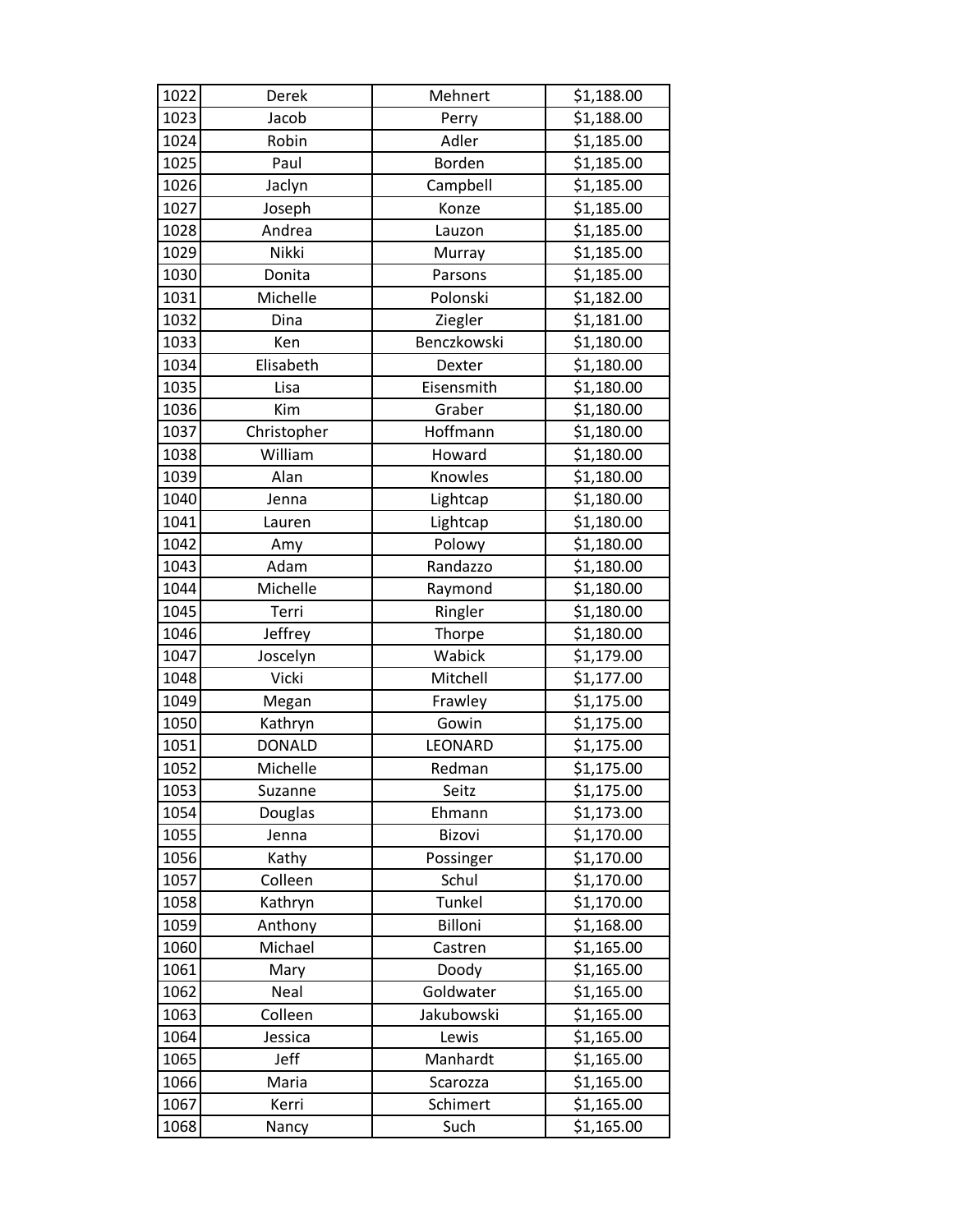| 1069 | Shannon       | Senger             | \$1,161.00 |
|------|---------------|--------------------|------------|
| 1070 | Jon           | Fryer              | \$1,160.00 |
| 1071 | Jeff          | Jankowski          | \$1,160.00 |
| 1072 | Alexandra     | Manias             | \$1,160.00 |
| 1073 | Cara          | Matteliano         | \$1,160.00 |
| 1074 | Mike          | Mitten             | \$1,160.00 |
| 1075 | Jordan        | Perry              | \$1,160.00 |
| 1076 | Jody          | Skipper            | \$1,160.00 |
| 1077 | David         | St Onge            | \$1,160.00 |
| 1078 | Diana         | Storm              | \$1,160.00 |
| 1079 | <b>Brian</b>  | Sheppard           | \$1,158.00 |
| 1080 | Ryan          | Young              | \$1,156.00 |
| 1081 | Theresa       | Colin              | \$1,155.00 |
| 1082 | Alicia        | Costanzo           | \$1,155.00 |
| 1083 | Carol         | Gotowka            | \$1,155.00 |
| 1084 | Cynthia       | Harris             | \$1,155.00 |
| 1085 | Kelly         | Hoffman            | \$1,155.00 |
| 1086 | Earl          | McCarley           | \$1,155.00 |
| 1087 | Robert        | Murphy             | \$1,155.00 |
| 1088 | Julie         | O'Ship-Rizek       | \$1,155.00 |
| 1089 | Michael       | Sisti              | \$1,155.00 |
| 1090 | Robert        | Spampata           | \$1,155.00 |
| 1091 | sarah         | takas              | \$1,152.00 |
| 1092 | Renee         | Campbell           | \$1,150.00 |
| 1093 | Erin          | Desiderio          | \$1,150.00 |
| 1094 | David         | Grieco             | \$1,150.00 |
| 1095 | Jessica       | Laski              | \$1,150.00 |
| 1096 | <b>Brenda</b> | Mattar             | \$1,150.00 |
| 1097 | Kathleen      | McDonald           | \$1,150.00 |
| 1098 | Julie         | Oldenski           | \$1,150.00 |
| 1099 | Laurie        | Redden             | \$1,150.00 |
| 1100 | Patrick       | Redden             | \$1,150.00 |
| 1101 | Nicholas      | <b>Thomas</b>      | \$1,150.00 |
| 1102 | Cathi         | Ullenbruch         | \$1,150.00 |
| 1103 | Odochi        | Uwazurike          | \$1,150.00 |
| 1104 | Stephen       | Walter             | \$1,150.00 |
| 1105 | Neil          | Wieczkowski        | \$1,150.00 |
| 1106 | Regina        | Boyd               | \$1,145.00 |
| 1107 | Tammy         | Gibbon             | \$1,145.00 |
| 1108 | Carine        | Gill               | \$1,145.00 |
| 1109 | Claudia       | <b>Heath Mecca</b> | \$1,145.00 |
| 1110 | Tina          | Hetrick            | \$1,145.00 |
| 1111 | Dustin        | Keil               | \$1,145.00 |
| 1112 | Trisha        | Nowark             | \$1,145.00 |
| 1113 | Marit         | Ogin               | \$1,145.00 |
| 1114 | Christopher   | Perry              | \$1,145.00 |
| 1115 | Bill          | Welker             | \$1,145.00 |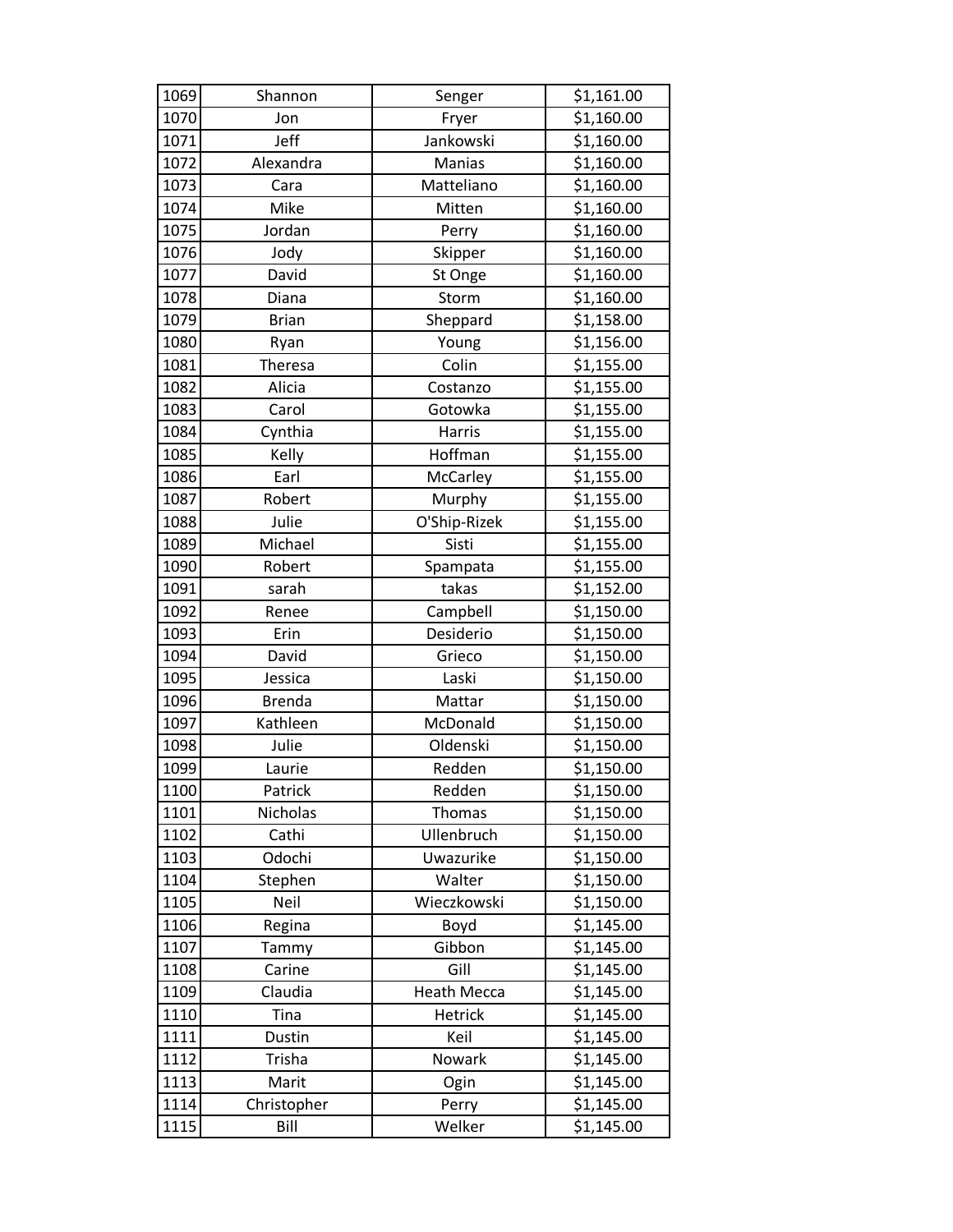| 1116 | Anne           | Johnston Fera  | \$1,144.00 |
|------|----------------|----------------|------------|
| 1117 | Kevin          | Skompinski     | \$1,140.41 |
| 1118 | Patrick        | Kaleta         | \$1,140.00 |
| 1119 | <b>Barbara</b> | Page           | \$1,140.00 |
| 1120 | <b>Blake</b>   | Peterson       | \$1,140.00 |
| 1121 | Marlene        | <b>Tucker</b>  | \$1,140.00 |
| 1122 | Sallie         | Wild           | \$1,140.00 |
| 1123 | Diana          | Kreher         | \$1,139.00 |
| 1124 | Jianna         | Wabick         | \$1,139.00 |
| 1125 | Benjamin       | McLaughlin     | \$1,135.51 |
| 1126 | Rebecca        | <b>Besch</b>   | \$1,135.00 |
| 1127 | Stacey         | Morrisey       | \$1,135.00 |
| 1128 | Mark           | Nichter        | \$1,135.00 |
| 1129 | James          | Perreault      | \$1,135.00 |
| 1130 | Magan          | <b>Russ</b>    | \$1,135.00 |
| 1131 | Deborah        | Surace         | \$1,135.00 |
| 1132 | Jill           | Wood           | \$1,135.00 |
| 1133 | Len            | Hanel          | \$1,131.00 |
| 1134 | Sharon         | <b>Badgley</b> | \$1,130.00 |
| 1135 | Tom            | Crean          | \$1,130.00 |
| 1136 | <b>Brian</b>   | Degnan         | \$1,130.00 |
| 1137 | David          | Lattimore      | \$1,130.00 |
| 1138 | Tracey         | Maciejewski    | \$1,130.00 |
| 1139 | Ericka         | MacPeek        | \$1,130.00 |
| 1140 | Wasyl          | Puhacz         | \$1,130.00 |
| 1141 | Connie         | Ricotta        | \$1,130.00 |
| 1142 | Peter          | Storey         | \$1,130.00 |
| 1143 | Phil           | Wojcik         | \$1,130.00 |
| 1144 | Jude           | Wabick         | \$1,129.00 |
| 1145 | Kathryn        | Nawrot         | \$1,128.95 |
| 1146 | Nicole         | Karek          | \$1,127.40 |
| 1147 | Krysta         | Cwynar         | \$1,125.00 |
| 1148 | Ericka         | Garcia         | \$1,125.00 |
| 1149 | Thomas         | Kapturowski    | \$1,125.00 |
| 1150 | Jill           | Koch           | \$1,125.00 |
| 1151 | Collette       | Lynch          | \$1,125.00 |
| 1152 | Dawn           | Rudyk          | \$1,125.00 |
| 1153 | Donald         | Winkle         | \$1,125.00 |
| 1154 | Jeffrey        | Long           | \$1,122.50 |
| 1155 | Andy           | Pronobis       | \$1,121.00 |
| 1156 | Donna          | Czaja          | \$1,120.00 |
| 1157 | <b>RJ</b>      | Henderson      | \$1,120.00 |
| 1158 | Amanda         | Hirsch         | \$1,120.00 |
| 1159 | Berkeley       | Kozuch         | \$1,120.00 |
| 1160 | Conlan         | Kreher         | \$1,120.00 |
| 1161 | Ashley         | Lanning        | \$1,120.00 |
| 1162 | Linda          | Pacer          | \$1,120.00 |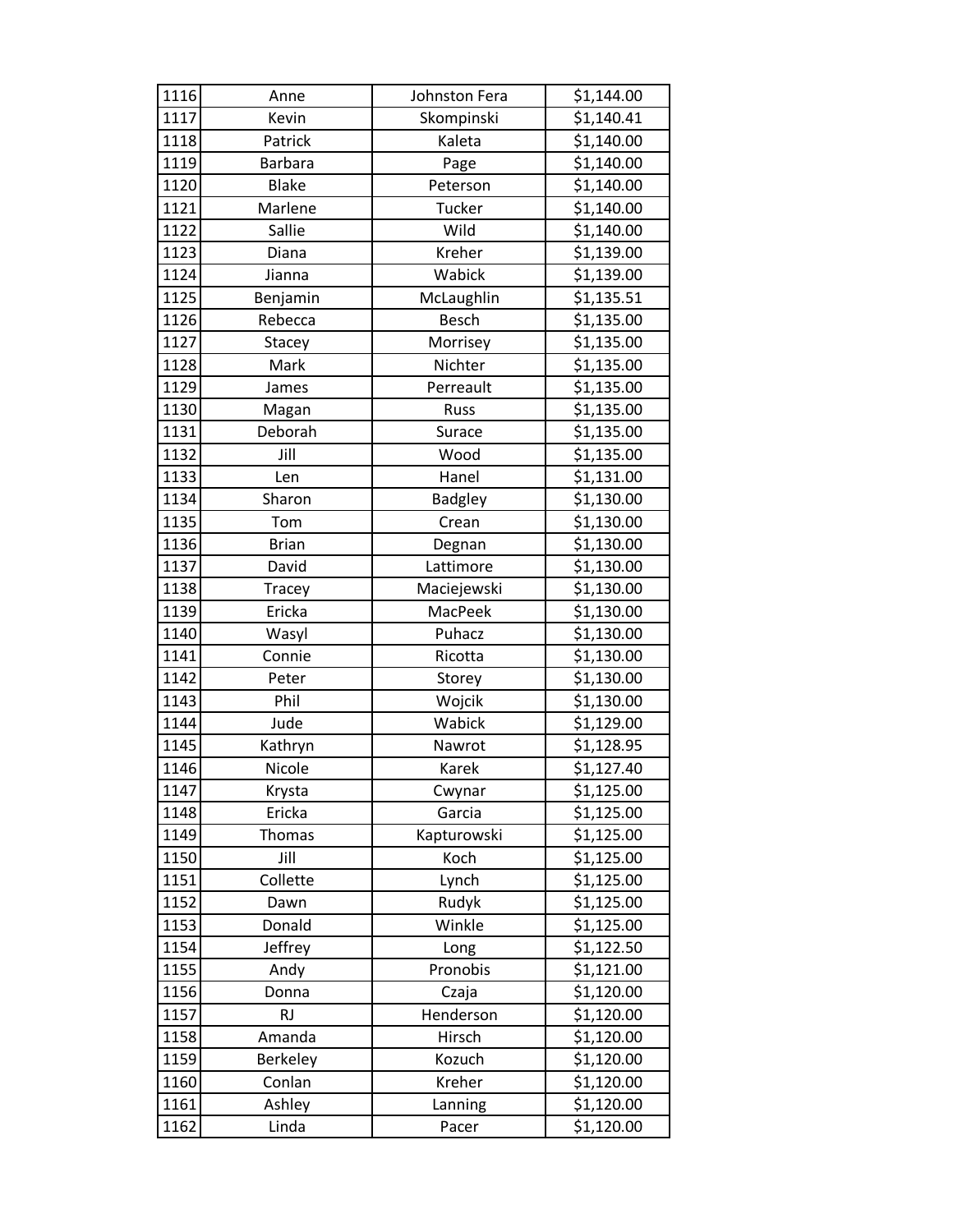| 1163 | Annette     | Smith        | \$1,120.00 |
|------|-------------|--------------|------------|
| 1164 | Julie       | Smith        | \$1,120.00 |
| 1165 | Rodney      | Washington   | \$1,120.00 |
| 1166 | Mark        | Kirsch       | \$1,116.00 |
| 1167 | matt        | huette       | \$1,115.00 |
| 1168 | Grady       | Smith        | \$1,115.00 |
| 1169 | Kristina    | Wilson       | \$1,114.06 |
| 1170 | Jim         | Corley       | \$1,110.00 |
| 1171 | Zachary     | Hoffmann     | \$1,110.00 |
| 1172 | Valerie     | Kaufman      | \$1,110.00 |
| 1173 | Robert      | Kuzara       | \$1,110.00 |
| 1174 | Lissa       | Siegenthaler | \$1,110.00 |
| 1175 | Douglas     | Dimitroff    | \$1,108.00 |
| 1176 | Mark        | Trudell      | \$1,106.90 |
| 1177 | Jennifer    | Cavaretta    | \$1,105.00 |
| 1178 | John        | <b>Drake</b> | \$1,105.00 |
| 1179 | Deborah     | Manson       | \$1,105.00 |
| 1180 | Jefferey    | Morlock      | \$1,105.00 |
| 1181 | Karl        | Shallowhorn  | \$1,105.00 |
| 1182 | Dave        | Thomas       | \$1,105.00 |
| 1183 | Laurie      | Tripi        | \$1,105.00 |
| 1184 | Kevin       | Gelser       | \$1,104.00 |
| 1185 | Michael     | Curatolo     | \$1,101.00 |
| 1186 | Michael     | Filbert      | \$1,101.00 |
| 1187 | Srirangaraj | Setlur       | \$1,101.00 |
| 1188 | Adam        | Benigni      | \$1,100.00 |
| 1189 | Warren      | Bouchane     | \$1,100.00 |
| 1190 | Andy        | <b>Burke</b> | \$1,100.00 |
| 1191 | Laura       | Caballero    | \$1,100.00 |
| 1192 | Elizabeth   | Canfield     | \$1,100.00 |
| 1193 | Mary Beth   | Carosa       | \$1,100.00 |
| 1194 | <b>TE</b>   | Caulfield    | \$1,100.00 |
| 1195 | Frank       | Curci        | \$1,100.00 |
| 1196 | Kristin     | Fisher       | \$1,100.00 |
| 1197 | Jill        | Gilmour      | \$1,100.00 |
| 1198 | steven      | Herzog       | \$1,100.00 |
| 1199 | KC          | Kratt        | \$1,100.00 |
| 1200 | Bethany     | Lema         | \$1,100.00 |
| 1201 | Karen       | Loecher      | \$1,100.00 |
| 1202 | David       | Monahan      | \$1,100.00 |
| 1203 | Bill        | Murray       | \$1,100.00 |
| 1204 | Mary        | Nesline      | \$1,100.00 |
| 1205 | Mark        | Nikiel       | \$1,100.00 |
| 1206 | Joseph      | Puleo        | \$1,100.00 |
| 1207 | Mark        | Salvadore    | \$1,100.00 |
| 1208 | Rhonda      | Shute        | \$1,100.00 |
| 1209 | Madilyn     | Smith        | \$1,100.00 |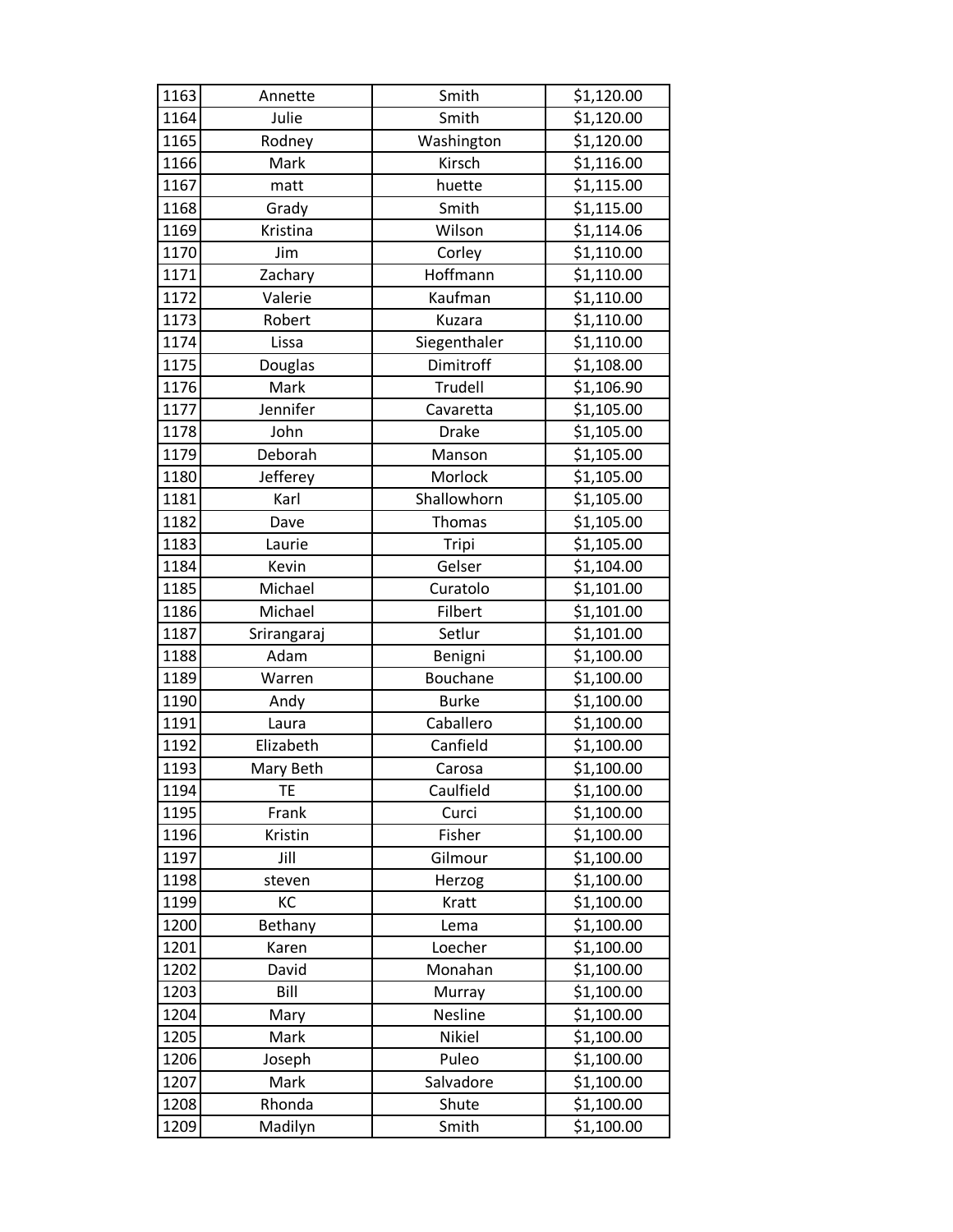| 1210 | Ryan         | Varecka          | \$1,100.00 |
|------|--------------|------------------|------------|
| 1211 | Lisa         | Wind             | \$1,100.00 |
| 1212 | Mike         | Yates            | \$1,100.00 |
| 1213 | Phil         | Cammarata        | \$1,095.00 |
| 1214 | Ashley       | Casillo          | \$1,095.00 |
| 1215 | Shannon      | <b>Krug</b>      | \$1,095.00 |
| 1216 | Jack         | Leo              | \$1,095.00 |
| 1217 | <b>Brian</b> | North Sr.        | \$1,095.00 |
| 1218 | Tom          | Vossler          | \$1,095.00 |
| 1219 | Michelee     | <b>Bochniarz</b> | \$1,090.00 |
| 1220 | Kevin        | Cartenuto        | \$1,090.00 |
| 1221 | Thomas       | Green            | \$1,090.00 |
| 1222 | Gregory      | Kinal            | \$1,090.00 |
| 1223 | Greg         | Minorczyk        | \$1,090.00 |
| 1224 | John         | Schwegler        | \$1,090.00 |
| 1225 | Rocco        | Surace           | \$1,090.00 |
| 1226 | Mike         | Tronconi         | \$1,090.00 |
| 1227 | Maryanne     | Whitney          | \$1,090.00 |
| 1228 | Kristen      | Fahnestock       | \$1,086.00 |
| 1229 | James        | Carlo            | \$1,085.00 |
| 1230 | Patricia     | Chapin           | \$1,085.00 |
| 1231 | <b>Brian</b> | Dunn             | \$1,085.00 |
| 1232 | Nicholas     | Faraci           | \$1,085.00 |
| 1233 | Stewart      | Haney            | \$1,085.00 |
| 1234 | Linda        | lantorno         | \$1,085.00 |
| 1235 | Cara         | Keyes            | \$1,085.00 |
| 1236 | Lem          | Mogavero         | \$1,085.00 |
| 1237 | Christopher  | Morlock          | \$1,085.00 |
| 1238 | Raymond      | Sroka            | \$1,085.00 |
| 1239 | Margi        | Stachowiak       | \$1,085.00 |
| 1240 | Tom          | <b>Balthasar</b> | \$1,080.00 |
| 1241 | Patrick      | <b>Byrne</b>     | \$1,080.00 |
| 1242 | Conner       | Cockle           | \$1,080.00 |
| 1243 | Ashley       | Gonzalez         | \$1,080.00 |
| 1244 | Kevin        | Hagerdon         | \$1,080.00 |
| 1245 | Judith       | Herman           | \$1,080.00 |
| 1246 | Christopher  | Jacobs           | \$1,080.00 |
| 1247 | Ava          | Keicher          | \$1,080.00 |
| 1248 | Susan        | Kelleher         | \$1,080.00 |
| 1249 | Kirk         | MacTarnaghan     | \$1,080.00 |
| 1250 | Scott        | Olejniczak       | \$1,080.00 |
| 1251 | Dennis       | Pratt            | \$1,080.00 |
| 1252 | Terrance     | Schiltz          | \$1,080.00 |
| 1253 | Kimberly     | Schwinge         | \$1,080.00 |
| 1254 | Jeffrey      | Shank            | \$1,080.00 |
| 1255 | James        | Shulsky          | \$1,080.00 |
| 1256 | Mario        | Violante         | \$1,080.00 |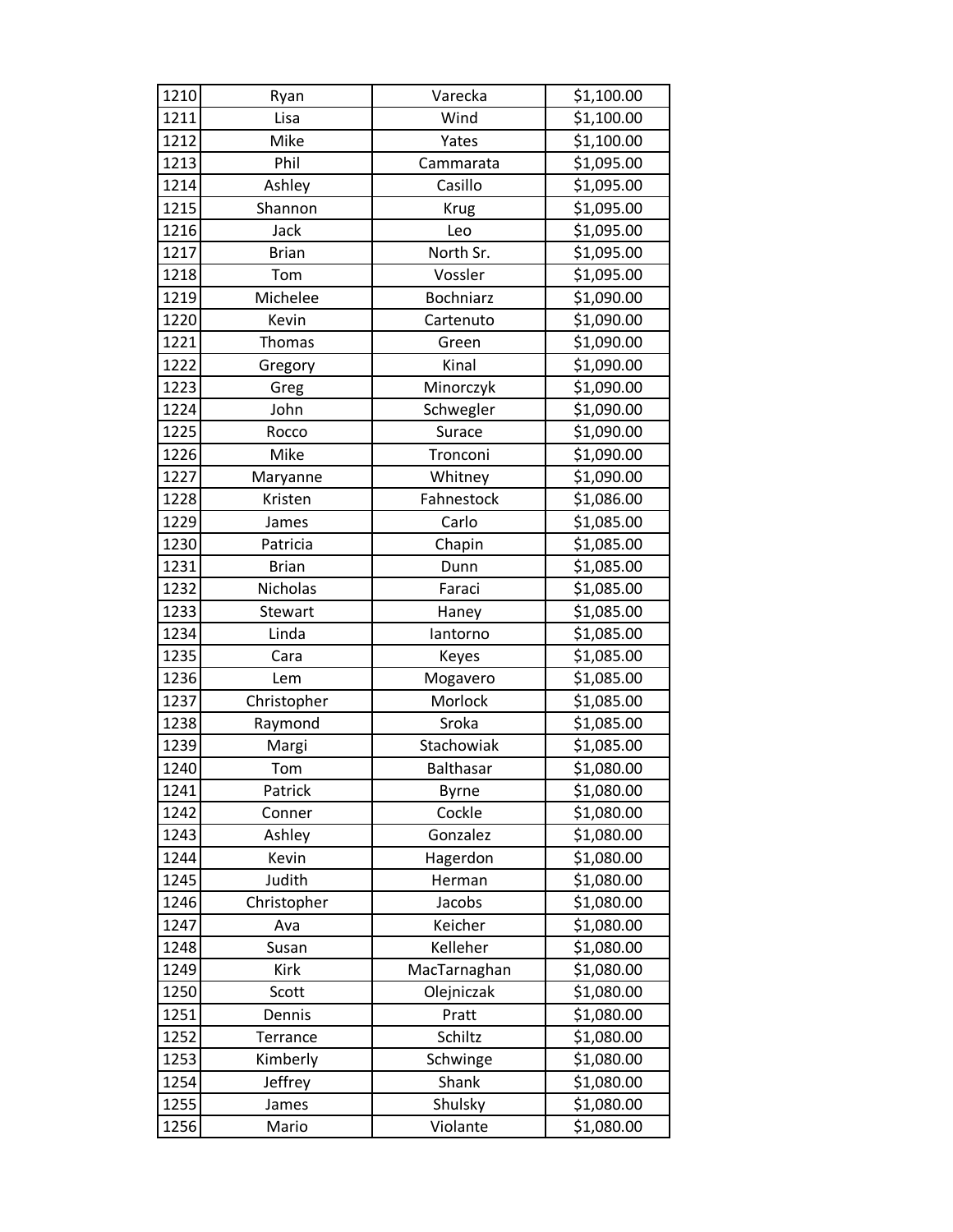| 1257 | Karen         | Hawkes         | \$1,078.00 |
|------|---------------|----------------|------------|
| 1258 | Herb          | Unocic         | \$1,078.00 |
| 1259 | Dennis        | <b>Becker</b>  | \$1,075.00 |
| 1260 | Josh          | Booth          | \$1,075.00 |
| 1261 | David         | <b>Breau</b>   | \$1,075.00 |
| 1262 | Kylie         | Dekdebrun      | \$1,075.00 |
| 1263 | Christopher   | Desiderio      | \$1,075.00 |
| 1264 | Lorry         | Goldhawk       | \$1,075.00 |
| 1265 | <b>Bryant</b> | Herzog         | \$1,075.00 |
| 1266 | Thomas        | Krawczyk       | \$1,075.00 |
| 1267 | Michael       | Lopian         | \$1,075.00 |
| 1268 | Laura         | McIlroy        | \$1,075.00 |
| 1269 | Joe           | Skotnicki      | \$1,075.00 |
| 1270 | Gina          | Wild           | \$1,075.00 |
| 1271 | Alex          | Wright         | \$1,075.00 |
| 1272 | Jeremy        | <b>Bardrof</b> | \$1,070.00 |
| 1273 | Joanna        | Barthelemy     | \$1,070.00 |
| 1274 | Austin        | Kozuch         | \$1,070.00 |
| 1275 | Jeannine      | Lee            | \$1,070.00 |
| 1276 | Mary          | Mcevoy         | \$1,070.00 |
| 1277 | Jennifer      | Mroz           | \$1,070.00 |
| 1278 | <b>Bob</b>    | Stoczynski     | \$1,070.00 |
| 1279 | Pamela        | Topor          | \$1,070.00 |
| 1280 | Deanna        | Vasbinder      | \$1,070.00 |
| 1281 | Todd          | Carey          | \$1,065.00 |
| 1282 | Shari         | Ciminella      | \$1,065.00 |
| 1283 | Muffett       | George         | \$1,065.00 |
| 1284 | David         | Hargrave       | \$1,065.00 |
| 1285 | Tyra          | Hartman        | \$1,065.00 |
| 1286 | Paige         | Jegierski      | \$1,065.00 |
| 1287 | Linda         | Johnson-Davis  | \$1,065.00 |
| 1288 | Chuck         | Ogin           | \$1,065.00 |
| 1289 | Timothy       | Rhodes         | \$1,065.00 |
| 1290 | John          | Strobel        | \$1,065.00 |
| 1291 | Jenna         | Zambotti       | \$1,065.00 |
| 1292 | Vanessa       | <b>ANDREWS</b> | \$1,061.00 |
| 1293 | Cameron       | Schulz         | \$1,061.00 |
| 1294 | Dylan         | Kowalski       | \$1,060.34 |
| 1295 | Dean          | Arnold         | \$1,060.00 |
| 1296 | Caden         | Beyer          | \$1,060.00 |
| 1297 | Maria         | DeFeo          | \$1,060.00 |
| 1298 | Juvy          | Doxtator       | \$1,060.00 |
| 1299 | Marya         | Grande         | \$1,060.00 |
| 1300 | Nicole        | Hill           | \$1,060.00 |
| 1301 | John          | Hunter         | \$1,060.00 |
| 1302 | Emiley        | Kuhn           | \$1,060.00 |
| 1303 | Jennifer      | Latimer        | \$1,060.00 |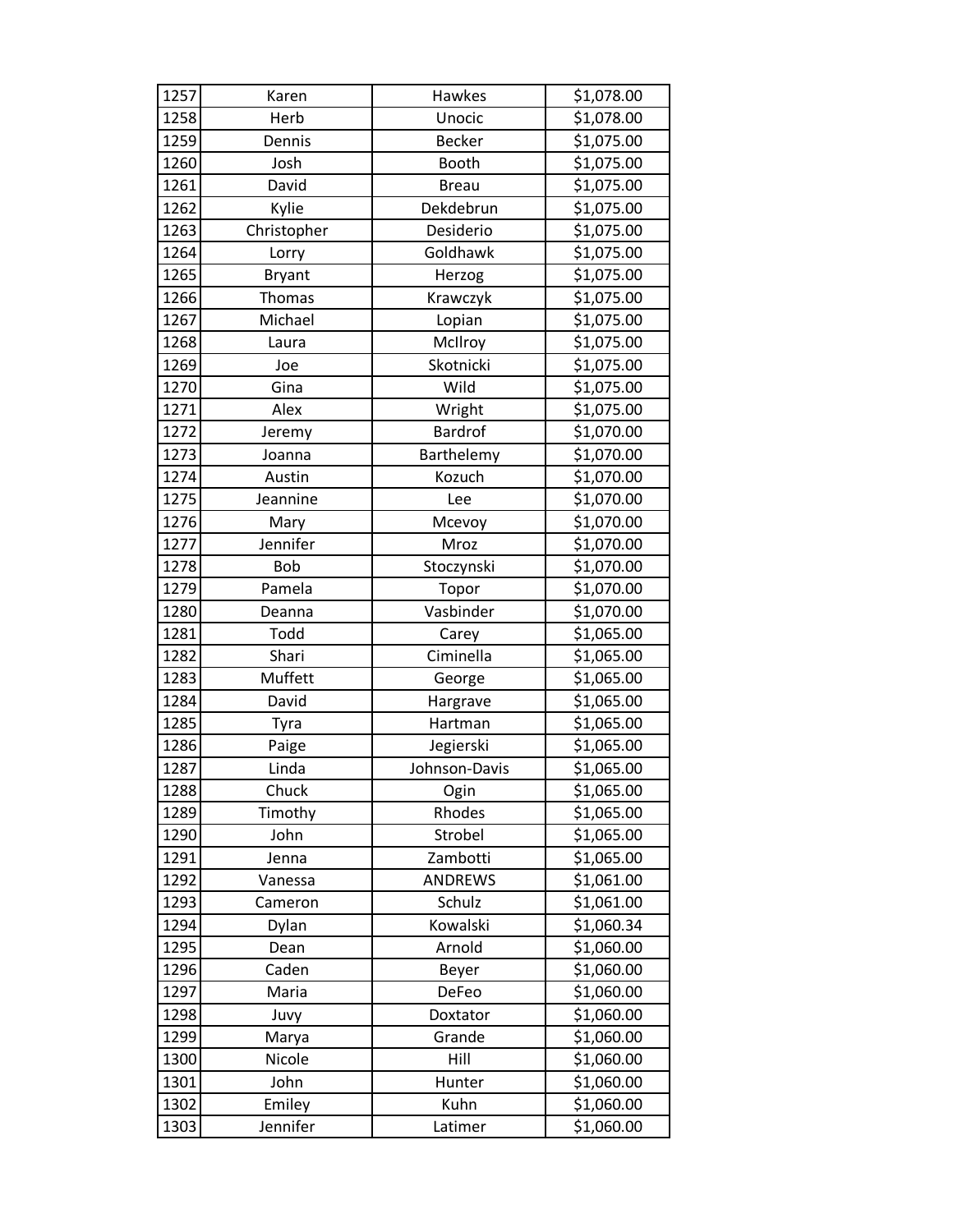| 1304 | Virginia             | Markel          | \$1,060.00 |
|------|----------------------|-----------------|------------|
| 1305 | Keith                | O'Connor        | \$1,060.00 |
| 1306 | Frank                | Paglione        | \$1,060.00 |
| 1307 | Alan                 | Plath           | \$1,060.00 |
| 1308 | Emily                | Scott           | \$1,060.00 |
| 1309 | <b>Timothy Keane</b> | Topor           | \$1,060.00 |
| 1310 | Jamie                | Tworkowski      | \$1,060.00 |
| 1311 | Jacquelyn            | Golden          | \$1,058.00 |
| 1312 | Ledonia              | Boyd            | \$1,055.00 |
| 1313 | Amy                  | Devonshire      | \$1,055.00 |
| 1314 | Michael              | Herb            | \$1,055.00 |
| 1315 | Michelle             | Mierzwa         | \$1,055.00 |
| 1316 | Julie                | Nelson          | \$1,055.00 |
| 1317 | Greg                 | Weber           | \$1,055.00 |
| 1318 | Molly                | <b>Balbierz</b> | \$1,050.00 |
| 1319 | Andrew               | <b>Berent</b>   | \$1,050.00 |
| 1320 | Ashley               | Blossom         | \$1,050.00 |
| 1321 | Carlos               | Calcador        | \$1,050.00 |
| 1322 | Samantha             | Campanile       | \$1,050.00 |
| 1323 | <b>CLINT</b>         | COMEAU          | \$1,050.00 |
| 1324 | Kayla                | Credicott       | \$1,050.00 |
| 1325 | Jim                  | Decker          | \$1,050.00 |
| 1326 | <b>Bert</b>          | Dohn            | \$1,050.00 |
| 1327 | Cynthia              | Dominske        | \$1,050.00 |
| 1328 | Alicia               | Fahrner         | \$1,050.00 |
| 1329 | Hailee               | Gibney          | \$1,050.00 |
| 1330 | Constance            | Giessert        | \$1,050.00 |
| 1331 | Sharri               | Gray            | \$1,050.00 |
| 1332 | Judy                 | Herlihy         | \$1,050.00 |
| 1333 | William              | Kennedy         | \$1,050.00 |
| 1334 | David                | Kilijanski      | \$1,050.00 |
| 1335 | Timothy              | Knott           | \$1,050.00 |
| 1336 | <b>Brian</b>         | Lain            | \$1,050.00 |
| 1337 | Ben                  | Macdonald       | \$1,050.00 |
| 1338 | sherry               | marsh           | \$1,050.00 |
| 1339 | Kris                 | McLouth         | \$1,050.00 |
| 1340 | Paul                 | Morino          | \$1,050.00 |
| 1341 | John                 | Nasca           | \$1,050.00 |
| 1342 | Joe                  | Pagano          | \$1,050.00 |
| 1343 | Matt                 | Paul            | \$1,050.00 |
| 1344 | Kelly                | Payne           | \$1,050.00 |
| 1345 | Laura                | Perry           | \$1,050.00 |
| 1346 | Stephen              | Perry           | \$1,050.00 |
| 1347 | John                 | Previte         | \$1,050.00 |
| 1348 | Daniel               | Raquet          | \$1,050.00 |
| 1349 | Kelsey               | Redden          | \$1,050.00 |
| 1350 | JP                   | Ross            | \$1,050.00 |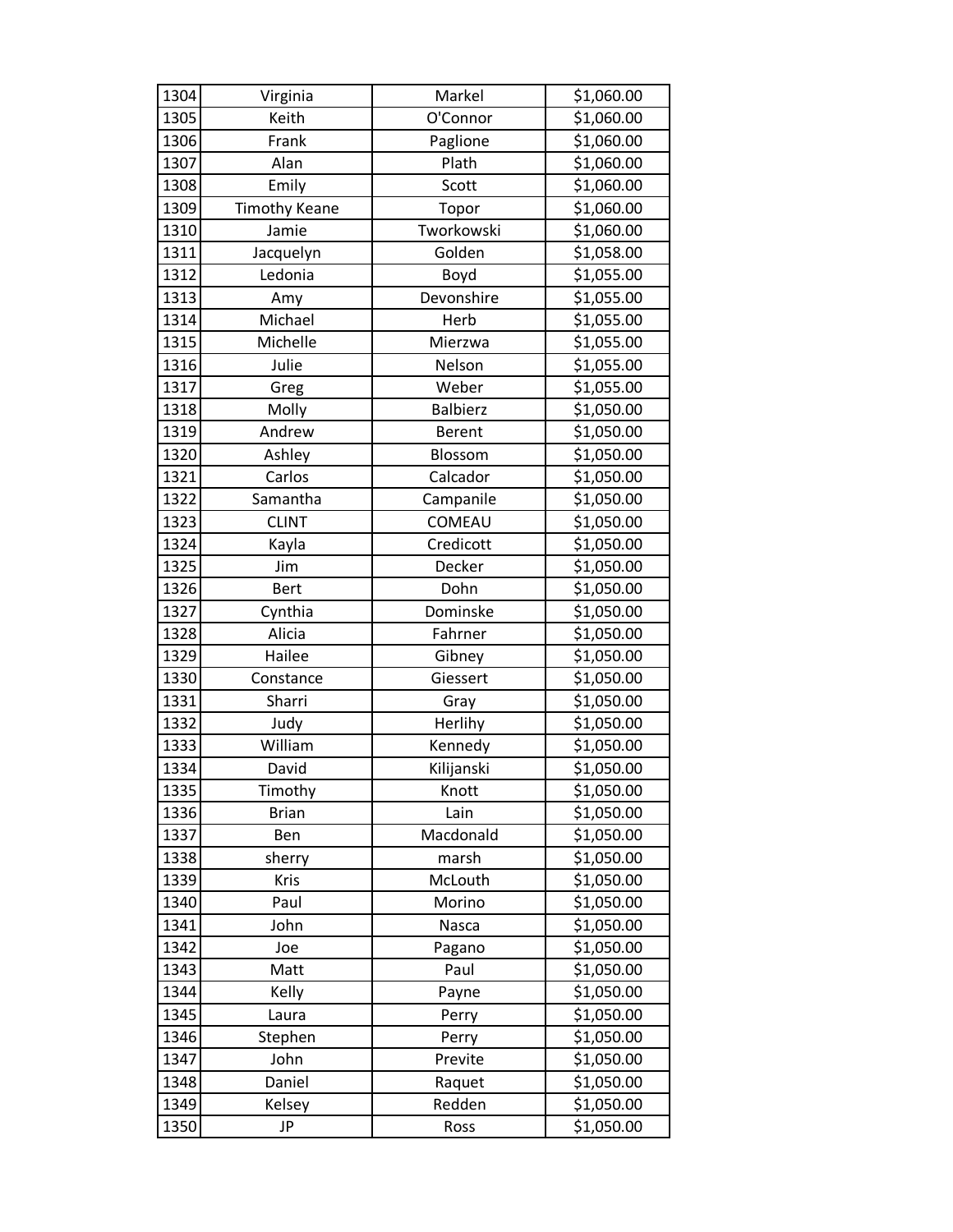| 1351 | Deepan                  | Selvadurai     | \$1,050.00 |
|------|-------------------------|----------------|------------|
| 1352 | Susan                   | Sinnott        | \$1,050.00 |
| 1353 | Linda                   | Snell          | \$1,050.00 |
| 1354 | Roger                   | <b>Steck</b>   | \$1,050.00 |
| 1355 | Michelle                | Tomasula       | \$1,050.00 |
| 1356 | Leah                    | Boyd           | \$1,048.00 |
| 1357 | Ronald                  | Spohn          | \$1,045.19 |
| 1358 | Martin                  | Gregoire       | \$1,045.00 |
| 1359 | Kenneth                 | Griffiths      | \$1,045.00 |
| 1360 | Ashley                  | Kellerman      | \$1,045.00 |
| 1361 | Colin                   | Manuszewski    | \$1,045.00 |
| 1362 | Julia                   | Roehner        | \$1,045.00 |
| 1363 | Nicole                  | Smith          | \$1,045.00 |
| 1364 | Sarah                   | Sobol          | \$1,045.00 |
| 1365 | James                   | Lynch          | \$1,044.00 |
| 1366 | Tabatha                 | McCabe         | \$1,042.00 |
| 1367 | Deborah                 | <b>Meess</b>   | \$1,041.00 |
| 1368 | Jeffrey                 | Oczek          | \$1,041.00 |
| 1369 | Steven                  | <b>Brendel</b> | \$1,040.00 |
| 1370 | John                    | Brodfuehrer    | \$1,040.00 |
| 1371 | Deb                     | <b>Buckley</b> | \$1,040.00 |
| 1372 | Ellen                   | Crawford       | \$1,040.00 |
| 1373 | Donald                  | Fleming        | \$1,040.00 |
| 1374 | David                   | Green          | \$1,040.00 |
| 1375 | Keith                   | Harlock        | \$1,040.00 |
| 1376 | Susan                   | Klier          | \$1,040.00 |
| 1377 | Amber                   | Northrup       | \$1,040.00 |
| 1378 | Chase                   | Oswald         | \$1,040.00 |
| 1379 | Heather                 | Snider         | \$1,040.00 |
| 1380 | Sai                     | Yendamuri      | \$1,037.00 |
| 1381 | Alexandra               | Verrastro      | \$1,036.00 |
| 1382 | Michelle                | Fischer        | \$1,035.45 |
| 1383 | Charles                 | <b>Burns</b>   | \$1,035.00 |
| 1384 | <b>VINCENT VUI KING</b> | <b>CHONG</b>   | \$1,035.00 |
| 1385 | Jason                   | Crosby         | \$1,035.00 |
| 1386 | Kim                     | Crotty         | \$1,035.00 |
| 1387 | Holly                   | Mitchell       | \$1,035.00 |
| 1388 | John                    | Schultz        | \$1,035.00 |
| 1389 | Michelle                | Vandriel       | \$1,035.00 |
| 1390 | Thomas                  | Oburchay       | \$1,034.00 |
| 1391 | Susan                   | Marston        | \$1,033.00 |
| 1392 | Jim                     | <b>Badgley</b> | \$1,030.00 |
| 1393 | Eric                    | <b>Braun</b>   | \$1,030.00 |
| 1394 | Donald                  | Cook           | \$1,030.00 |
| 1395 | Kathleen                | Digiore        | \$1,030.00 |
| 1396 | William                 | George         | \$1,030.00 |
| 1397 | Jerry                   | Hartloff       | \$1,030.00 |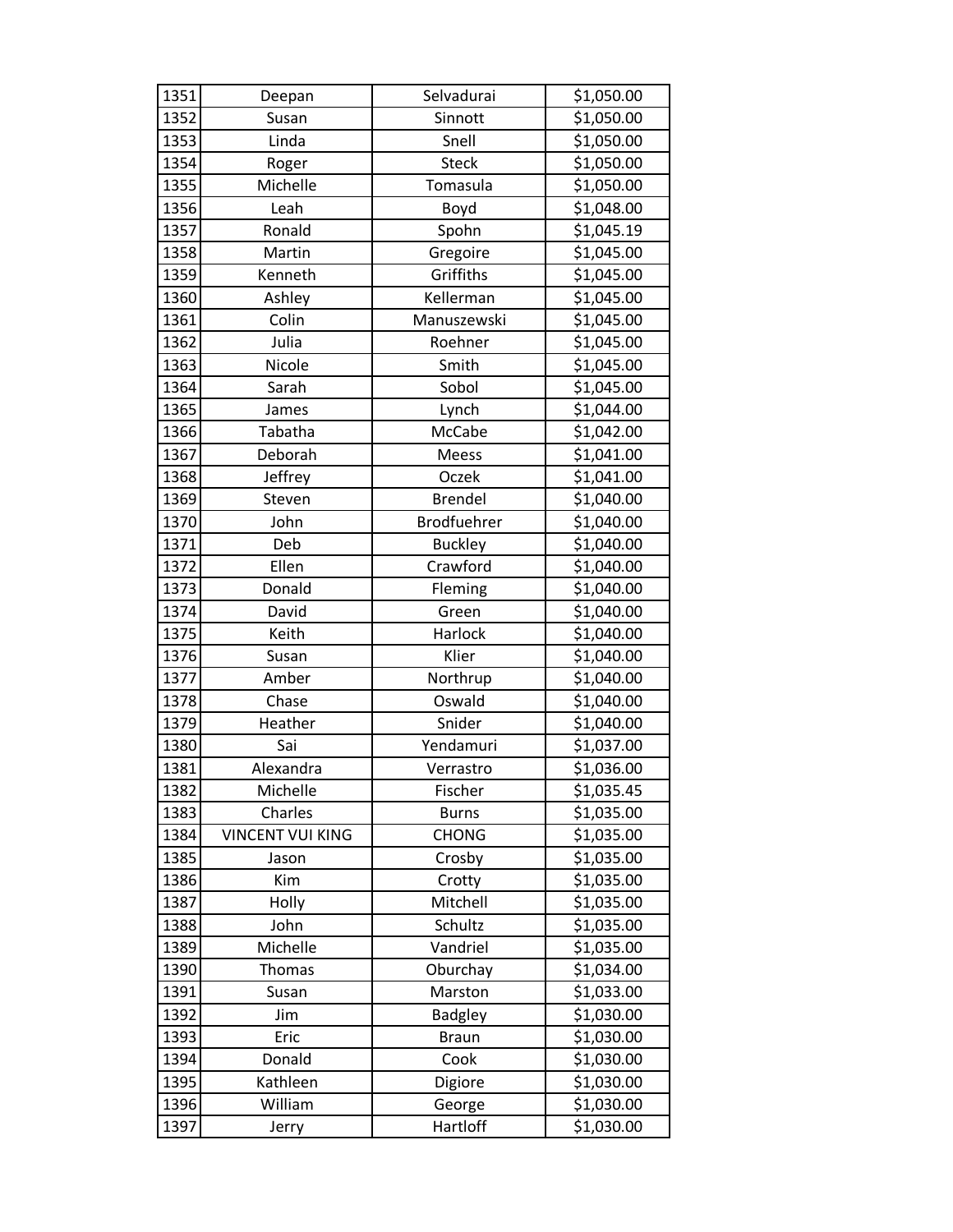| 1398 | Nancy        | Hartloff         | \$1,030.00 |
|------|--------------|------------------|------------|
| 1399 | John         | Herman           | \$1,030.00 |
| 1400 | Daniel       | Kane             | \$1,030.00 |
| 1401 | Damon        | Kimbrough        | \$1,030.00 |
| 1402 | Christine    | Kleinmann        | \$1,030.00 |
| 1403 | Lisa         | Pearce           | \$1,030.00 |
| 1404 | Taylor       | Reardon          | \$1,030.00 |
| 1405 | Vincent      | Stirling         | \$1,030.00 |
| 1406 | Kristin      | Szczepaniec      | \$1,030.00 |
| 1407 | Judy         | Tallman          | \$1,030.00 |
| 1408 | Mike         | <b>Brylinski</b> | \$1,029.00 |
| 1409 | Harry        | Meyer            | \$1,027.40 |
| 1410 | Justin       | Ksiazek          | \$1,026.00 |
| 1411 | Timothy      | Price            | \$1,025.55 |
| 1412 | Aimee        | Bloom            | \$1,025.00 |
| 1413 | Victor       | <b>Burgio</b>    | \$1,025.00 |
| 1414 | Amy          | Case             | \$1,025.00 |
| 1415 | Jennifer     | Coleman          | \$1,025.00 |
| 1416 | Jim          | Collins          | \$1,025.00 |
| 1417 | Mike         | Criscione        | \$1,025.00 |
| 1418 | Roy          | DePlanche        | \$1,025.00 |
| 1419 | Tom          | Furlani          | \$1,025.00 |
| 1420 | Marion       | Garver           | \$1,025.00 |
| 1421 | Steve        | Hannon           | \$1,025.00 |
| 1422 | John         | Jacob            | \$1,025.00 |
| 1423 | Kenneth      | Metzger          | \$1,025.00 |
| 1424 | Kent         | Nastiuk          | \$1,025.00 |
| 1425 | Michael      | Page             | \$1,025.00 |
| 1426 | Megan        | Scherer          | \$1,025.00 |
| 1427 | Joseph       | Shields          | \$1,025.00 |
| 1428 | Casey        | <b>Steck</b>     | \$1,025.00 |
| 1429 | Kristine     | Strible          | \$1,025.00 |
| 1430 | Marjorie     | Zawada           | \$1,025.00 |
| 1431 | Kevin        | <b>Meyers</b>    | \$1,023.25 |
| 1432 | Larry        | Cohen            | \$1,023.00 |
| 1433 | <b>Brian</b> | Bojanowski       | \$1,020.00 |
| 1434 | Michele      | <b>Brown</b>     | \$1,020.00 |
| 1435 | Mary         | Cozza            | \$1,020.00 |
| 1436 | Leslie       | Curtin           | \$1,020.00 |
| 1437 | Renata       | Green            | \$1,020.00 |
| 1438 | Christine    | kane             | \$1,020.00 |
| 1439 | Rick         | Kellar           | \$1,020.00 |
| 1440 | Kate         | McCarthy         | \$1,020.00 |
| 1441 | John         | Preston          | \$1,020.00 |
| 1442 | Alison       | Solly            | \$1,020.00 |
| 1443 | Lucy         | Twichell         | \$1,020.00 |
| 1444 | Adam         | Wrzos            | \$1,020.00 |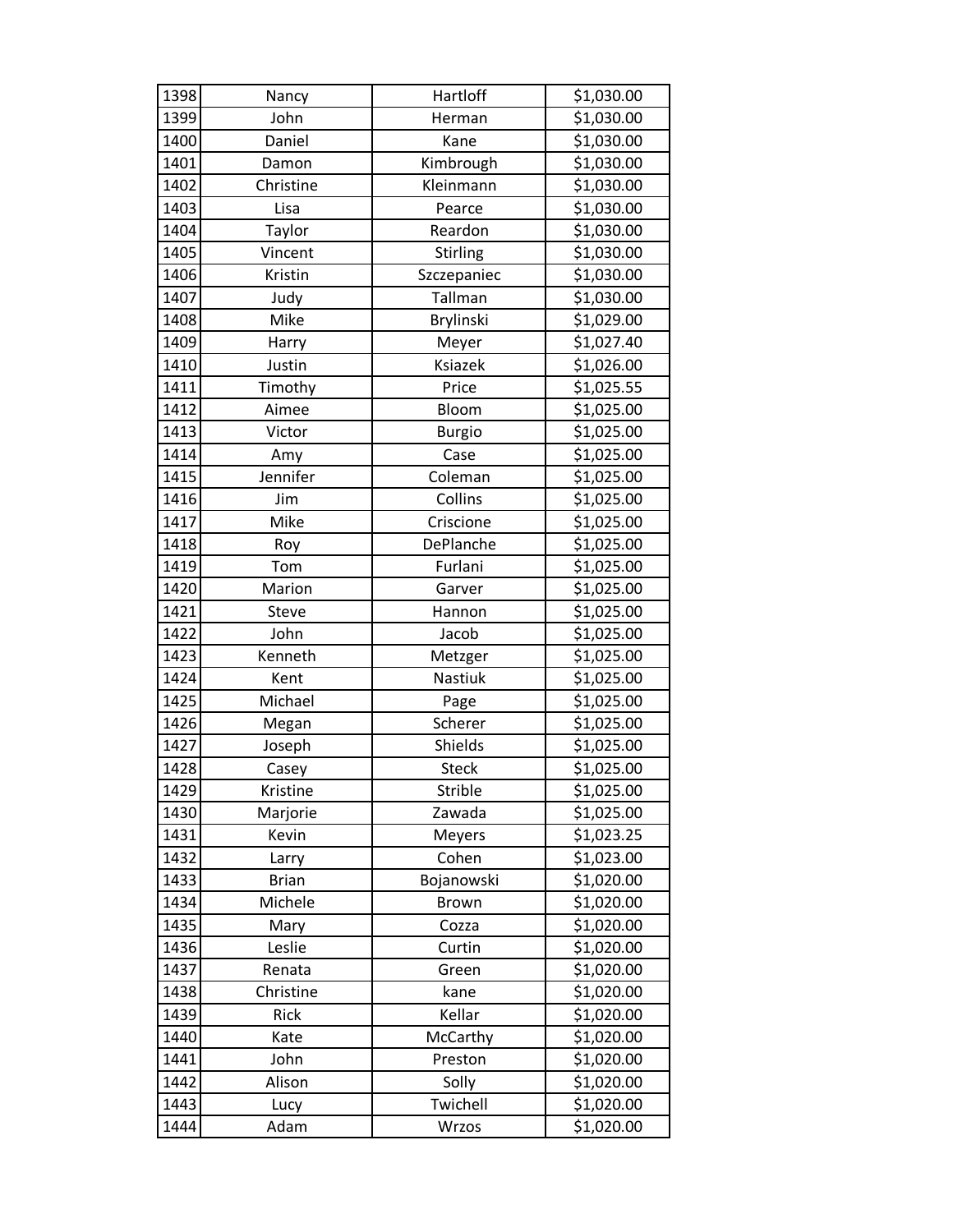| 1445 | Erin           | <b>Bailey</b>    | \$1,015.00 |
|------|----------------|------------------|------------|
| 1446 | <b>Bonnie</b>  | Garey            | \$1,015.00 |
| 1447 | Josh           | Hutchings        | \$1,015.00 |
| 1448 | Katrina        | Kaminski         | \$1,015.00 |
| 1449 | Sydney         | Kandefer         | \$1,015.00 |
| 1450 | Linda          | Liddle           | \$1,015.00 |
| 1451 | Grace          | Harris           | \$1,012.00 |
| 1452 | Susan          | Arthur           | \$1,010.00 |
| 1453 | Kevin          | Czaja            | \$1,010.00 |
| 1454 | Gary           | Koeppel          | \$1,010.00 |
| 1455 | Jessica        | Lively           | \$1,010.00 |
| 1456 | Ajitpaul       | Mangat           | \$1,010.00 |
| 1457 | Nikolas        | Mitsopoulos      | \$1,010.00 |
| 1458 | Mary Kate      | O'Connor         | \$1,010.00 |
| 1459 | Sarah          | Ozl              | \$1,010.00 |
| 1460 | <b>Brandon</b> | Romanowski       | \$1,010.00 |
| 1461 | Nicoletta      | Sacchi           | \$1,010.00 |
| 1462 | James          | Studley          | \$1,010.00 |
| 1463 | Joseph         | Szablewski       | \$1,010.00 |
| 1464 | Tom            | Wendling         | \$1,010.00 |
| 1465 | Elaine         | Marsh            | \$1,008.00 |
| 1466 | Joseph         | Jablonski        | \$1,005.79 |
| 1467 | <b>Nick</b>    | Bellanca         | \$1,005.00 |
| 1468 | Angela         | Byczkowski       | \$1,005.00 |
| 1469 | Thomas         | Hoffman          | \$1,005.00 |
| 1470 | Tom            | Johnston         | \$1,005.00 |
| 1471 | Jane           | Kraft            | \$1,005.00 |
| 1472 | sandra         | krawczyk         | \$1,005.00 |
| 1473 | Matthew        | Pawlowski        | \$1,005.00 |
| 1474 | Sean Henry     | Raess            | \$1,005.00 |
| 1475 | Bethany        | Seastrum         | \$1,005.00 |
| 1476 | <b>Brett</b>   | Smith            | \$1,005.00 |
| 1477 | Ryan           | <b>Steck</b>     | \$1,005.00 |
| 1478 | Gary           | Wisniewski       | \$1,005.00 |
| 1479 | Grace          | Dimitroff        | \$1,003.00 |
| 1480 | Anna           | Raeman           | \$1,002.00 |
| 1481 | Tony           | Conte            | \$1,001.00 |
| 1482 | Donna          | Vanderlaan       | \$1,001.00 |
| 1483 | Daniel         | Welch            | \$1,001.00 |
| 1484 | David          | Novelli          | \$1,000.58 |
| 1485 | Patty          | Balthasar        | \$1,000.00 |
| 1486 | Gabriella      | Bellacose        | \$1,000.00 |
| 1487 | Melissa        | Bernosky         | \$1,000.00 |
| 1488 | Catherine      | <b>Bertch</b>    | \$1,000.00 |
| 1489 | Lynelle        | Bosworth         | \$1,000.00 |
| 1490 | Natalie        | <b>Brechtel</b>  | \$1,000.00 |
| 1491 | Thomas         | <b>Brunskole</b> | \$1,000.00 |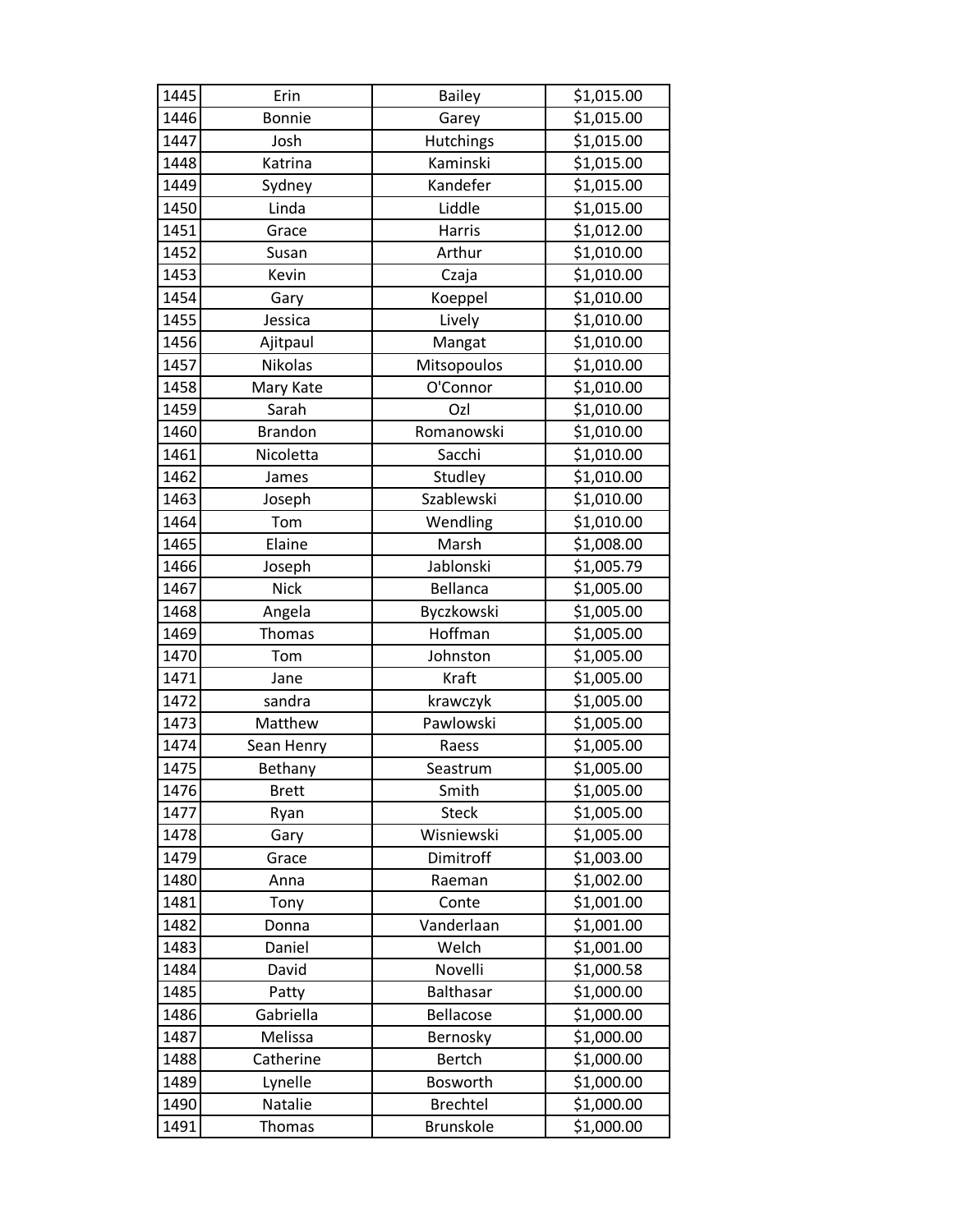| 1492 | Jennifer   | Buil            | \$1,000.00 |
|------|------------|-----------------|------------|
| 1493 | Denise     | Burleigh        | \$1,000.00 |
| 1494 | Donnie     | <b>Burtless</b> | \$1,000.00 |
| 1495 | Nicole     | Cadwallader     | \$1,000.00 |
| 1496 | Nadine     | Carvelli        | \$1,000.00 |
| 1497 | Chelsea    | Castiglia       | \$1,000.00 |
| 1498 | Janet      | Christie        | \$1,000.00 |
| 1499 | jim        | colligwood      | \$1,000.00 |
| 1500 | Arron      | Comeau          | \$1,000.00 |
| 1501 | Ellen      | Daly            | \$1,000.00 |
| 1502 | Annie      | Deck-Miller     | \$1,000.00 |
| 1503 | Blair      | Del Prince      | \$1,000.00 |
| 1504 | Kathleen   | DePan           | \$1,000.00 |
| 1505 | Jonathan   | DePlanche       | \$1,000.00 |
| 1506 | James      | Dolce           | \$1,000.00 |
| 1507 | John       | Dunbar          | \$1,000.00 |
| 1508 | John       | Ebos            | \$1,000.00 |
| 1509 | Michelle   | Eisenstein      | \$1,000.00 |
| 1510 | Jay        | Fairbrother     | \$1,000.00 |
| 1511 | Raymond    | Fan             | \$1,000.00 |
| 1512 | Aleah      | Figueroa        | \$1,000.00 |
| 1513 | Julia      | Gaiser          | \$1,000.00 |
| 1514 | Timothy    | Garey           | \$1,000.00 |
| 1515 | Ann Marie  | Gibney          | \$1,000.00 |
| 1516 | Mike       | Godwin          | \$1,000.00 |
| 1517 | Victoria   | Golonka         | \$1,000.00 |
| 1518 | Jane       | Greene          | \$1,000.00 |
| 1519 | Jennifer   | Greene          | \$1,000.00 |
| 1520 | <b>Bob</b> | Guagliardi      | \$1,000.00 |
| 1521 | Kimberly   | <b>Harkins</b>  | \$1,000.00 |
| 1522 | Amy        | Hartloff        | \$1,000.00 |
| 1523 | Jesse      | Hartloff        | \$1,000.00 |
| 1524 | Keith      | Hartloff        | \$1,000.00 |
| 1525 | Kyrstin    | Harvey          | \$1,000.00 |
| 1526 | Melissa    | Hill            | \$1,000.00 |
| 1527 | Susan      | Hoffman         | \$1,000.00 |
| 1528 | Nancy      | Holzerland      | \$1,000.00 |
| 1529 | Kathryn    | Horvatits       | \$1,000.00 |
| 1530 | Dominik    | Hudak           | \$1,000.00 |
| 1531 | Daniel     | Hull            | \$1,000.00 |
| 1532 | Stephanie  | Izzard          | \$1,000.00 |
| 1533 | Shirley    | Johnson         | \$1,000.00 |
| 1534 | Heather    | Kaczor          | \$1,000.00 |
| 1535 | Robert     | Kalb            | \$1,000.00 |
| 1536 | Neil       | Kattermann      | \$1,000.00 |
| 1537 | James      | Kelleher        | \$1,000.00 |
| 1538 | Kara       | Kelly           | \$1,000.00 |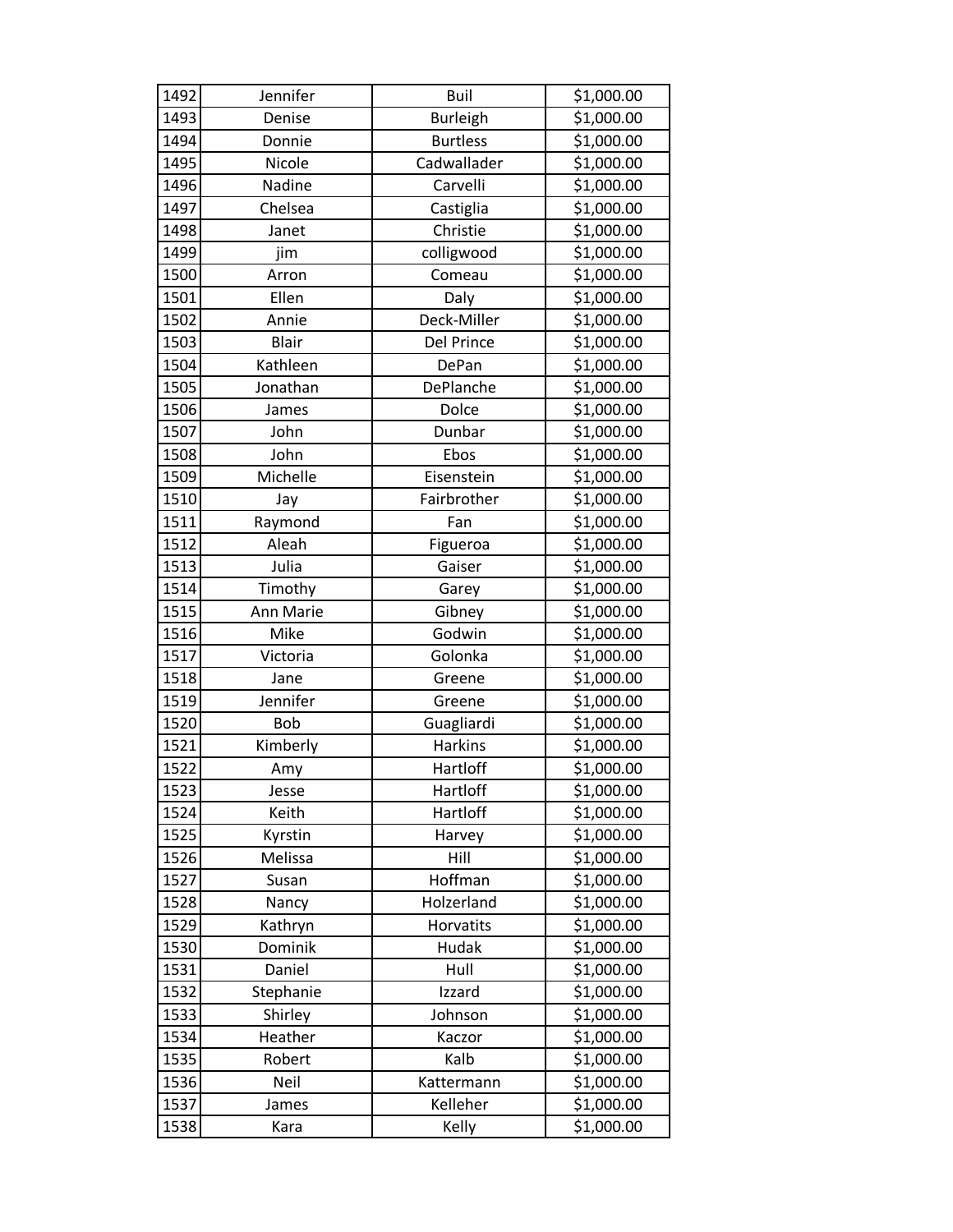| 1539 | <b>Thomas</b> | Khairallah | \$1,000.00 |
|------|---------------|------------|------------|
| 1540 | Matt          | Kolokowsky | \$1,000.00 |
| 1541 | David         | Kosicki    | \$1,000.00 |
| 1542 | John          | Krolewski  | \$1,000.00 |
| 1543 | Danielle      | Lain       | \$1,000.00 |
| 1544 | Douglas       | Lain       | \$1,000.00 |
| 1545 | Mariola       | Lain       | \$1,000.00 |
| 1546 | Terry         | Lain       | \$1,000.00 |
| 1547 | Jacob         | Lange      | \$1,000.00 |
| 1548 | Kelly         | LeBlanc    | \$1,000.00 |
| 1549 | William       | Leslie     | \$1,000.00 |
| 1550 | Katherine     | Liebner    | \$1,000.00 |
| 1551 | Lynne         | Lokey      | \$1,000.00 |
| 1552 | Micaela       | Longo      | \$1,000.00 |
| 1553 | Robert        | MacDonald  | \$1,000.00 |
| 1554 | Craig         | Maslona    | \$1,000.00 |
| 1555 | Alyssa        | McDonell   | \$1,000.00 |
| 1556 | Richard       | Michel     | \$1,000.00 |
| 1557 | Jason         | Moeller    | \$1,000.00 |
| 1558 | Emry          | Moore      | \$1,000.00 |
| 1559 | Mark          | Morelli    | \$1,000.00 |
| 1560 | Sean          | Murphy     | \$1,000.00 |
| 1561 | Cathy         | Nye        | \$1,000.00 |
| 1562 | Emily         | Nye        | \$1,000.00 |
| 1563 | <b>Thomas</b> | Oddo       | \$1,000.00 |
| 1564 | Karen         | Oddy       | \$1,000.00 |
| 1565 | David         | Orrange    | \$1,000.00 |
| 1566 | Matthew       | Page       | \$1,000.00 |
| 1567 | Victoria      | Pascuzzi   | \$1,000.00 |
| 1568 | Scott         | Perry      | \$1,000.00 |
| 1569 | Jennifer      | Pientka    | \$1,000.00 |
| 1570 | Mark          | Pietz      | \$1,000.00 |
| 1571 | Shane         | Randolph   | \$1,000.00 |
| 1572 | Wil           | Reardon    | \$1,000.00 |
| 1573 | Daniel        | Recore     | \$1,000.00 |
| 1574 | Meghan        | Redden     | \$1,000.00 |
| 1575 | Sean          | Redden     | \$1,000.00 |
| 1576 | Andy          | Reed       | \$1,000.00 |
| 1577 | Robert        | Sawicki    | \$1,000.00 |
| 1578 | Anthony       | Scaglione  | \$1,000.00 |
| 1579 | Matthew       | Scherer    | \$1,000.00 |
| 1580 | John          | Shanahan   | \$1,000.00 |
| 1581 | Michael       | Shapero    | \$1,000.00 |
| 1582 | lauren        | shaw       | \$1,000.00 |
| 1583 | Jamielyn      | Siergiej   | \$1,000.00 |
| 1584 | Anurag        | Singh      | \$1,000.00 |
| 1585 | Dawn          | Sitzman    | \$1,000.00 |